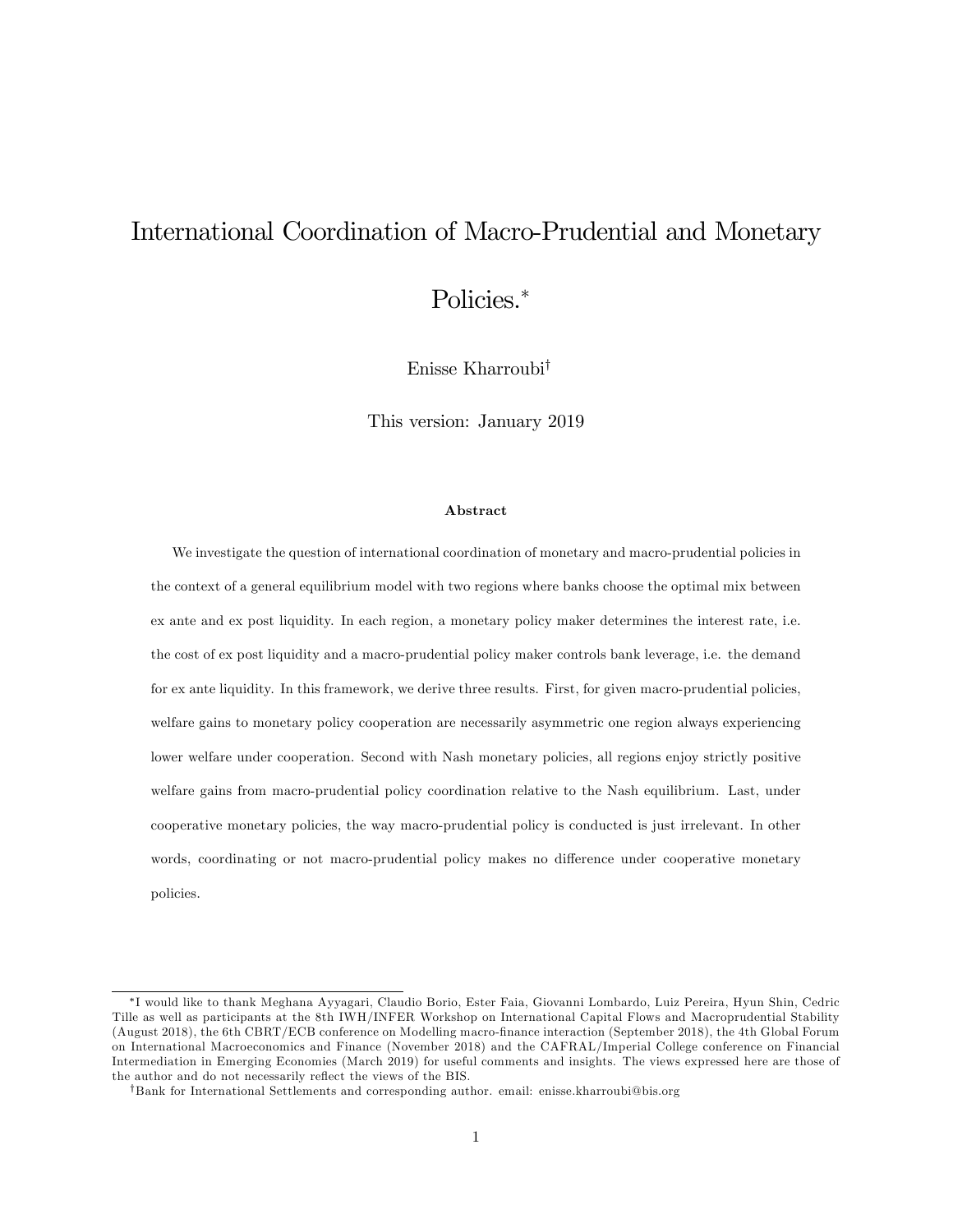## 1 Introduction

The purpose of this paper is twofold. First, it aims at providing provide a framework that lends itself the study of policy cross-border cooperation. Second, it aims at understanding how cooperation or the absence of such cooperation influences welfare when policy makers face different policy instruments on which they may or may not coordinate. Specifically, we investigate the question of international coordination of monetary and macro-prudential policies in the context of a general equilibrium model with two regions where agents choose the optimal mix between ex ante and ex post liquidity. Ex ante liquidity comes in the form of cross-border capital áows, by which agents -henceforth banks- in one region can buy shares in projects run by banks of the other region. Given that returns on banks' projects display negative correlation across regions, banks can sell claims on future output as a risk sharing device. The size of cross-border capital flows therefore determines the extent to which banks can insure against domestic risks. The market for risk sharing however suffers two frictions. First, banks are unable to pledge their total investment to outside investors. They hence face a limit on the amount of insurance they can provide through cross-border risk sharing. Second risk sharing comes at a cost which introduces a wedge between the cost of issuing claims for risk sharing purposes and the return on such assets. Banks can however get around the frictions affecting the market for risk sharing as they can rely on ex post liquidity through the market for funding which opens once aggregate uncertainty has unraveled. On this market, banks in need for liquid funds may issue claims and sell them to banks in excess of liquid funds. As is the case on the market for risk sharing, banks issuing claims on the market for ex post funding are still unable to fully pledge reinvestment. However contrary to the market for risk sharing, there is no wedge between the cost to issue claims on the market for ex post funding and the return on such claims. This captures the fact that frictions on debt markets -e.g. the market for ex post funding- tend to be weaker than those on equity markets -e.g. the market for risk sharing.

We introduce monetary and macro-prudential policy by assuming that authorities have two policy levers. Monetary policy consists in setting the return on an ex post deposit risk free facility that any bank can access and deposit its funds into. Macro-prudential policy consists in setting the maximum amount of claims banks can sell ex ante on the market for risk sharing. Macro-prudential policy can therefore limit or expand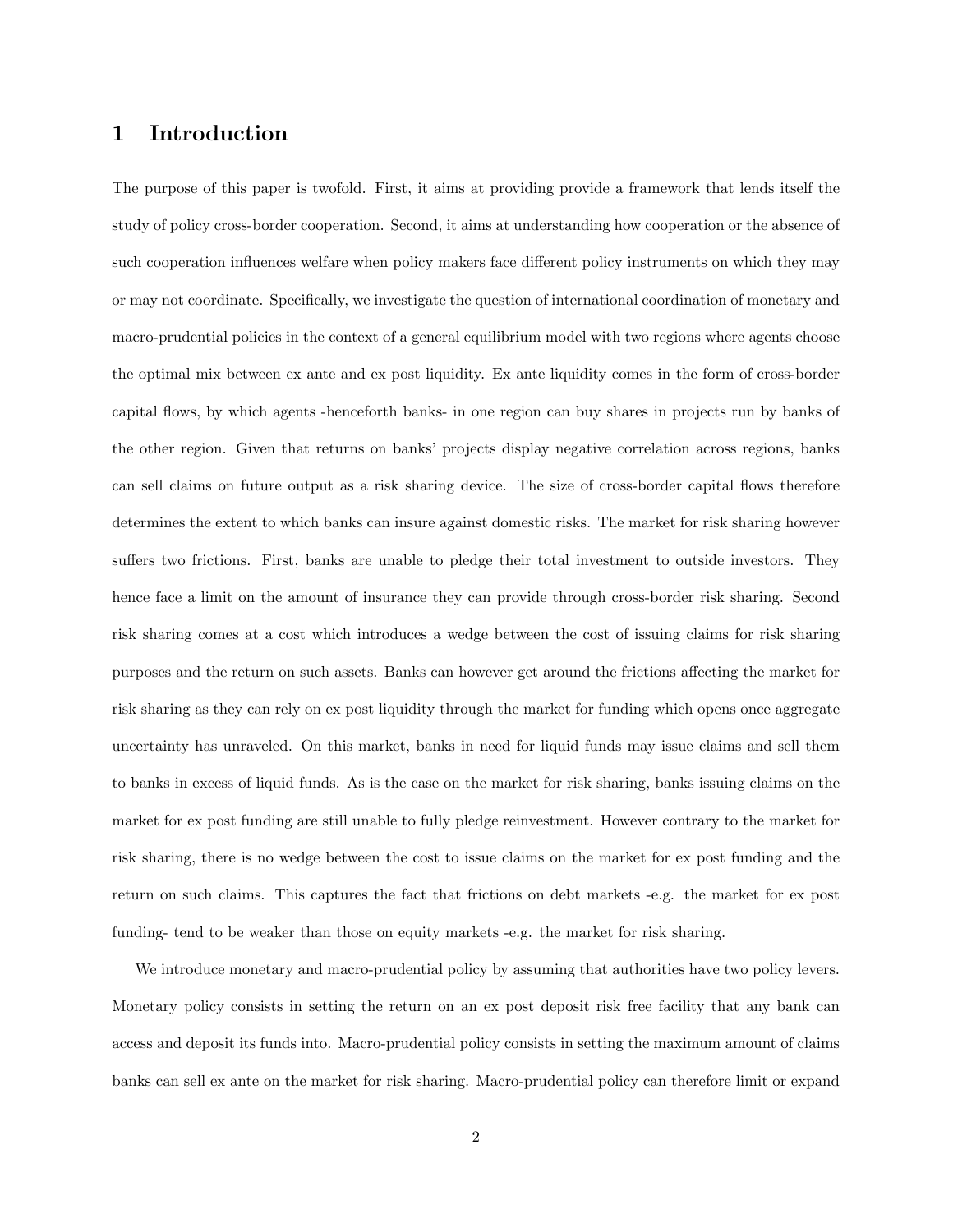how much risk domestic banks can share with the other region, and thereby how much capital flows in and out of each region.

At the heart of the model is a set of trade-offs for policy makers that can be described as follows. For monetary policy, high interest rates allow on the one hand domestic banks to earn a larger return when they are on the lending side of the market for ex post funding. But on the other hand, high interest rates have two drawbacks: banks need to pay a higher cost for ex post liquidity when they need to carry out reinvestment, i.e. when they are on the borrowing side of the market for ex post funding. And in addition, ex ante insurance through cross-border risk sharing also becomes more expensive when central banks set higher interest rates. Optimal interest rates therefore tend to be lower when banks have issued more claims for risk sharing purposes, i.e. when banks are more leveraged. Turning to macro-prudential policy, the potential trade-off lies between capital inflows and financial conditions. One the one hand, issuing risk sharing claims is profitable because such claims can be sold at a high price, given their risk sharing properties. On the other hand, when macro-prudential policy makers allow domestic banks to issue more risk sharing claims, there are both more capital inflows into the region and but also less capital outflows, i.e. less capital inflows into the other region. This last development leads monetary policy makers in the other region to optimally set higher interest rates, which may hurt banks' profits in the first region.<sup>1</sup>

#### 1.1 Main takeaways

In this framework, we provide three main results. First looking at monetary policy, the model shows that under exogenous macro-prudential policies, gains from cooperation, i.e. the difference in welfare under cooperative vs. Nash monetary policies, is always asymmetric. In other words, moving from Nash to cooperative monetary policies is never a Pareto improvement as one region always enjoys strictly lower welfare under cooperation. The intuition for this result is simple. When monetary policies are determined in a Nash equilibrium, the equilibrium cost of ex post liquidity that comes out of the game between the two

<sup>&</sup>lt;sup>1</sup>Hence, notwithstanding the usual role assigned to macro-prudential policy in keeping systemic risk under control or ensuring banking and financial stability, this model stresses the trade-off facing macro-prudential policy in controlling financial conditions at the cost of possibly limiting beneficial trades with the rest of world.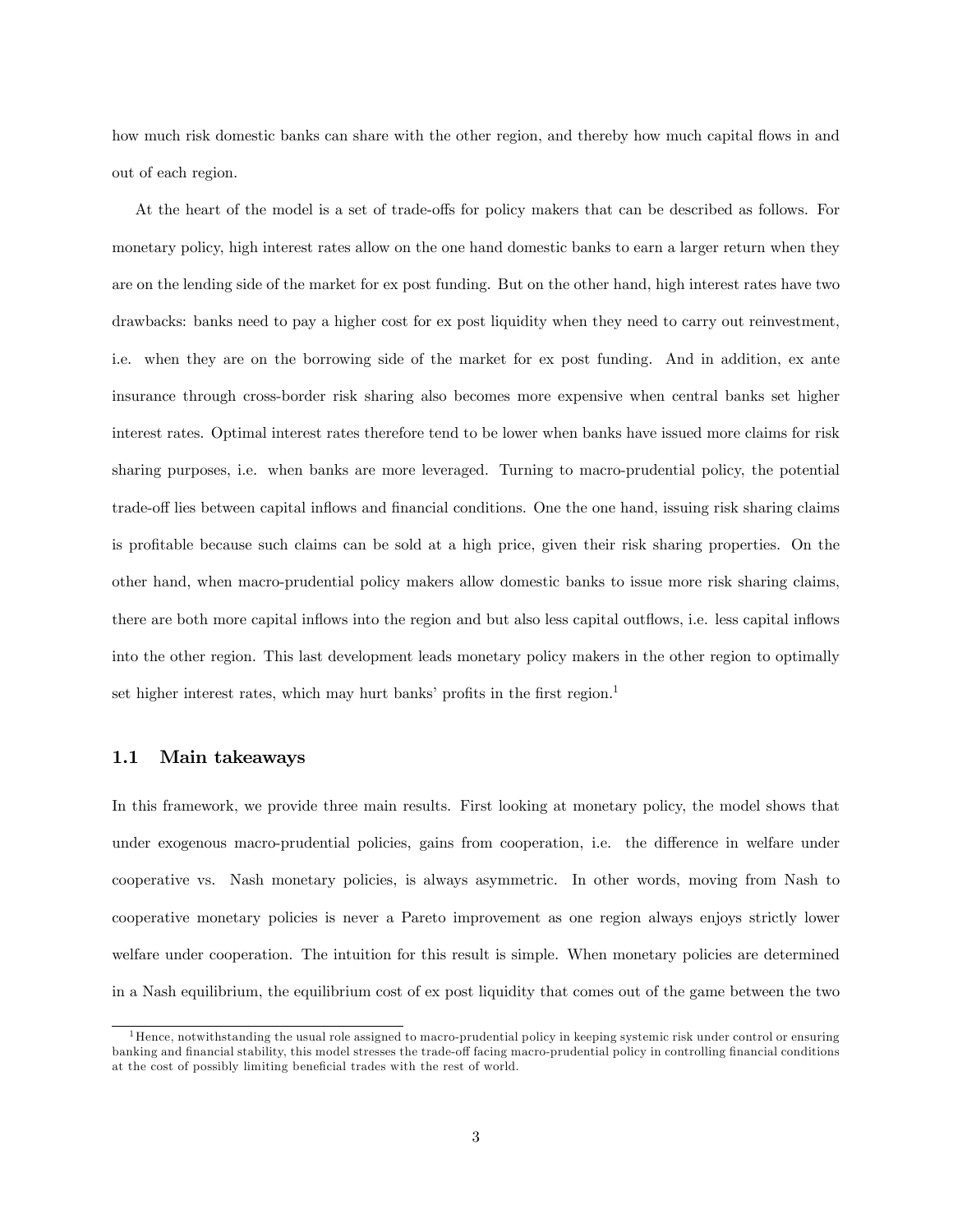central banks, is optimal for one region but too high for the other one. As a result, moving to cooperation -which shifts the cost of ex post funding down- is bound to hurt the region for which it was optimal under Nash.<sup>2</sup>

Second, when monetary policies are conducted in a non-cooperative way, then there are gains to coordinate macro-prudential policies. Moreover, unlike the case of monetary policy, moving to cooperative macro-prudential policies is a Pareto improvement as all regions experience strictly positive welfare gains. Specifically, cooperative macro-prudential policies display a larger degree of risk sharing, i.e. larger crossborder capital áows, and a lower global interest rate. Why so? Under cooperation, macro-prudential policy makers care, not only about *domestic* capital inflows, but about *global* capital flows, i.e. capital inflows and outflows. However at the decentralized equilibrium, these two are positively correlated: when macroprudential policy makers in one region allow domestic banks to issue more claims for risk sharing, this permits macro-prudential policy makers in the other region to allow for larger capital inflows. This *general* equilibrium externality, which policy makers fail to internalize in the Nash equilibrium leads to inefficiently low levels of risk sharing when there is no cooperation on macro-prudential policy. Conversely under cooperative macro-prudential policy, each macro-prudential policy maker is willing to increase capital inflows, i.e. its supply for risk sharing, because even if this were to reduce domestic profits, the benefits for the other region are so large that they compensate for any possible loss on domestic profits and expected profits at the global level are always larger.

Last we look at the benefits of coordinating macro-prudential policy under cooperative monetary policies and show that those benefits simply do not exist. The intuition is very simple: When monetary policy is conducted cooperatively, the global interest rate is too high from a domestic perspective for one region and too low for the other. Yet, under cooperative monetary policies, the global interest rate depends on global capital flows, which each macro-prudential policy maker has only some limited influence on as was mentioned above. Pushing the argument to the limit, if the world economy was made of a large number of economies,

<sup>&</sup>lt;sup>2</sup>Note that irrespective of how cooperation shifts the equilibrium interest rate relative to the Nash case, the region for which the Nash equilibrium maximizes domestic profits is bound to lose. In this model cooperation shifts the equilibrium interest rate down, but a similar result would apply if cooperation led to a higher interest rate.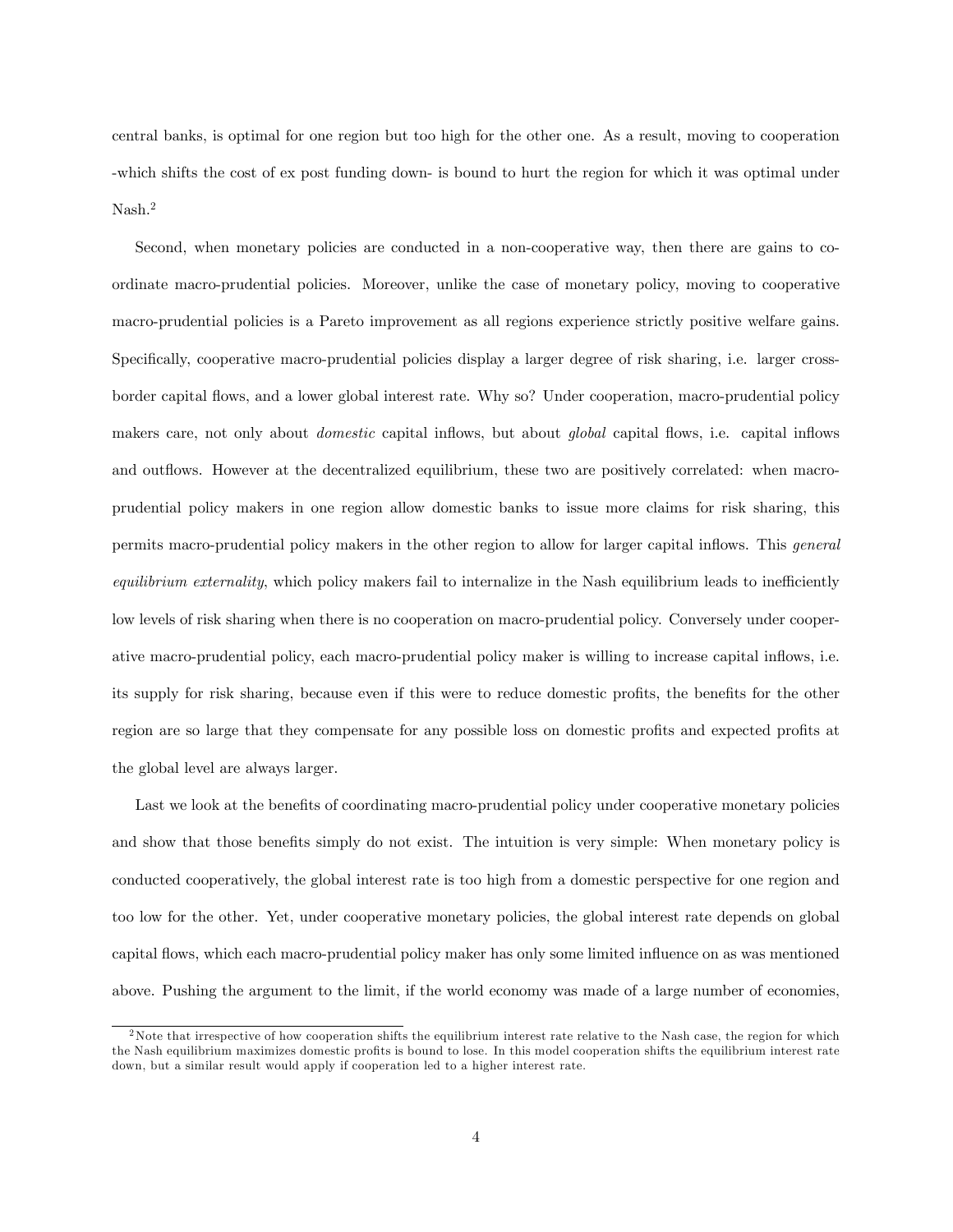each domestic macro-prudential policy maker would have virtually no influence on the global interest rate, which would end up being "almost" like an exogenous variable. In this setting, it is straightforward to see that optimal macro-prudential policy always consists in maximizing capital áows, whether in the Nash or in the cooperative equilibrium. Figure 1 below wraps up the three main results of the model.

| <b>MONETARY</b><br><b>POLICY</b><br><b>MACRO-PRUDENTIAL</b><br><b>POLICY</b> | <b>NASH</b>            | <b>COOPERATION</b>                            |
|------------------------------------------------------------------------------|------------------------|-----------------------------------------------|
| <b>EXOGENOUS</b>                                                             | W(N, .)                | $W(C,.) \geq W(N,.)$<br>$W_i(C,.) < W_i(N,.)$ |
| <b>NASH</b>                                                                  | W(N,N)                 | W(C, N)                                       |
| <b>COOPERATION</b>                                                           | $W(N, C) \geq W(N, N)$ | $W(C, C) = W(C, N)$                           |

Figure 1: Welfare matrix

For given macro-prudential policies, global welfare  $W$  is by definition larger under cooperative monetary policy,  $W(C,.) > W(N,.)$ . Yet, one region, here region i, always enjoys lower welfare under cooperative monetary policy,  $W_i(C,.) < W_i(N,.)$ . This result holds for given or exogenous macro-prudential policies. Then when monetary policy is Nash, coordinating macro-prudential policy provides a welfare both at the global and at the regional level,  $W(N, C) \geq W(N, N)$  and  $W_i(N, C) \geq W_i(N, N)$ . Conversely, when monetary policy is cooperative, coordinating macro-prudential policy yields no welfare gain whatsoever,  $W(C, C) = W(C, N)$  and  $W_i(C, C) = W_i(C, N)$ . From this matrix, it is also straightforward to note that under Nash macro-prudential policies, there are gains to monetary policy cooperation since by construction we have  $W(N, N) \leq W(N, C) \leq W(C, C) = W(C, N)$ . However these gains go away under cooperative macro-prudential policies since we have  $W(N, C) = W(C, C)$ .

#### 1.2 Literature review

This paper relates to three different strands of literature. First, this paper is tightly related to the literature on gains from cross-border policy coordination. While it has been established using new open economy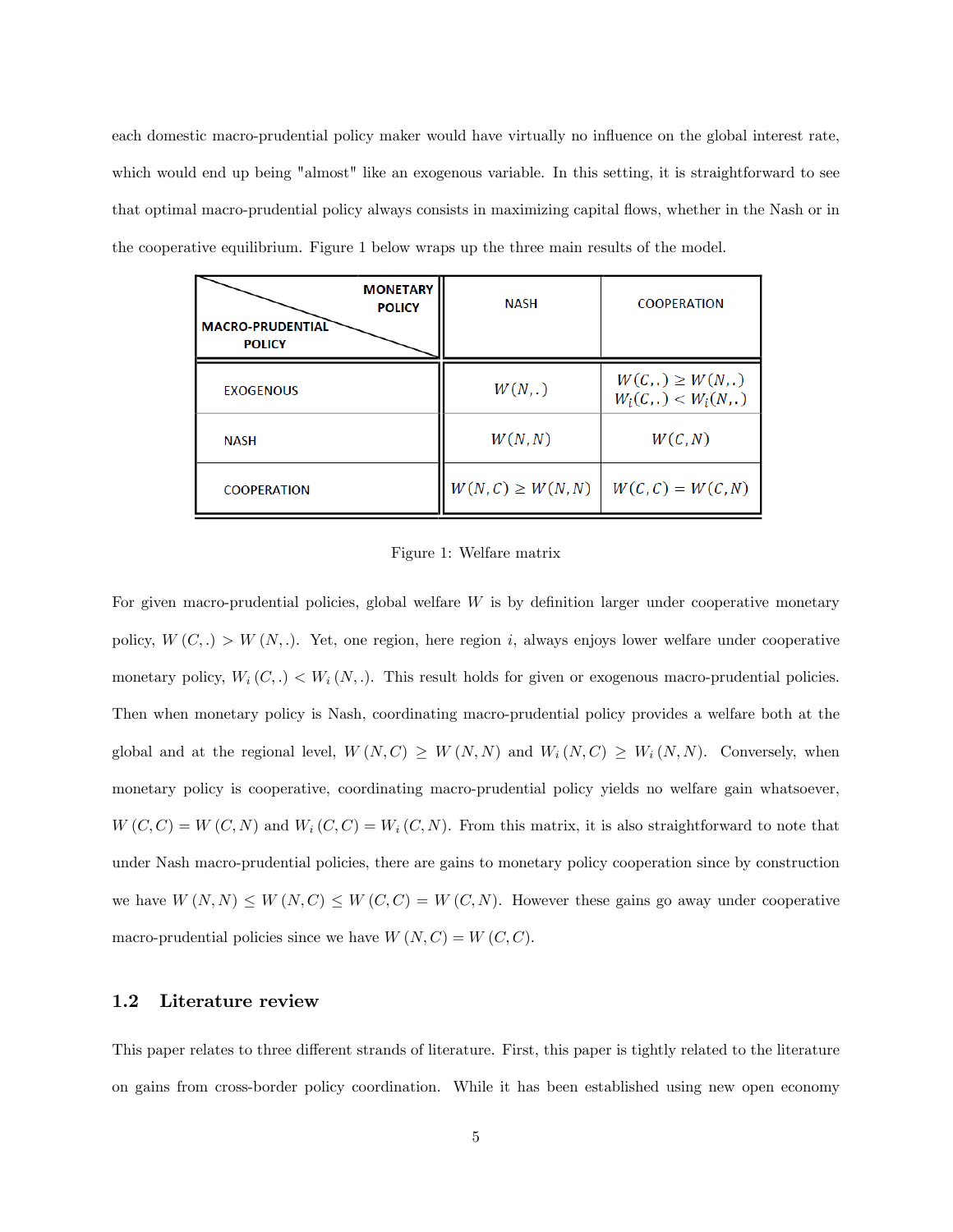macroeconomic models that benefits from monetary policy cooperation are rather limited (Obstfeld and Rogoff 2002), it is an open question as to whether such result still holds given recent significant changes in the conduct of monetary policy, e.g. the heavy use of unconventional monetary policy tools, or changing constraints and evolving limits on (the effectiveness of) monetary policy, as illustrated by the debate on dilemma vs. trilemma (Rey 2015). Moreover it remains equally open to figure out if the same type of result extends to macro-prudential policy. Last and not least, understanding how the benefits to cooperate on one policy lever depend on the conduct of other policies has remained largely an unexplored territory. Second, a growing body of empirical evidence has highlighted the sizeable cross-border impact of monetary and macro-prudential policies, particularly in the recent years where central banks in advanced economies have used extensively unconventional monetary policy tools. Bowman et al (2015) provide evidence that emerging market economies (EME) sovereign bond yields react strongly to the use of unconventional monetary policy in the US. For the ECB, Fratzscher et al. (2014) document that spillover from non-standard monetary policy measures include a positive impact on global equity markets in both advanced economies (AE) and EME as well as lower credit risk among banks and sovereigns. On the modelling side, Bagliano and Morana (2012) using a large macroeconometric model to show that asset prices as well as international trade are the key channels through which Önancial disturbances in the US transmit to the rest of the world. More specifically on macro-prudential policy, Cerutti et al. (2017) shows that usage of macro-prudential policy tools tend to be associated with lower credit growth, meanwhile cross-border borrowing tends to go up. Focusing on economies from the Asia-Pacific region, Bruno et al. (2017) find that capital flow management tools are effective in curbing banking and bond inflows, a finding that is very consistent with our modelling of macro-prudential policy.

Third our analytical framework builds on the seminal Hölmstrom and Tirole (1998) model of liquidity provision where Örms may require the provision of outside liquidity -supplied by the government- to face aggregate shocks. In our model, such outside liquidity is provided by the rest of the world, hence giving rise to mutually advantageous cross-border capital flows. Our framework is also close in spirit to Jeanne and Korinek (2013) where macro-prudential policy comes ex ante as a constraint on agents' choices while monetary policy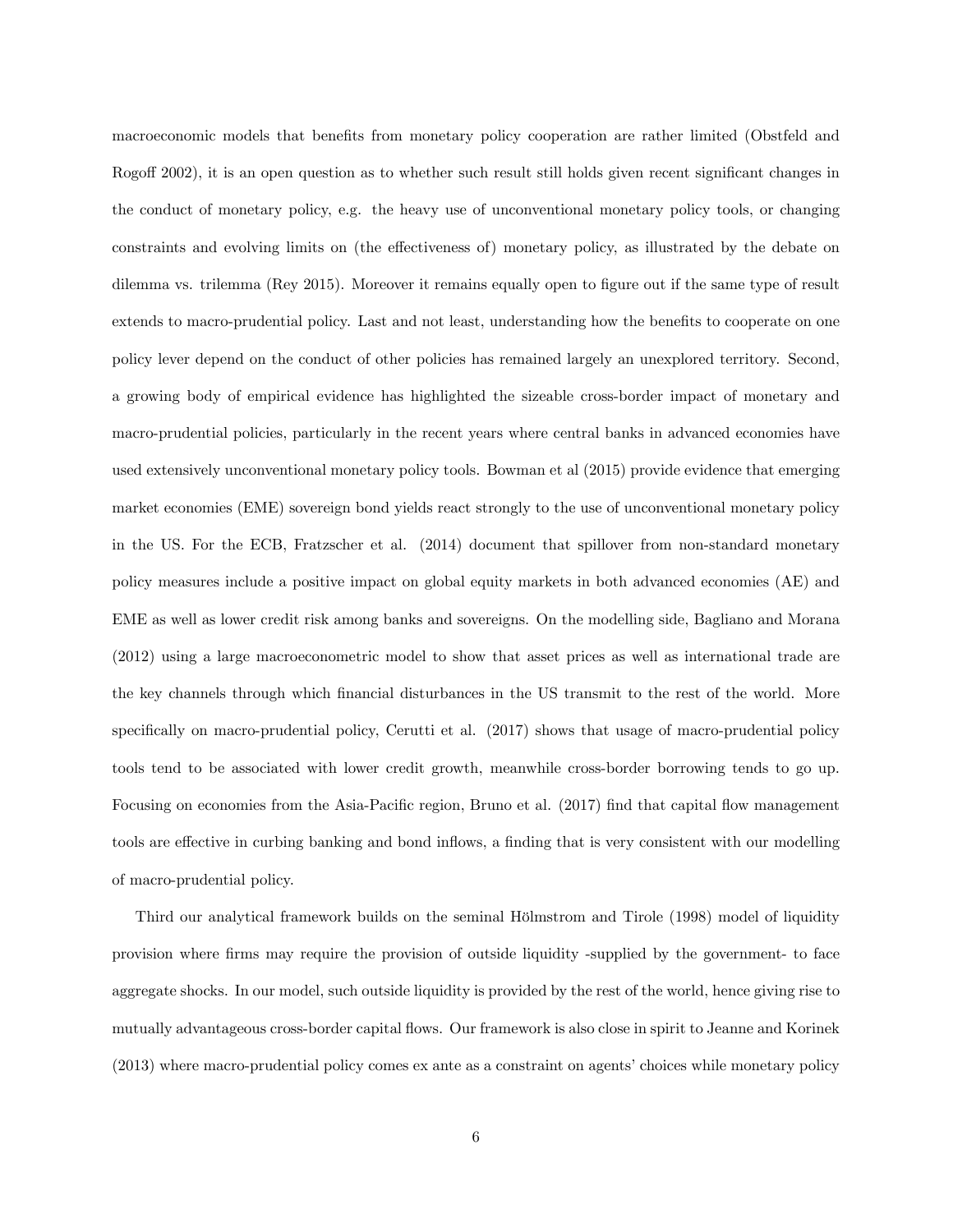intervenes ex post, like in our framework, to set the price of liquidity on the market for ex post funding. Theoretically, macro-prudential policy intervention is justified either as a response to aggregate demand externalities (Farhi and Werning (2013) and Korinek and Simsek (2016) or in the presence of pecuniary externalities (Gromb and Vayanos (2002), Caballero and Krishnamurthy (2003), Lorenzoni (2008), Jeanne and Korinek (2010), Stein (2012)). In our framework - which belongs to the latter category-, the use of macro-prudential policy derives from two features of the model. First monetary policy makers choose to set interest rates ex post in relation to the composition of banks balance sheets. Affecting such balance sheets through macro-prudential policy can therefore help adjust funding costs in line with the needs of the economy. Second, because of the presence of a global capital market with frictionless arbitrage, countries may lose control of domestic financial conditions. Macro-prudential policy can therefore be useful as policy makers can recover some influence on domestic financial conditions by affecting the composition of domestic banks assets and liabilities and thereby affecting the equilibrium of the global market where banks exchange claims.

The road map for the paper is as follows. The next section presents the analytical framework and its main assumptions. Section 3 derives the decentralized equilibrium for given monetary and macro-prudential policies. Then section 4 determines optimal monetary policies under the Nash and the cooperative equilibria while section 5 investigates optimal macro-prudential policies with and without cooperation. Welfare gains from policy cooperation are quantified in section 6 and finally conclusions are drawn in section 7.

# 2 Timing and Technology

#### 2.1 Framework

We consider a world economy consisting of two regions -region i and region  $-i$ -, lasting for three periods,  $0; 1$  and 2, and populated by risk neutral banks maximizing date-2 expected profits. At date  $0$ , each bank starts with one unit of funds and can invest in a risky asset.

Investing I in the risky asset at date 0 delivers I one period later with a probability  $\frac{1}{2}$ . But with a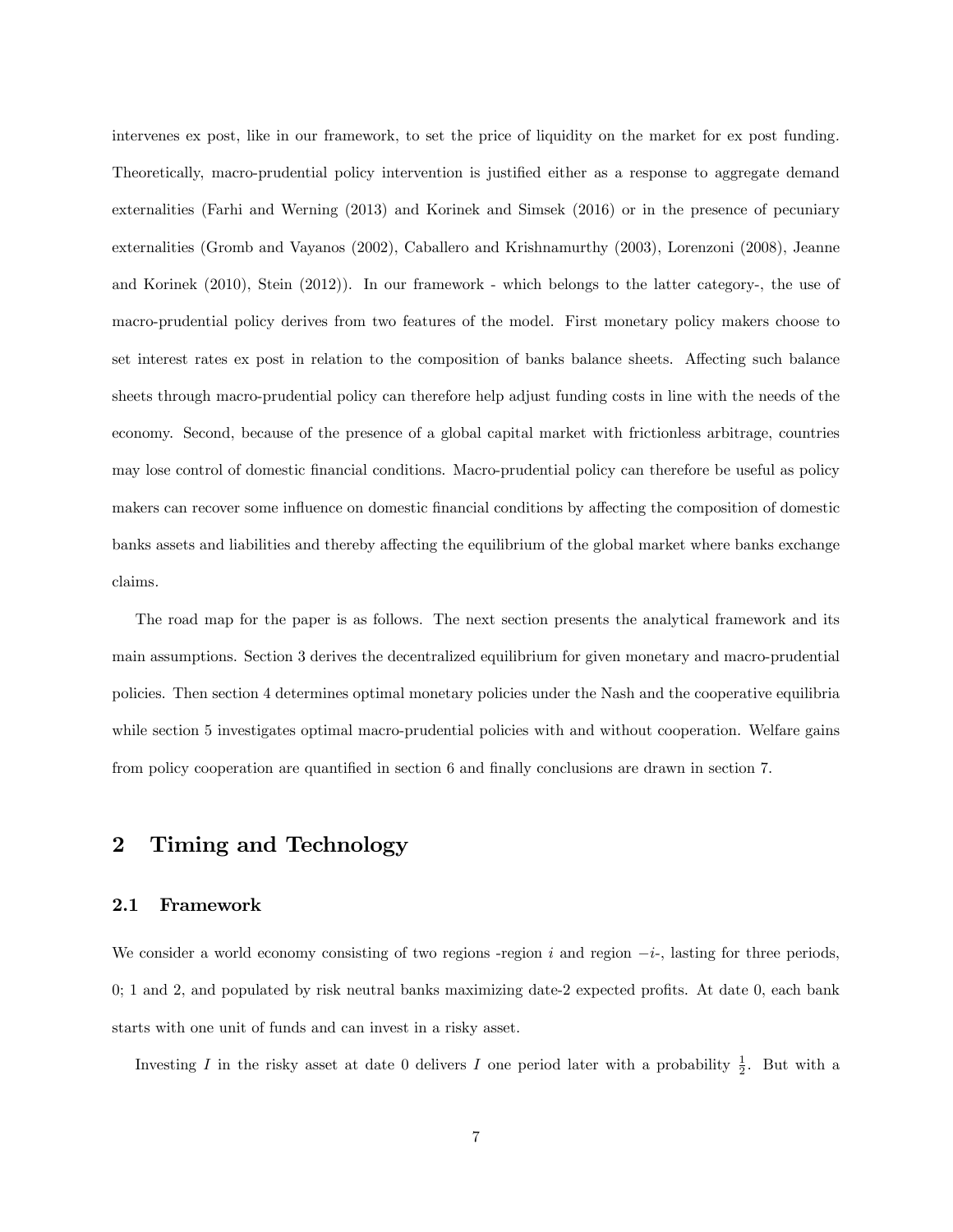probability  $\frac{1}{2}$ , the date-0 investment in the risky asset yields no output at date 1. Still, it can then deliver output at date 2 if reinvestment takes place at date 1. Specifically, reinvesting J at date 1 yields min  $\{J; j_i\}$ at date 2,  $j_i$  being the maximum reinvestment capacity for banks of region i  $(j_i > 0)$ . The shock affecting the timing of the return on risky assets is observable, verifiable and perfectly correlated within regions, but imperfectly correlated across regions. For simplicity we assume a perfect negative correlation across regions: When region i bank risky assets pay-off at date 1 then region  $-i$  bank risky assets do not pay anything at date 1 and vice-versa. In what follows, banks whose risky assets do not pay-off at date 1 will be called *distressed* banks while banks whose risky assets pay-off at date 1 will be called *intact* banks. Both investment and reinvestment face financial frictions: Region  $i$  (region  $-i$ ) banks, i.e. banks located in region  $i$  (region  $-i$ ), can finance externally only a fraction  $\phi_i$  ( $\phi_{-i}$ ) of date-0 investment and a fraction  $\phi_1$  of date-1 reinvestment.

Intact banks -those whose risky assets pay-off at date 1- can lend their funds to distressed banks located in the other region seeking reinvestment and in need for liquidity. Alternatively, they can always store their funds in one of the region's risk free technologies which return  $\theta_i$  in region i and  $\theta_{-i}$  in region  $-i$ . Last, when risky assets do not pay-off at date 1, a distressed bank faces with a probability  $q$ , a variable-scale reinvestment  $(j_i = +\infty$  but  $\phi_1 = \phi < 1$ . Alternatively, with a probability  $1 - q$ , a distressed bank faces a fixed-scale reinvestment  $(j_i = \overline{j_i}$  but  $\phi_1 = 1$ ).

#### 2.2 Contracts

First, banks can enter into cross-border risk sharing agreements at date 0. Region i banks can take shares in the risky projects held by region  $-i$  banks and vice-versa.  $L_i$  then denotes the amount of funds a bank from region i raises from banks from region  $-i$  at date 0 and  $R_{i,1}$  denotes the return banks from region i pay at date 1 to banks from region  $-i$  if they are intact. Importantly when banks from region i pay a return  $R_{i,1}$ , banks from region  $-i$  only earn  $\beta R_{i,1}$ , with  $\beta < 1$ , the difference  $(1 - \beta) R_{i,1}$  being a cost that scales the friction that the market for risk sharing suffers from.<sup>3</sup> Note that when banks of region i are distressed,

 $3$ For instance, this cost may be paid for ex ante certification or ex post verification purposes.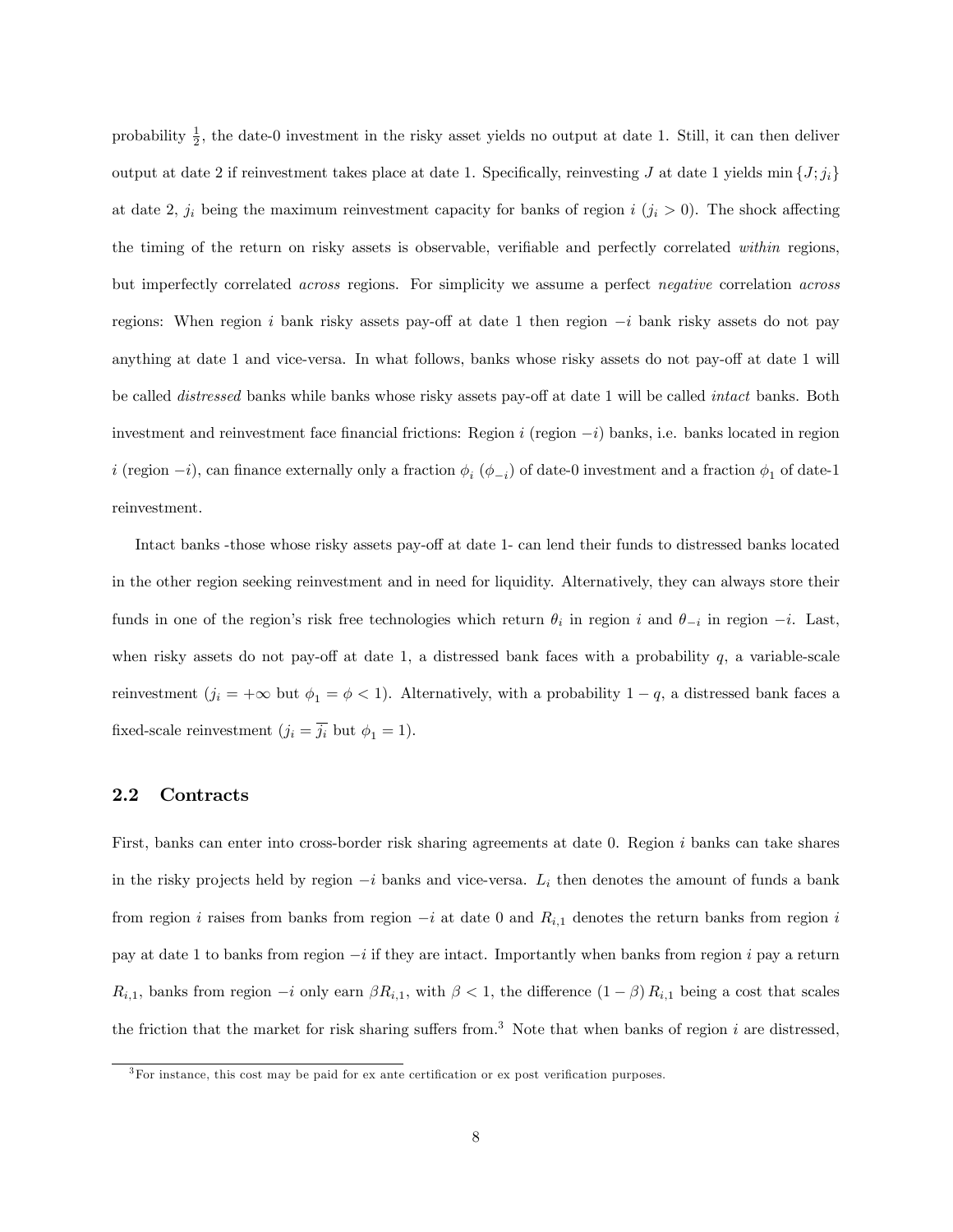then region  $-i$  banks' assets  $L_i$  on banks from region i become worthless.

Second, distressed banks can borrow ex post from intact banks to take opportunity of their reinvestment opportunity.  $D_i$  then denotes the amount of funds distressed banks from region i raise at date 1 and  $r_{i,2}$ denotes the return distressed banks from region i pay at date 2 on liabilities  $D_i$  raised at date 1.

#### 2.3 Monetary and macro-prudential policies

We introduce monetary and macro-prudential policies as follows. Monetary policy consists in setting the return to the domestic risk free technology in each region between date 1 and date 2, which is akin to setting the return on a domestic deposit facility.<sup>4</sup> In what follows we will call these returns on the risk free technologies, interest rates and denote  $\theta_i$  (resp.  $\theta_{-i}$ ) the return set by the central bank from region i (resp. region  $-i$ ) with  $0 < \theta_i$ ;  $\theta_{-i} < 1$ . Turning to macro-prudential policy, authorities in each region determine the maximum amount of liabilities domestic banks can issue for risk sharing purposes. They can do so by setting the maximum fraction  $\phi_i$  of date-0 investment banks can pledge to outside investors, as a larger fraction  $\phi_i$ allows banks from region i to issue more liabilities  $L_i$  for risk sharing purposes. Importantly we assume that macro-prudential authorities set their decision -on the amount of liabilities banks can issue at date 0- first, i.e. before monetary policy makers choose the returns on their respective domestic deposit facilities, which is consistent with the timing of the model as macro-prudential policy decisions should be made ex ante, at date 0 while monetary policy decisions can be made either at date 0, i.e. before uncertainty on risky assets is resolved or at date 1, once uncertainty on risky assets has unraveled.<sup>5</sup> Indeed, to simplify the analysis we will consider that monetary policy decisions are made ex ante at date 0 under perfect commitment.<sup>6</sup>

<sup>4</sup>Limiting the availability for banks of the deposit facility between date 1 and date 2 ensures that monetary policy can influence the cost of capital without having full control on it. This amounts to assuming that the central bank can affect the return on risk free assets only in the short-run.

 $5$ Another reason justifying this specific sequencing relates to the different frequencies of monetary and macro-prudential policies. Given that the frequency of the former is higher than the frequency of the latter, the case where monetary policy decisions are taken while macro-prudential policies are given tends to happen more often than the opposite.

 $6$ Although it simplifies to a great extent the analytics of the model, it is fair to say this assumption is not realistic, because central banks set interest rates in response to shocks affecting their economy. Section 7.3 in the appendix therefore derives the model when interest rate are decided at date 1, after uncertainty is resolved. It shows that the logic of the model is unchanged if the model is enriched with an adverse selection problem for borrowers on the market for ex post liquidity which implies that the interest rate charged to borrowers faces an upper bound that depends negatively on the internal funds of the borrowers, hence replicating the trade-off for macro-prudential policy between allowing larger capital inflows and facing less favorable financing conditions.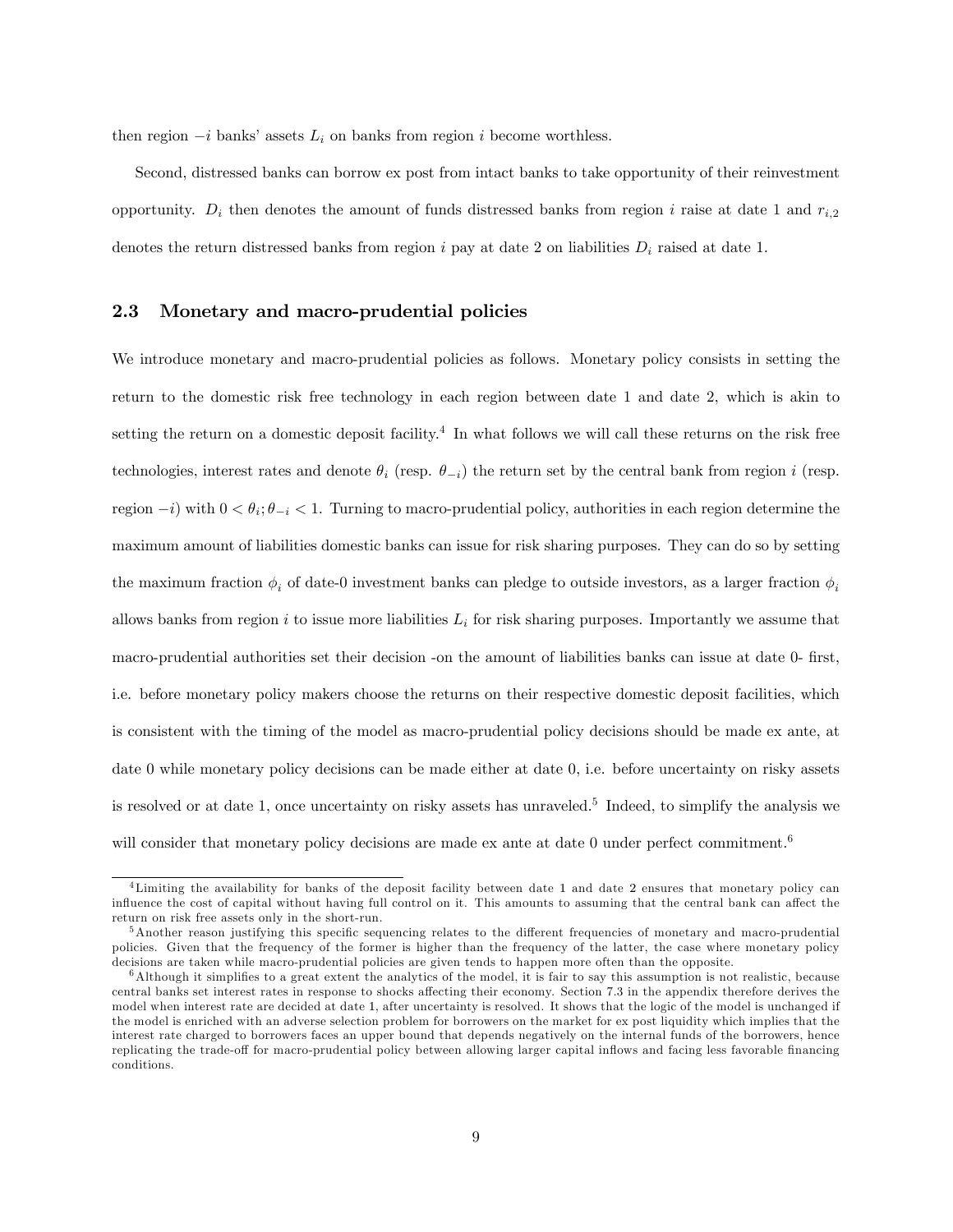

Figure 2: Timing of the model

Once these two sets of decisions are made in both regions, then banks determine their investment plans, splitting their endowment between investment in domestic risky assets and buying shares into the other region's risky assets. They also can issue risk sharing claims to the other region. Uncertainty then unravels, risk sharing contracts are executed and a market for ex post liquidity opens. Distressed banks can borrow from intact banks and reinvest in their risky assets. Finally distressed risky assets deliver output, distressed banks pay back intact banks and all banks enjoy their profits.

As is usual in this kind of model, we use backward induction for the resolution. We start by determining the decentralized equilibrium and its properties. Once this is established, we work out the optimal monetary policies under two different scenarios: the Nash and the cooperative equilibrium. Finally assuming some game for optimal monetary policies, we look at optimal macro-prudential policies. Here again, we consider the Nash and the cooperative solutions.

# 3 The decentralized equilibrium

#### 3.1 Optimal portfolio allocation decisions.

Let us consider a bank from region *i*. At date 0, this bank invests  $L_{-i}$  in risky assets of banks from region  $-i$  and receives  $L_i$  from banks of region  $-i$  seeking to invest in risky assets of banks from region i. The bank therefore invests  $I_i = 1 + L_i - L_{-i}$  in its risky assets at date 0. With a probability  $\frac{1}{2}$ , the risky asset pays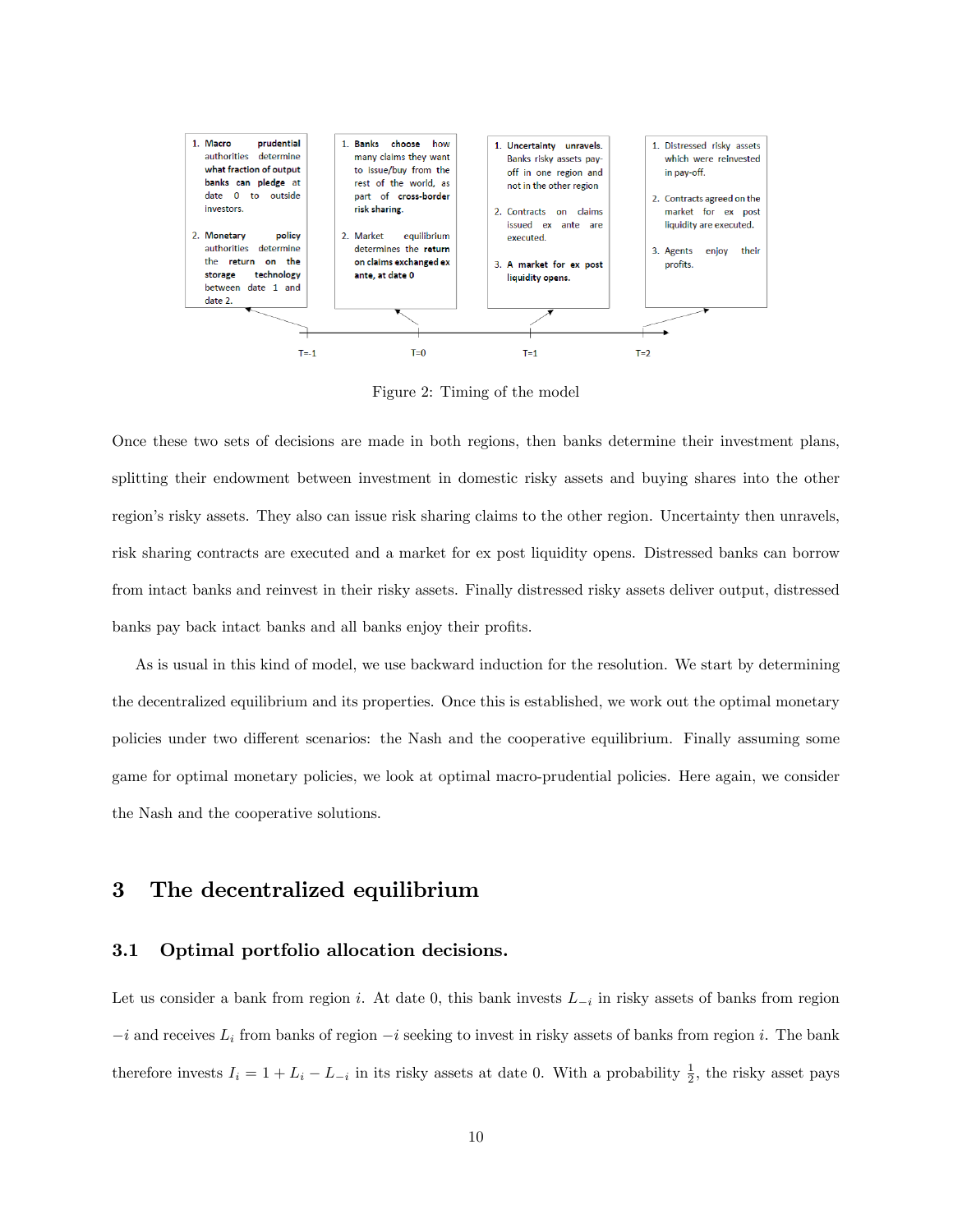early and it reaps  $I_i$  at date 1 and pays  $r_{i,1}L_i$  to banks of region  $-i$ . The bank from region i hence earns at date 1 a profit $\,$ 

$$
\Pi_{i,1} = I_i - R_{i,1} L_i \tag{1}
$$

It can then use these profits to make loans at date 1 to distressed banks of region  $-i$  on the market for ex post funding, with a return  $R_{-i,2}$ . Alternatively, with a probability  $\frac{1}{2}$ , risky assets of region i do not deliver at date 1. The bank then neither reaps any output nor pays anything to shareholders from region  $-i$ . However, it can enjoy the proceeds  $r_{-i,1}L_{-i}$  of the shares held on risky assets of banks of region  $-i$  and use these funds as inside equity to reinvest. Assuming the bank under consideration borrows  $D_i$  (at a cost  $r_{i,2}$ , it can reinvest  $J_i = \beta R_{-i,1} L_{-i} + D_i$  and provided  $J_i \leq j_i$ , profits from reinvestment write as

$$
\Pi_{i,2} = J_i - R_{i,2} D_i \tag{2}
$$

The date-0 problem for a bank from region i therefore consists in choosing an amount of risky assets  $L_{-i}$ to buy (from banks of region  $-i$ ) and an amount of risky assets  $L_i$  to sell (to banks of region  $-i$ ) which maximize expected profits  $\Pi_i$ , taking as given the returns  $(R_{i,1}; R_{-i,1})$  and  $(R_{i,2}; R_{-i,2})$ :

$$
\begin{aligned}\n\max_{L_i;L_{-i}} \Pi_i &= \left(I_i - R_{i,1}L_i\right)R_{-i,2} + E\left[J_i - R_{i,2}D_i\right] \\
I_i &= 1 + L_i - L_{-i} \text{ and } L_i \le \phi_i I_i \\
J_i &= \beta R_{-i,1}L_{-i} + D_i \text{ and } D_i \le \phi J_i \text{ with prob. } q\n\end{aligned} \tag{3}
$$
\n
$$
\text{s.t.} \quad\n\begin{cases}\nI_i = \beta R_{-i,1}L_{-i} + D_i \text{ and } D_i \le \phi J_i \text{ with prob. } q \\
\text{or} \\
J_i \le \overline{j_i} \text{ and } D_i \le \overline{j_i} - \beta R_{-i,1}L_{-i} \text{ with prob. } 1 - q\n\end{cases}
$$

The constraint  $L_i \leq \phi_i I_i$  stipulates that at date 0, a bank from region i cannot sell to banks of region  $-i$  and amount of shares  $L_i$  which would exceed a fraction  $\phi_i$  of the initial investment  $I_i$ . Similarly, the constraint  $D_i \leq \phi J_i$  states that a distressed bank from region i faces a borrowing limit such that the amount borrowed  $D_i$  cannot exceed a fraction  $\phi$  of date-1 reinvestment  $J_i$ . Conversely, when it faces a technological limit on a reinvestment, a distressed bank does not need to borrow more than the difference between maximum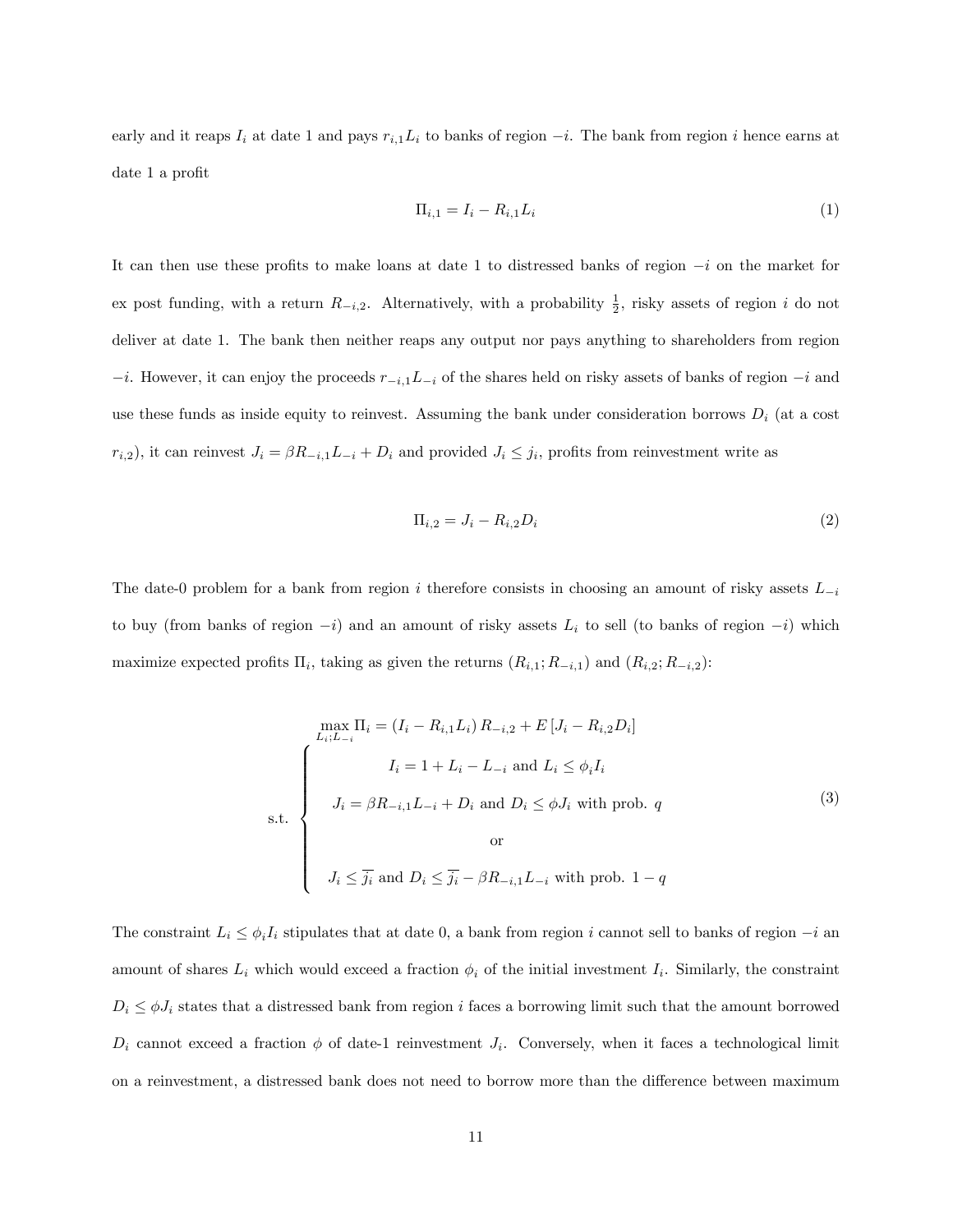reinvestment  $j_i$  and its own funds  $R_{-i,1}L_{-i}$ .

To solve this problem we start with optimal borrowing at date 1. Assuming it is profitable for distressed banks of region i to borrow, i.e.  $R_{i,2} \leq 1$ , optimal borrowing and reinvestment satisfy

$$
D_i = \frac{\phi}{1-\phi} \beta R_{-i,1} L_{-i} \text{ and } J_i = \frac{1}{1-\phi} \beta R_{-i,1} L_{-i} \text{ if } j_i = +\infty
$$
  
or  

$$
D_i = \overline{j_i} - \beta R_{-i,1} L_{-i} \text{ and } J_i = \overline{j_i} \text{ if } j_i = \overline{j_i}
$$
 (4)

Then denoting  $1 - \nu_i = (1 - q) \overline{j_i}$ , and  $\varphi_i = \frac{\phi_i}{1 - q}$  $\frac{\varphi_i}{1-\phi_i}$ , the problem for banks of region *i* ends up writing as:

$$
\max_{L_i;L_{-i}} (1 - L_{-i} + (1 - R_{i,1}) L_i) R_{-i,2} + (1 - R_{i,2}) (1 - \nu_i) + \left[ \frac{q}{1 - \phi} + \left[ 1 - \frac{q}{1 - \phi} \right] R_{i,2} \right] \beta R_{-i,1} L_{-i}
$$
\n
$$
\text{s.t. } L_i \leq \varphi_i (1 - L_{-i}) \tag{5}
$$

Here it is important to note that a bank from region i is restricted in the shares  $L_i$  it can sell -because of the issuance limit imposed by macro-prudential policy makers, but not in the shares  $L_{-i}$  it can buy, except for physical limits. Then, assuming  $q + \phi = 1$ , the first order conditions imply that banks of region i optimal supply for claims  $L_i^s$  and optimal demand for claims  $L_{-i}^d$  (issued from banks of region  $-i$ ) write as:

$$
L_i^s = \mathbf{1}[R_{i,1} \le 1] \varphi_i (1 - L_{-i}) \text{ and } L_{-i}^d = \begin{cases} 0 \text{ if } \beta R_{-i,1} \le R_{-i,2} \\ 1 \text{ if } \beta R_{-i,1} > R_{-i,2} \end{cases}
$$
(6)

Banks of region i issue liabilities at date 0, i.e.  $L_i^s > 0$ , if and only if this is profitable, i.e.  $R_{i,1} < 1$ . Conversely, they choose to buy shares on risky assets of banks of region  $-i$ , i.e.  $L_{-i}^{d} > 0$ , if and only if the return earned on these claims  $\beta R_{-i,1}$  is sufficiently large. Indeed, the condition  $\beta R_{-i,1} > R_{-i,2}$  simply states that the marginal benefit  $\beta R_{-i,1}$  of holding shares on risky assets of banks from region  $-i$  must be larger than the opportunity cost  $R_{-i,2}$  of doing so.

A bank from region i buying one share of risky assets of banks of region  $-i$  incurs a loss  $R_{-i,2}$  when it is intact, since this unit could have yielded a return  $R_{-i,2}$ , had it not been used to buy shares. But, similarly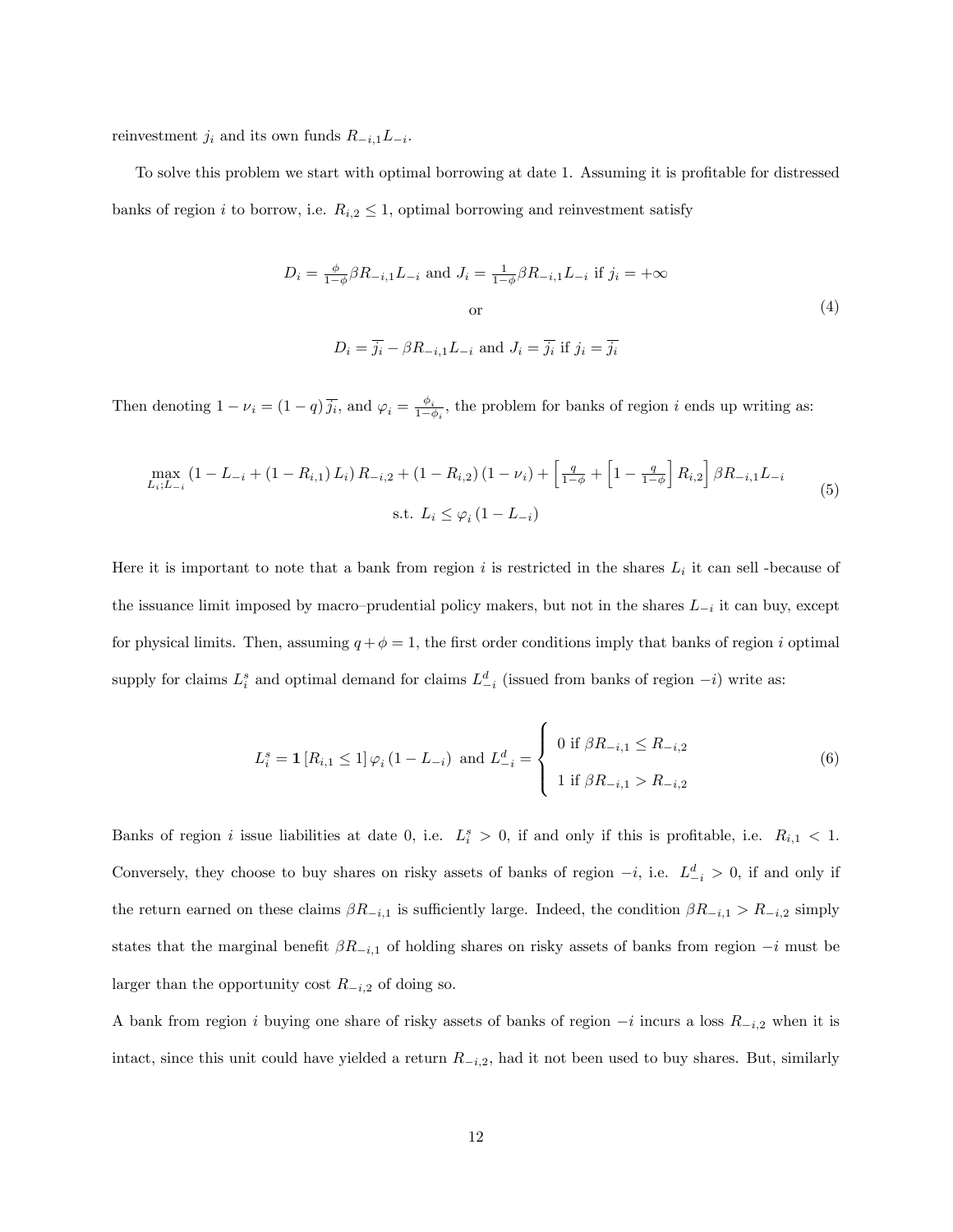when a bank of region i buys a unit of shares in risky assets of banks in region  $-i$ , and it is distressed, then the region i bank earns a return  $\beta R_{-i,1}$ , hence the condition  $\beta R_{-i,1} > R_{-i,2}$  stating that the marginal benefit should exceed the opportunity cost for banks from region  $i$  to hold shares in risky assets of banks from region  $-i$ .

#### 3.2 Equilibrium cross-border capital flows.

Using the optimal demand and supply for cross-border claims on risky assets (6), we can derive the equilibrium amount of shares exchanged at date 0 and the equilibrium return on these shares. According to the optimal supply and demand for claims defined in  $(6)$ , shares are exchanged at date 0 from region  $-i$  to region *i* if and only if the returns  $R_{i,1}$  satisfy  $R_{i,1} \leq 1$  and  $\beta R_{i,1} > R_{i,2}$ . The equilibrium amount of shares  $L_k$  sold by banks of region k to banks of region  $-k$  therefore satisfies

$$
L_k = \varphi_k (1 - L_{-k}) \mathbf{1} [R_{k,2} \le \beta] \text{ for } k = \{i, -i\}
$$
 (7)

and equilibrium returns on capital flows exchanged at date 0 satisfy

$$
\beta R_{k,1} = R_{k,2} \text{ for } k = \{i; -i\}
$$
\n(8)

## 3.3 Equilibrium of the market for funding.

Once date-0 cross-border áows have been cleared, banks invest in risky assets. Then at date 1, uncertainty unravels and distressed banks can raise funds -to carry out reinvestment- from intact banks located in the other economy or from distressed banks located in the same economy which hold funds in excess of their reinvestment capacity. Considering the case where banks from region i are distressed and need to carry out reinvestment, the equilibrium of the market for funding at date 1 writes as

$$
I_{-i} = \frac{q}{1 - \phi} \beta R_{-i,1} L_{-i} + (1 - q) j_i
$$
\n(9)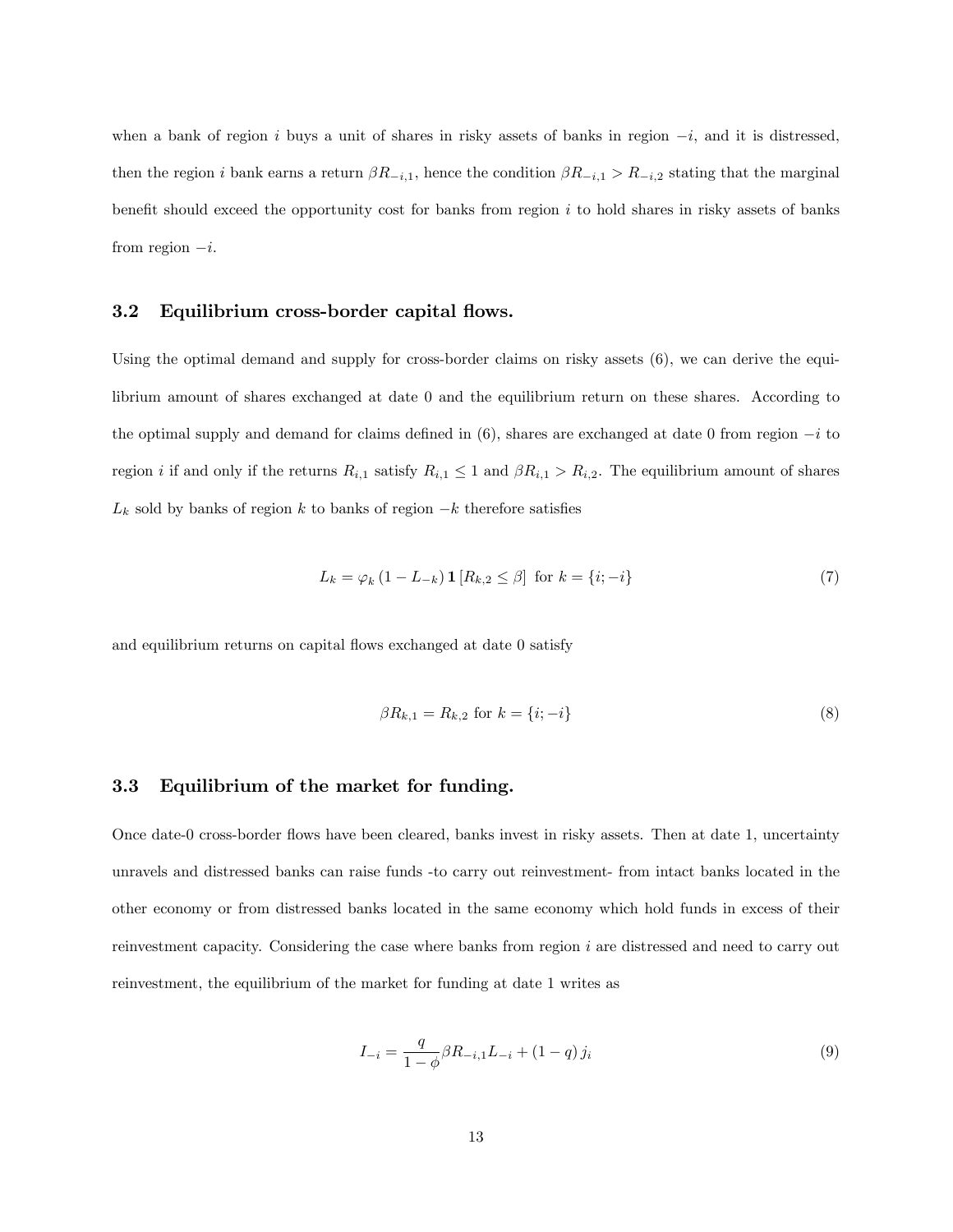On the left hand side of  $(9)$ , we have the supply for funds from banks from region  $-i$ . For these banks, risky assets pay early. They hence earn at date 1 an output  $I_{-i}$ . Moreover banks from region  $-i$  have also access to the deposit facilities in region i and region  $-i$ . They will hence supply their funds on the market only if the return  $R_{i,2}$  they can earn on the market for funding satisfies  $R_{i,2} \ge \max(\theta_i;\theta_{-i}).$ 

On the right hand side of  $(9)$ , we have the demand for funds from banks of region i: a fraction q of these banks is credit constrained and can reinvest  $\frac{1}{1-\phi}R_{-i,1}L_{-i}$  while a fraction  $1-q$  is reinvestment constrained and reinvests  $j_i$ . Moreover banks from region i are willing to raise funds to finance reinvestment only if it is profitable to do so, i.e.  $R_{i,2} \leq 1$ . Hence assuming the funding cost  $R_{i,2}$  satisfies  $\max(\theta_i; \theta_{-i}) \leq R_{i,2} \leq \beta$ and using the property that  $I_{-i} = 1 - L_i + L_{-i}$ , and the pricing equation (8), the equilibrium of the market for funding when region i banks' risky assets pay late implies that the equilibrium cost of funds  $R_{i,2}$  satisfies

$$
R_{i,2} = \begin{cases} 1 \text{ if } L_i > \nu_i + (1 - R_{-i,2}) L_{-i} \\ \max(\theta_i; \theta_{-i}) \text{ if } L_i \le \nu_i + (1 - R_{-i,2}) L_{-i} \end{cases}
$$
(10)

The equilibrium condition (10) shows that the return  $R_{i,2}$  on the market for ex post liquidity depends positively to the capital inflows  $L_i$  and negatively on capital outflows  $L_{-i}$ . Every thing else equal, higher capital flows  $L_i$  reduce the amount of funds available for ex post refinancing when risky assets of banks of region *i* turn out to pay late. Conversely, higher capital flows  $L_{-i}$  increase the amount of funds available for ex post refinancing when risky assets of banks of region  $i$  turn out to pay late. However in addition higher capital flows  $L_{-i}$  also increase the amount of funds available to banks of region i -through ex ante risk sharing contracts- which means these banks have more funds to reinvest and borrow against. Yet given the assumption  $q + \phi = 1$ , the first effect always dominates and the funding cost  $R_{i,2}$  is always decreasing in  $L_{-i}$ .

#### 3.4 Characterizing the decentralized equilibrium

Using expressions  $(8)$  and  $(10)$  for the return on cross-border capital flows and the cost of ex post funding, we can now determine the equilibrium funding costs  $(R_{i,2}; R_{-i,2})$  and the equilibrium cross-border ex ante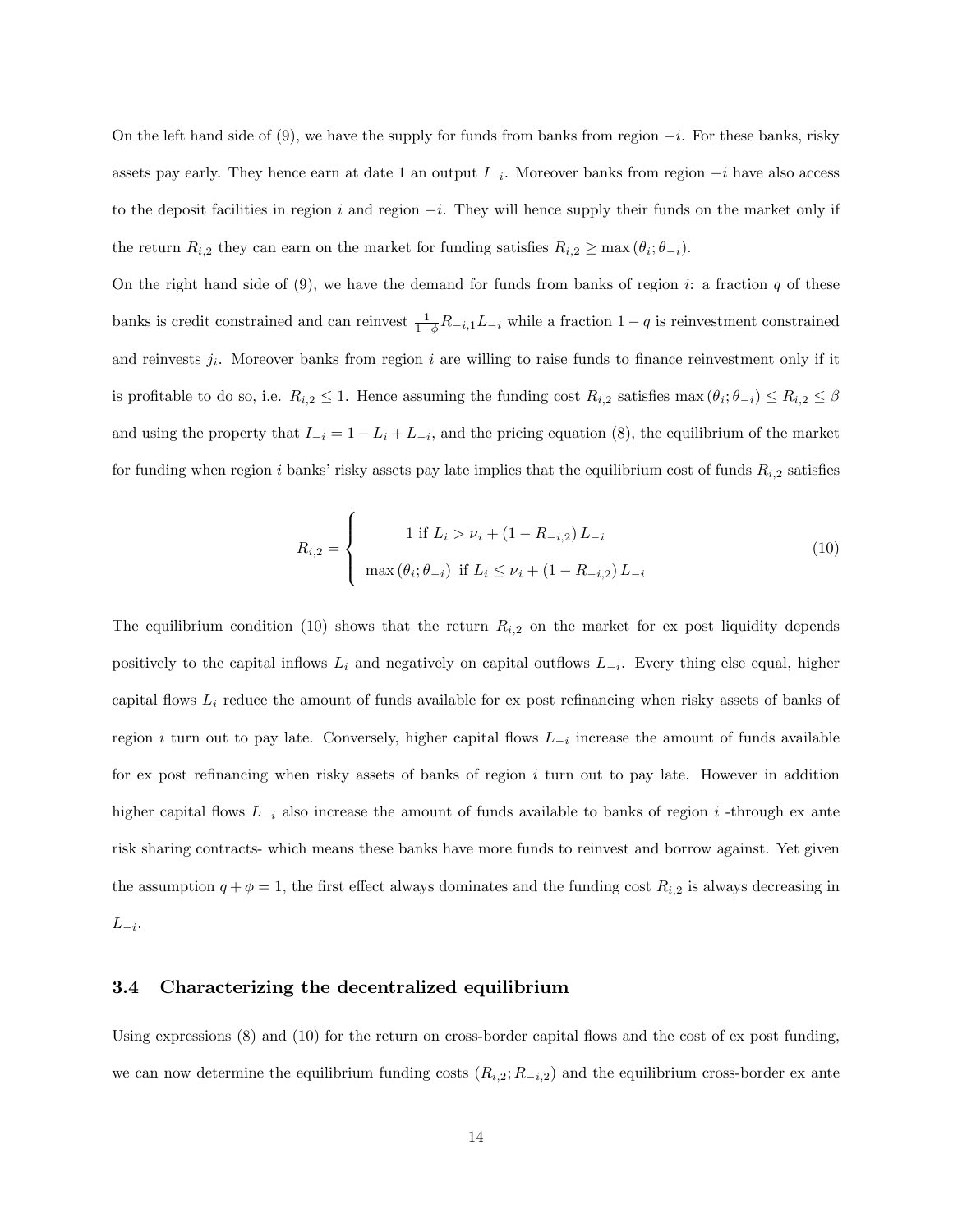capital flows  $(L_i; L_{-i})$  as a function of the primitives of the models,  $(\theta_i; \theta_{-i})$  and  $(\phi_i; \phi_{-i})$ .

**Proposition 1** Denoting  $\theta = \max(\theta_i; \theta_{-i})$ , there is a pure strategy decentralized equilibrium in which claims  $(L_i; L_{-i})$  exchanged at date 0 and funding costs  $(R_{i,2}; R_{-i,2})$  satisfy

$$
L_i = \varphi_i \frac{1 - \varphi_{-i}}{1 - \varphi_i \varphi_{-i}} \text{ and } L_{-i} = \varphi_{-i} \frac{1 - \varphi_i}{1 - \varphi_i \varphi_{-i}} \text{ and } (R_{i,2}; R_{-i,2}) = \theta
$$
\n(11)

if and only if the conditions

$$
L_i \le \nu_i + (1 - \theta) L_{-i} \text{ and } L_{-i} \le \nu_{-i} + (1 - \theta) L_i \text{ and } \theta \le \beta
$$
\n
$$
(12)
$$

hold together.

**Proof.** First, it can easily be shown that the case where the funding costs satisfy  $R_{i,2} = R_{-i,2} = 1$  cannot be an equilibrium. This is because banks then perfer not to issue any risk sharing claims:  $L_i = L_{-i} = 0$ . As a result, the conditions under which the equilibrium with  $R_{i,2} = R_{-i,2} = 1$  hold  $-L_i > \nu_i + (1 - R_{-i,2})L_{-i}$ and  $L_{-i} > \nu_{-i} + (1 - R_{-i,2})L_i$ - cannot be satisfied. There can hence be no decentralized equilibrium with  $R_{i,2} = R_{-i,2} = 1.$ 

Second, when the funding costs satisfy  $R_{i,2} = R_{-i,2} = \theta$ , then banks are better-off exchanging risk sharing claims if and only if  $\theta \leq \beta$ . When  $\theta > \beta$  and banks do not exchange claims for risk sharing purposes, the equilibrium conditions  $-L_i \leq \nu_i+(1 - R_{-i,2})L_{-i}$  and  $L_{-i} \leq \nu_{-i}+(1 - R_{-i,2})L_i$ - naturally hold. Conversely, when  $\theta \leq \beta$ , banks exchange claims  $L_i$  and  $L_{-i}$  such that  $L_i = \varphi_i (1 - L_{-i})$  and  $L_{-i} = \varphi_{-i} (1 - L_{-i})$  which yields (11). And this equilibrium holds if and only if interest rates  $(\theta_i; \theta_{-i})$  and capital flows  $(L_i; L_{-i})$  satisfy

$$
\theta \le \beta \text{ and } L_{-i} \le \nu_i + (1 - \theta) L_i \text{ and } L_i \le \nu_{-i} + (1 - \theta) L_{-i} \tag{13}
$$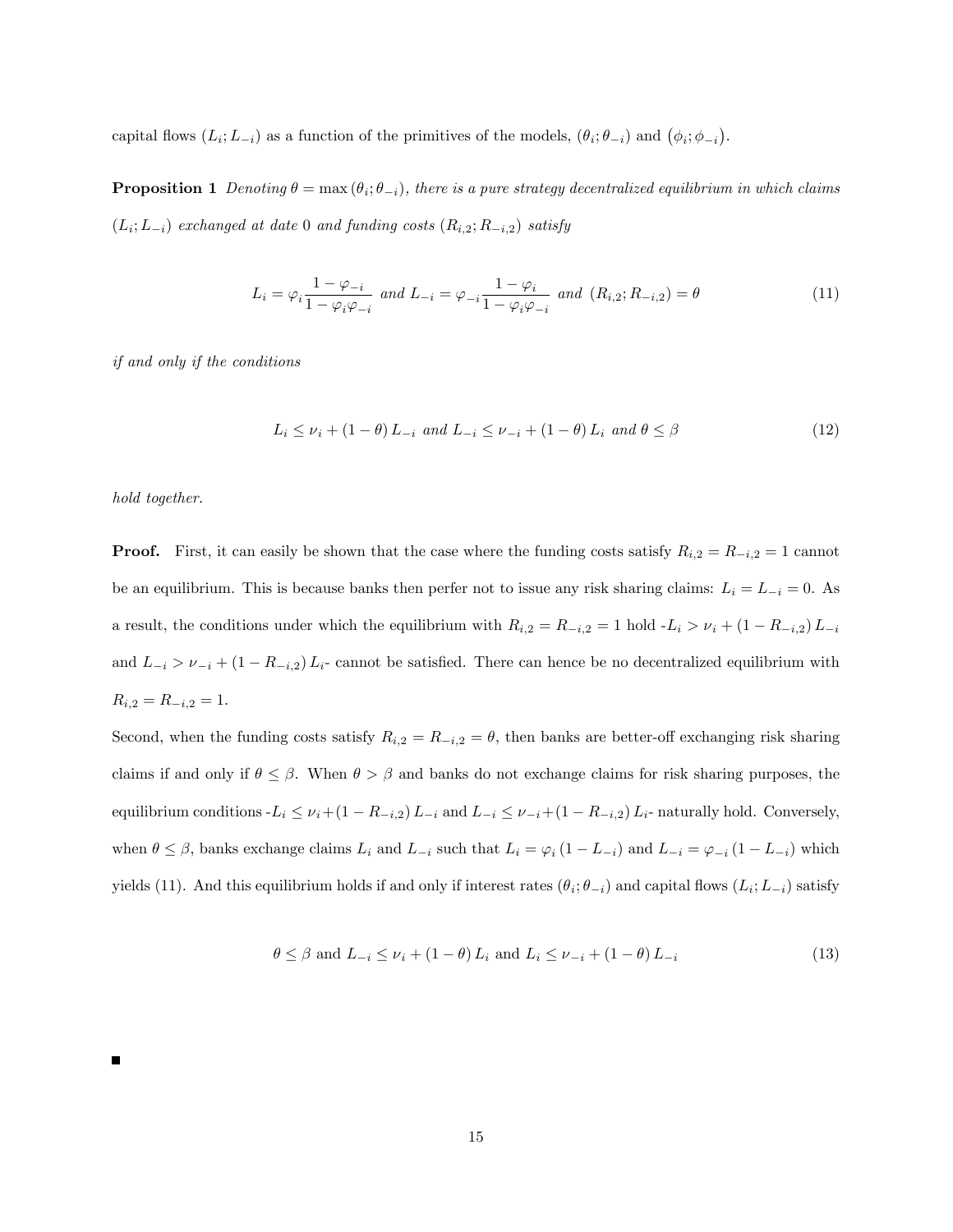The decentralized equilibrium has two important properties. First, the decentralized equilibrium always features an excess funding supply, i.e. the funding costs  $(R_{i,2}; R_{-i,2})$  are always at their lower bound  $\theta$ . The reason is as follows: According to (8), the return  $\beta R_{i,1}$  to selling insurance should equate the return  $R_{i,2}$  on ex post funding. As a result, when the latter goes up -because for instance of a scarcity of ex post funding- , then the cost of selling insurance  $R_{i,1}$  needs to increase disproportionately (by  $1/\beta > 1$ ), which makes insurance so costly to sell that banks prefer to stop doing so. As a result, the demand for ex post funding goes down and the scarcity of funding assumed at the beginning disappears. To put it in a nutshell, the friction on the market for ex ante risk sharing prevents any scarcity of ex post funding at the equilibrium.<sup>7</sup>

Second, capital flows,  $L_i$  and  $L_{-i}$  are negatively related to each other through macro-prudential policy parameters  $\varphi_i$  and  $\varphi_{-i}$ , but positively related to each other through the equilibrium conditions  $L_i \le \nu_i +$  $(1 - \max(\theta_i; \theta_{-i})) L_{-i}$  and  $L_{-i} \leq \nu_{-i} + (1 - \max(\theta_i; \theta_{-i})) L_i$ . When macro-prudential policy in region i is loosened, i.e.  $\varphi_i$  goes up, then capital inflows into region i,  $L_i$  go up but capital inflows into region  $-i$ ,  $L_{-i}$ go down because more capital inflows into region i imply lower investment in region  $-i$  and hence a tighter constraint on the ability to issue claims from banks of region  $-i$ . Conversely, when capital inflows into region i,  $L_i$ , go up and banks from region  $-i$  end up distressed, then both the funding supply  $1 - L_{-i} + L_i$  and the funding demand  $\beta R_{i,1}L_i + 1 - \nu_{-i}$  go up as intact banks from region i can provide more liquidity given that they invested more while distressed banks from region  $-i$  can also borrow more. However the supply for funding increases more than the demand for funding because the return that banks from region i earn on capital inflows is larger than the return they pay to banks from region  $-i$ . As a result, the increase in capital inflows  $L_i$  exacerbates the situation of excess supply. Banks from region i can then afford to invest more in risky assets of banks from region  $-i$ , hence the positive relationship between capital flows  $L_i$  and  $L_{-i}$ , without compromising the excess supply on the market for ex post funding. To put it in a nutshell, when capital inflows into one region increase, then the cost of ex post funding need not change, provided

<sup>7</sup> The reason for this paradox is relatively clear: introducing a friction on the market for risk sharing reduces the demand for ex post liquidity while it does not affect the supply, hence the lower likelihood of a scarcity of ex post funding. This can hold, for example, when the costs associated with cross-border risk sharing are only borne at the latest stage, so that the proceeds used to cover these costs are actually reinvested on the market for ex post liquidity. In this case, the supply for ex post liquidity would be unaffected by the presence of a friction on cross-border risk sharing while the demand for ex post would be reduced given that distressed banks which are credit constrained can borrow less.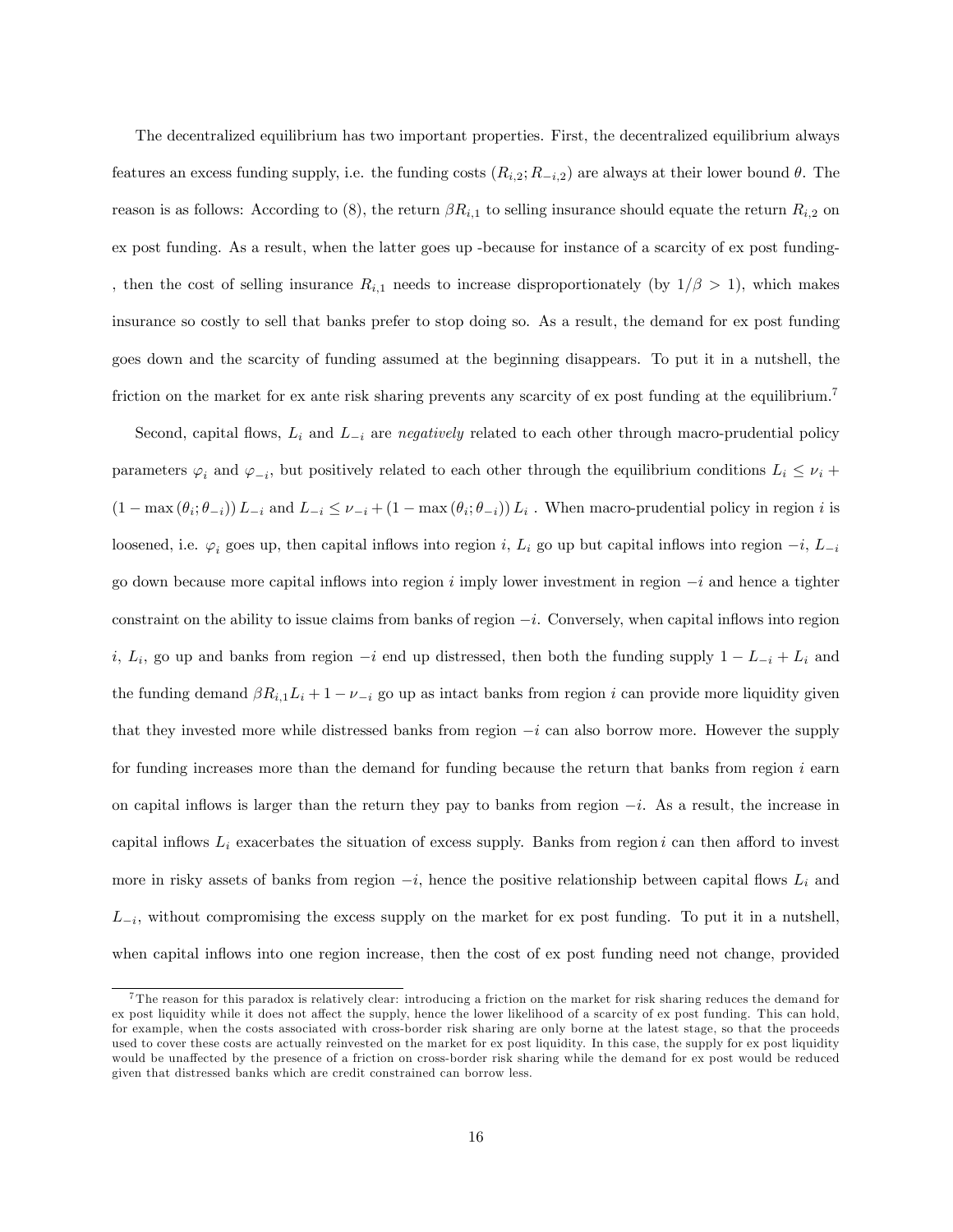capital inflows into the other region follow the same increasing pattern.

Last, the equilibrium conditions  $L_i \leq \nu_i + (1 - \max(\theta_i; \theta_{-i})) L_{-i}$  and  $L_{-i} \leq \nu_{-i} + (1 - \max(\theta_i; \theta_{-i})) L_i$ imply that larger capital flows in a given region  $L_i$  can be sustained when interest rates  $(\theta_i; \theta_{-i})$  are lower. Indeed, lower interest rates reduce the return to cross-border capital áows and hence the demand for funding. As a result, the excess supply situation is compatible with larger capital inflows  $(L_i; L_{-i})$ .<sup>8</sup>

# 4 Optimal interest rate policy.

We now move to the question of interest rate determination. To answer this question we consider two polar cases. First, the case of a Nash equilibrium. In this equilibrium, a monetary authority sets in each region the interest rate, i.e. the return to the domestic risk free technology, with the aim to maximize domestic welfare, taking as given the interest rate in the other region. Second, we consider the case of cooperation in which interest rates are set to maximize global welfare, i.e. the sum of region i and region  $-i$  banks profits.

#### 4.1 The non-cooperative equilibrium.

In the non-cooperative equilibrium, each monetary authority determines the optimal domestic interest rate -that maximizes domestic banks' expected profits- as a best response to the other monetary authority's interest rate decision. Then, the problem for monetary authorities in region  $k$   $(k = \{i, -i\})$  consists in choosing the interest rate  $\theta_k$  to solve

$$
\max_{\theta_k} \quad \pi_k(\theta_k) = \left[1 + \left(1 - \frac{\theta}{\beta}\right)L_k\right]\theta + (1 - \theta)\left(1 - \nu_k\right)
$$
\n
$$
\text{s.t. } \theta = \max(\theta_i; \theta_{-i}) \text{ and } L_i \le \nu_i + (1 - \theta)L_{-i} \text{ and } L_{-i} \le \nu_{-i} + (1 - \theta)L_i
$$
\n
$$
(14)
$$

The following proposition details the non-cooperative equilibrium in interest rates:

<sup>&</sup>lt;sup>8</sup>Note also that the property that lower interest rates allow for larger capital flows at the equilibrium is due to the presence of both Öxed- and variable-scale reinvestment. If there were no banks with variable-scale reinvestment, then these conditions would write as  $L_i \le \nu_i + L_{-i}$  and  $L_{-i} \le \nu_{-i} + L_i$  and changes in interest rates  $(\theta_i; \theta_{-i})$  would have no implication. Conversely, if there were no banks with fixed-scale reinvestment, then these conditions would write as  $L_i \leq 1 + (1 - \max(\theta_i; \theta_{-i})) L_{-i}$ and  $L_{-i} \leq 1 + (1 - \max(\theta_i; \theta_{-i})) L_i$  but given that capital flows cannot exceed the unit endowment, i.e.  $L_i; L_{-i} \leq 1$ , the equilibrium constraints would just be irrelevant.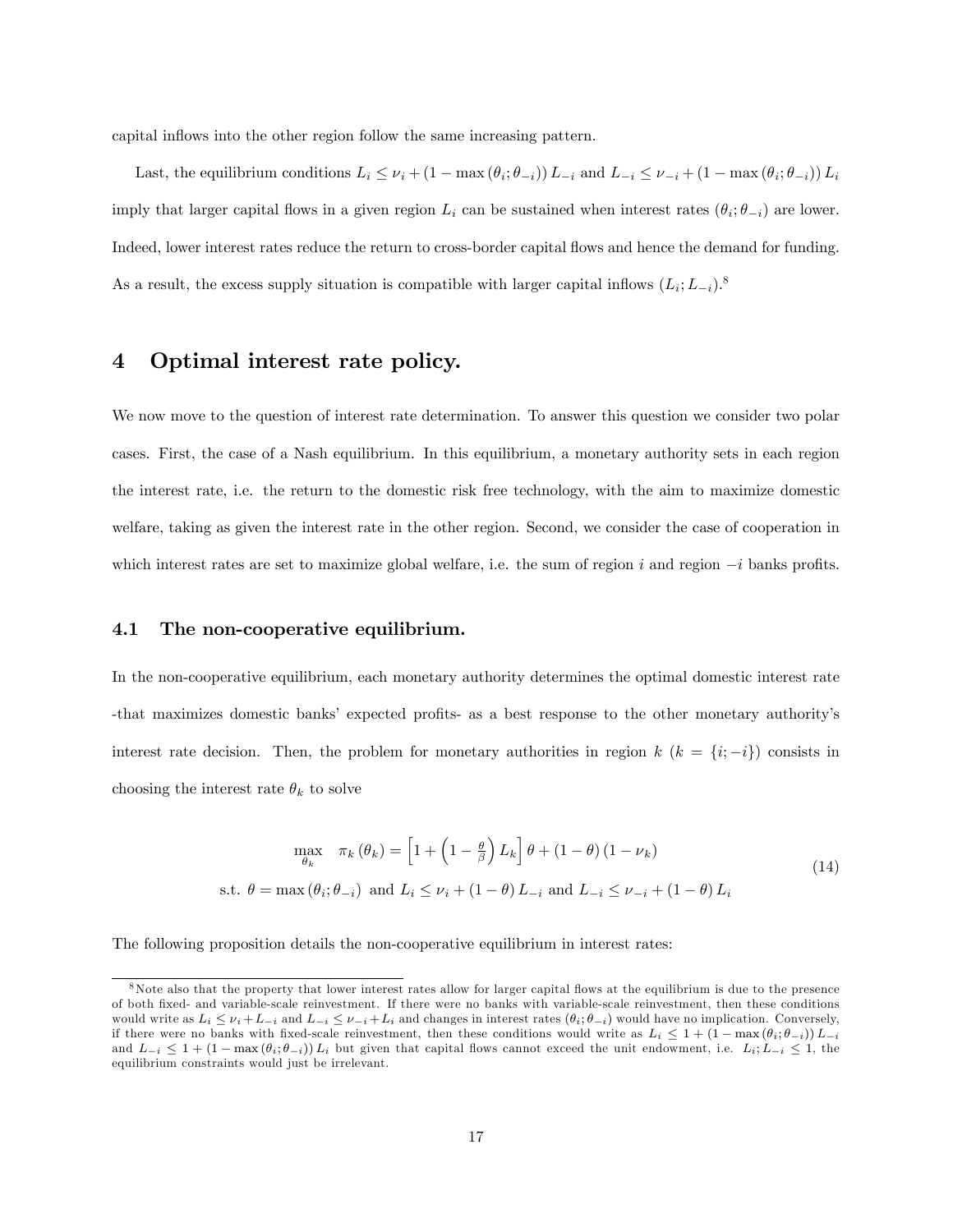**Proposition 2** Denoting i the region such that  $L_i \leq \frac{\nu_i}{\nu - i} L_{-i}$ , optimal interest rates in the symmetric non cooperative equilibrium satisfy

$$
\theta_i = \theta_{-i} = \min \{ \beta; \theta_n \} \quad \text{with } \theta_n = \frac{\beta}{2} \left[ 1 + \frac{\nu_i}{L_i} \right] \tag{15}
$$

if and only if capital flows  $L_i$  and  $L_{-i}$  satisfy

$$
L_i \le \nu_i + (1 - \min\{\beta; \theta_n\}) L_i \text{ and } L_{-i} \le \nu_{-i} + (1 - \min\{\beta; \theta_n\}) L_{-i}
$$
(16)

**Proof.** The interest rates  $\theta_i$  and  $\theta_{-i}$  which respectively maximize expected profits  $\pi_i$  and  $\pi_{-i}$  for banks of region i and banks of region  $-i$  satisfy

$$
\theta_i = \max \left\{ \theta_{-i}, \frac{\beta}{2} \left[ 1 + \frac{\nu_i}{L_i} \right] \right\}
$$
 and  $\theta_{-i} = \max \left\{ \theta_i, \frac{\beta}{2} \left[ 1 + \frac{\nu_{-i}}{L_{-i}} \right] \right\}$ 

Moreover, interest rates should satisfy  $\theta_i$ ;  $\theta_{-i} \leq \beta$ , so that the equilibrium conditions  $R_{k,1} = \beta R_{k,2} \leq 1$  hold for  $k = \{i, -i\}$ . Hence when  $\frac{\nu_{-i}}{L_{-i}} \leq \frac{\nu_i}{L_i}$ , the equilibrium interest rate when monetary policy makers play a Nash game writes as

$$
\theta_i = \theta_{-i} = \min \left\{\beta; \theta_n \right\} \text{ with } \theta_n = \frac{\beta}{2} \left[1 + \frac{\nu_i}{L_i}\right]
$$

Last, applying proposition 1, this situation is an equilibrium if and only if capital flows  $L_i$  and  $L_{-i}$  are such that (16) holds.  $\blacksquare$ 

Monetary authorities face a relatively simple trade-off: On the one hand, setting a high interest rate raises domestic banks' profits when domestic risky assets pay-off early, because domestic banks reap a higher return when lending to distressed banks from the other region. On the other hand, setting a high interest rate raises the cost to sell insurance which reduces the amount of liquidity banks can provide on the market for funding when their risky assets pay early and hence their profits. In addition, setting a higher interest rate reduces the profits of domestic banks when they are distressed.

The equilibrium interest rate actually depends on the region where banks issue less liabilities ex ante  $L_i$  for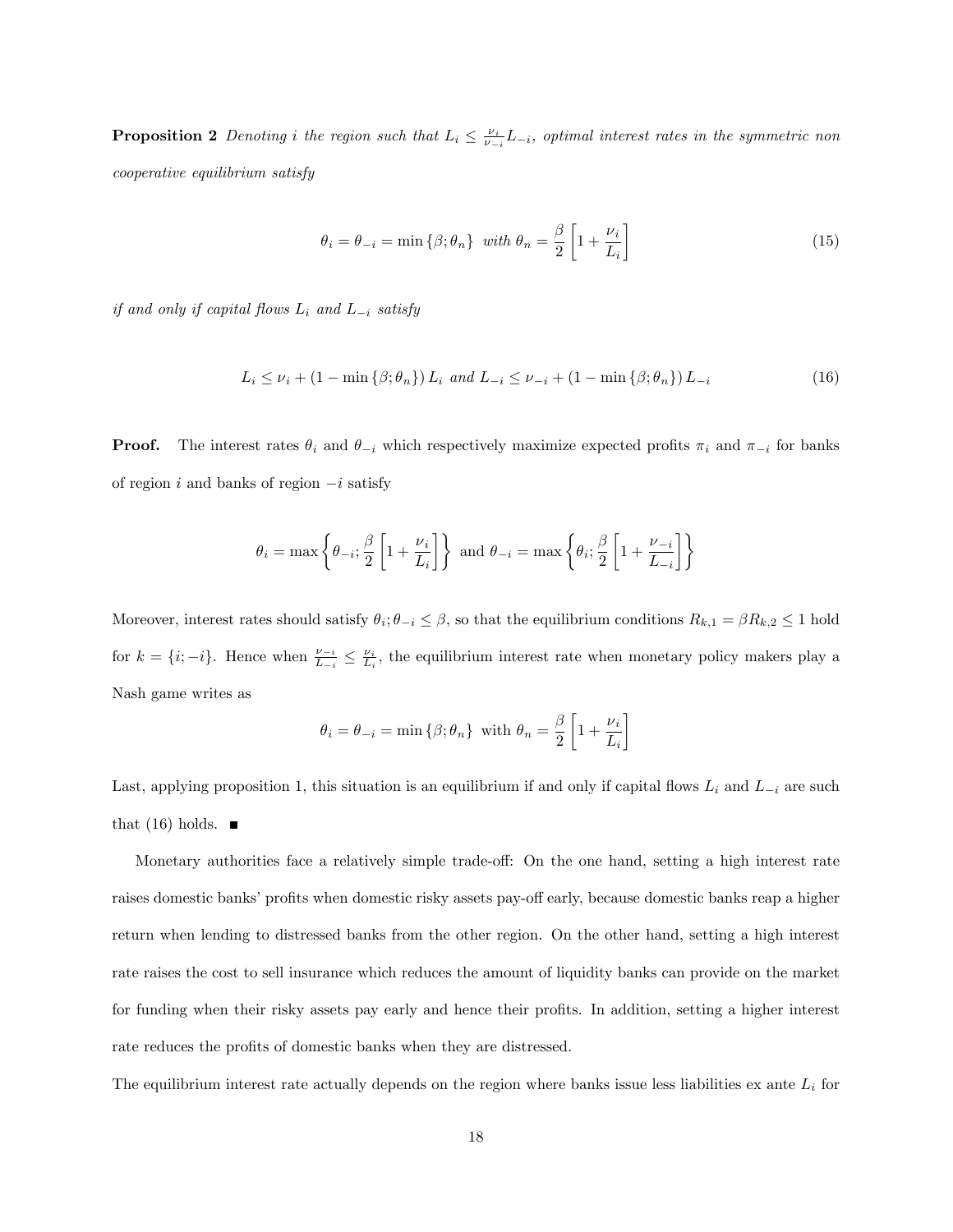risk sharing purposes. The intuition behind this result is relatively simple: when the global interest rate is set by, say for example monetary authorities of region i, then expected profits for banks of region  $-i$  are weakly increasing in the domestic interest rate  $\theta_{-i}$ . This is because, the global interest rate is exogenous for monetary authorities in Foreign. As a result, there is no cost to setting a higher domestic interest rate. Monetary authorities in region  $-i$  therefore set  $\theta_{-i}$  at its maximum value which is here by definition,  $\theta_i$ . By contrast, there is a cost for monetary authorities in region  $i$  to setting a high domestic interest rate  $\theta_i$  because this raises the return paid on claims  $L_i$  issued ex ante for risk sharing purposes. In addition, this also raises the cost of funding raised ex post in case of distress, which cuts profits for distressed banks which end up facing a reinvestment constraint. And the cost of setting a higher interest rate  $\theta_i$  is a positive function of the amount of claims  $L_i$  issued ex ante and a negative function of the fraction of banks q which end up facing a credit constraint when distressed. The optimal interest rate set by the monetary authority in region *i*, is hence a decreasing in  $L_i$  and increasing in  $\nu_i$ . In the special case where  $\nu_i = \nu_{-i}$  and capital flows are exogenous, the global interest rate is set by monetary authorities of the region in which banks buy more shares into the other region's risky assets than they sell of their own risky assets, i.e. the region which has a positive net foreign asset position.<sup>9</sup> Turning to expected profits those of banks of region i write as

$$
\pi_{k,n} = 1 - \nu_k + \min\left\{\beta; \theta_n\right\} \left[\nu_k + \left(1 - \min\left\{1; \frac{\theta_n}{\beta}\right\}\right) L_k\right] \tag{17}
$$

As was noted above, the interest rate that would maximize expected profits for banks in region  $k$  writes as  $\min\left\{\beta;\frac{\beta}{2}\right\}$  $\left[1+\frac{\nu_k}{L_k}\right]$ . The global interest rate under the Nash equilibrium  $\theta_n^s$  is therefore optimal for banks of region i but too high for banks of region  $-i$ .

<sup>&</sup>lt;sup>9</sup>We will see that when we allow regions to be asymmetric, i.e  $\nu_i > \nu_{-i}$  and capital flows and thereby macro-prudential policy are endogenous, this result will be reversed: the interest rate setting region under Nash monetary policies will actually be the one running a negative, not a positive, net foreign asset position, the reason being that optimal capital inflows  $L_k$  $(k = \{i, -i\})$  into region k are an increasing with the parameter  $\nu_k$ .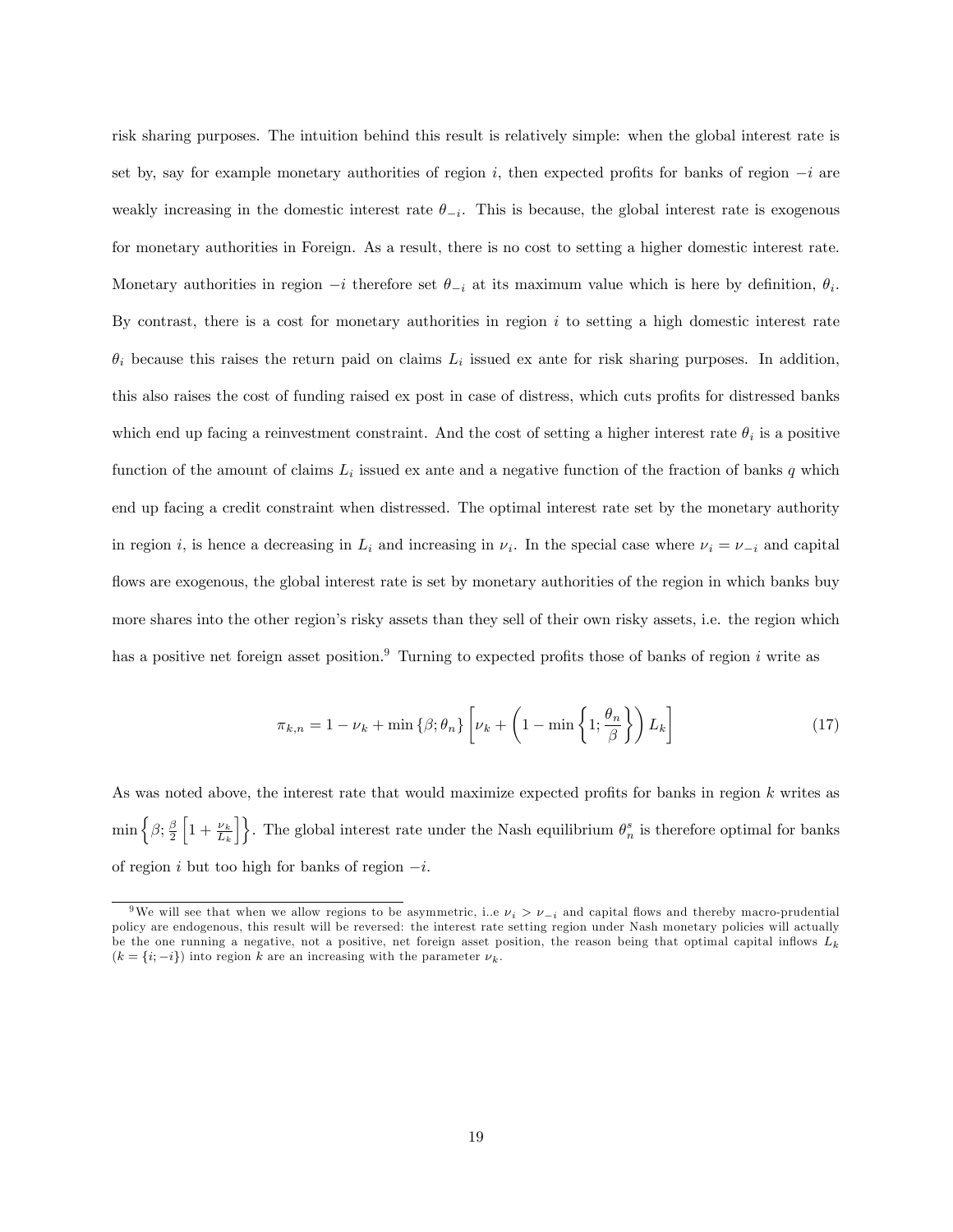#### 4.2 The cooperative equilibrium.

In the cooperative equilibrium, each monetary authority still determines the optimal domestic interest rate as a best response to the other monetary authority's interest rate decision. The only difference with the non-cooperative equilibrium is that the two monetary authorities now maximize a common criterion, global welfare, i.e. the sum region i and region  $-i$  banks' expected profits. Given that the funding costs  $(R_{i,2}$  and  $R_{-i,2}$  can take two values, either max  $\{\theta_i, \theta_{-i}\}$  or 1, the problem in the cooperative equilibrium consists in choosing the interest rates  $\theta_i$  and  $\theta_{-i}$  which solve

$$
\max_{\theta_i; \theta_{-i}} \pi(\theta_i; \theta_{-i}) = \pi_i(\theta_i) + \pi_{-i}(\theta_{-i})
$$
  
s.t.  $L_i \le \nu_i + (1 - \theta) L_{-i}$  and  $L_{-i} \le \nu_{-i} + (1 - \theta) L_i$  (18)

The following proposition then details the cooperative equilibrium based on the solution to this problem.

**Proposition 3** Denoting  $\nu = \nu_i + \nu_{-i}$  and  $L = L_i + L_{-i}$ , optimal interest rates in the symmetric cooperative equilibrium write as  $\theta_i = \theta_{-i} = \theta_c$  with

$$
\theta_c = \min\left\{\beta; \theta_c\right\} \text{ with } \theta_c = \frac{\beta}{2} \left[1 + \frac{\nu}{L}\right] \tag{19}
$$

if and only if cross-border capital flows  $L_i$  and  $L_{-i}$  satisfy

$$
L_{-i} \le \nu_{-i} + (1 - \min\{\beta; \theta_c\}) L_i \text{ and } L_i \le \nu_{-i} + (1 - \min\{\beta; \theta_c\}) L_{-i}
$$
 (20)

**Proof.** The interest rates  $\theta_i$  and  $\theta_{-i}$  which maximize the sum of expected profits  $\pi_i + \pi_{-i}$  satisfy

$$
\theta_i = \max \left\{ \theta_{-i}; \frac{\beta}{2} \left[ 1 + \frac{\nu}{L} \right] \right\}
$$
 and  $\theta_{-i} = \max \left\{ \theta_i; \frac{\beta}{2} \left[ 1 + \frac{\nu}{L} \right] \right\}$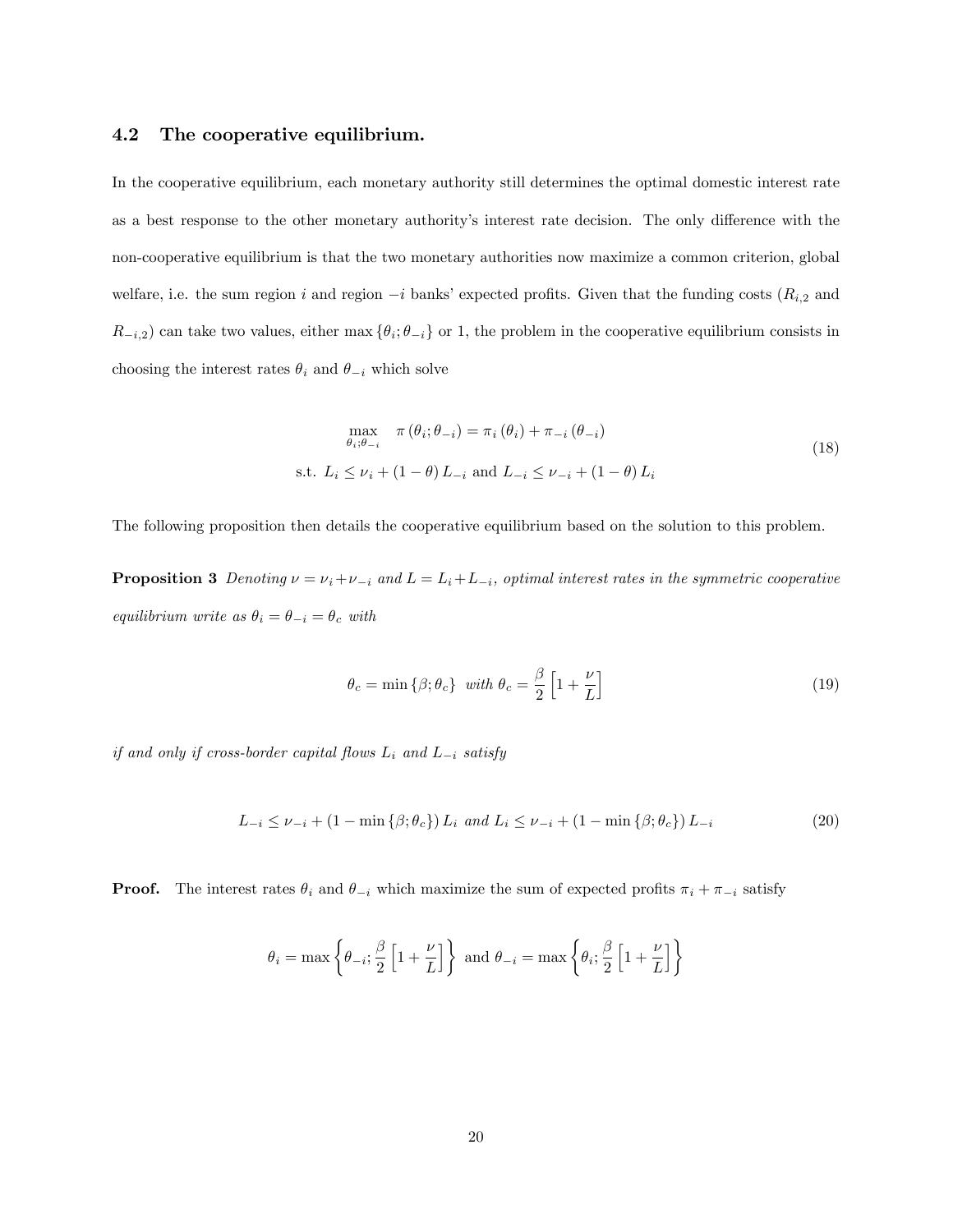Moreover, as in the case of the Nash equilibrium, interest rates should satisfy  $\theta_i$ ;  $\theta_{-i} \leq \beta$ . As a result, the equilibrium interest rates when monetary policy makers play a cooperative game write as

$$
\theta_i = \theta_{-i} = \min\left\{\beta; \theta_c\right\} \text{ with } \theta_c = \frac{\beta}{2} \left[1 + \frac{\nu}{L}\right] \tag{21}
$$

Last applying proposition 1, this situation is an equilibrium if and only if capital flows  $L_i$  and  $L_{-i}$  are such that  $(20)$  holds.

The optimal interest rates under Nash or cooperation have three important properties. First, contrary to the optimal interest rate  $\theta_n$  in the Nash equilibrium which depends only on the characteristics of one region (at least locally), the optimal interest rate  $\theta_c$  in the cooperative equilibrium depends on the characteristics of both regions. This difference is important because it has implications for how the pledgeability parameters  $\varphi_i$  and  $\varphi_{-i}$  affect the optimal interest rate, and thereby how macro-prudential policy affects financing conditions. Specifically, in the Nash equilibrium, assuming the optimal interest rate  $\theta_n$  depends on region i characteristics, an increase in the fraction  $\varphi_i$  raises the amount of claims  $L_i$  issued by banks of region i and hence reduces the optimal interest rate  $\theta_n$ . Conversely, an increase in the fraction  $\varphi_{-i}$  cuts the amount of claims  $L_i$  issued by banks of region i and therefore raises the optimal interest rate  $\theta_n$ .

$$
\frac{\partial \theta_n}{\partial \varphi_i} \le 0 \le \frac{\partial \theta_n}{\partial \varphi_{-i}}\tag{22}
$$

But in the case case of the cooperative equilibrium, both an increase in the fraction  $\varphi_i$  and/or in the fraction  $\varphi_{-i}$  has a negative effect on the global interest rate  $\theta_c^s$  because under cooperation, the optimal interest rate depends (negatively) on global capital flows which tend to increase in response to a positive change in either  $\varphi_i$  or  $\varphi_{-i}$ .

$$
\frac{\partial \theta_c}{\partial \varphi_i} \le 0 \text{ and } \frac{\partial \theta_c}{\partial \varphi_{-i}} \le 0 \tag{23}
$$

Second, the optimal interest rates set in the cooperative equilibrium are strictly lower than those set in the non-cooperative equilibrium. To see that, let us recall that  $i$  denotes the region setting the global interest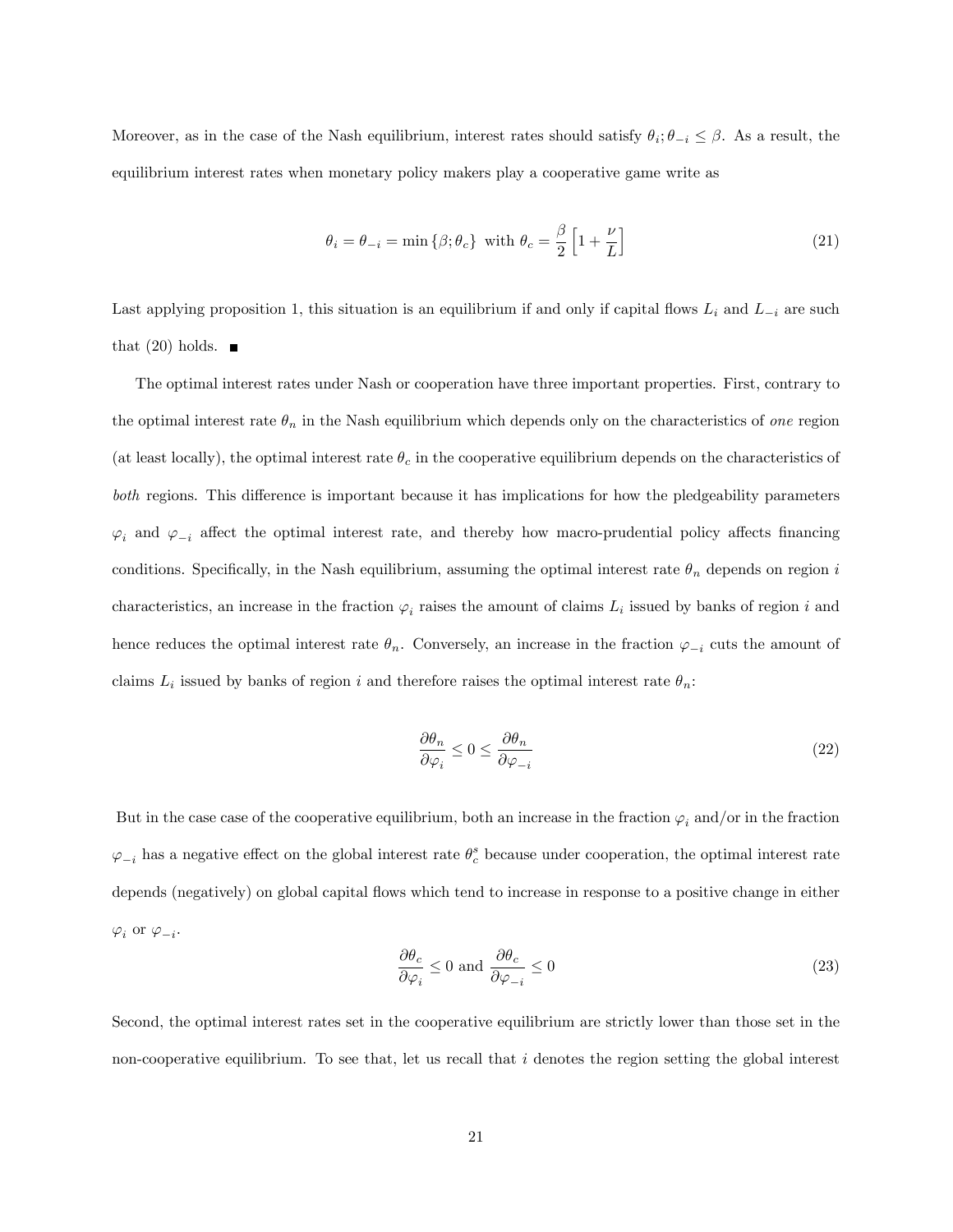rate in the Nash equilibrium. Then the optimal interest rate is higher under the Nash equilibrium if and only if  $\frac{\nu_i}{L_i} \geq \frac{\nu}{L}$ , which is equivalent to  $\frac{\nu_i}{L_i} \geq \frac{\nu_{-i}}{L_{-i}}$  $\frac{\nu_{-i}}{L_{-i}}$ , which holds by definition if i is the region setting the interest rate in the Nash equilibrium. Monetary authorities therefore set too high interest rates in the Nash equilibrium, this being due to the fact that monetary authorities in the interest rate setting region do not internalize the negative effect of their own decision on expected profits of banks in the other region.

Third, given the difference in optimal interest rates under cooperation vs. Nash, we can compute the welfare gain stemming from cooperation. Denoting respectively  $\pi_c$  and  $\pi_n$  global expected profits under the cooperative and the Nash equilibrium and following on previous notation  $(i$  is the region setting the global interest rate in the Nash equilibrium), the gain in global welfare stemming from cooperation writes as

$$
\pi_c - \pi_n = (\theta_n - \theta_c) \left[ \left[ \frac{\theta_c + \theta_n}{\beta} - 1 \right] L - \nu \right] = \frac{\beta}{4} \left[ \left[ \frac{\nu_i}{L_i} - \frac{\nu_{-i}}{L_{-i}} \right] \frac{L_{-i}}{L_i + L_{-i}} \right]^2 [L_i + L_{-i}] \tag{24}
$$

From this expression, we can see that gains to monetary cooperation are decreasing in  $L<sub>i</sub>$  but increasing in  $L_{-i}$ . This is because higher capital inflows  $L_i$  into region i tend to reduce the difference between the optimal interest rates under Nash and under cooperation  $\theta_n - \theta_c$ . Conversely, higher capital inflows  $L_{-i}$  into region  $-i$  tend to increase the difference between the optimal interest rates under Nash and under cooperation  $\theta_n - \theta_c$ . Next we investigate how gains to monetary policy cooperation are distributed among regions.

Proposition 4 Banks from the region whose monetary authorities set the global interest rate in the Nash equilibrium, enjoy lower welfare under cooperation.

**Proof.** Expected profits for banks of region k under cooperative interest rate setting  $\pi_{k,c}$  and under Nash interest rate setting  $\pi_{k,n}$  write as

$$
\pi_{k,s} = [1 + (1 - \theta_s) L_k] \theta_c + (1 - \theta_s) (1 - \nu_k) \text{ for } s = \{n; c\}
$$
\n(25)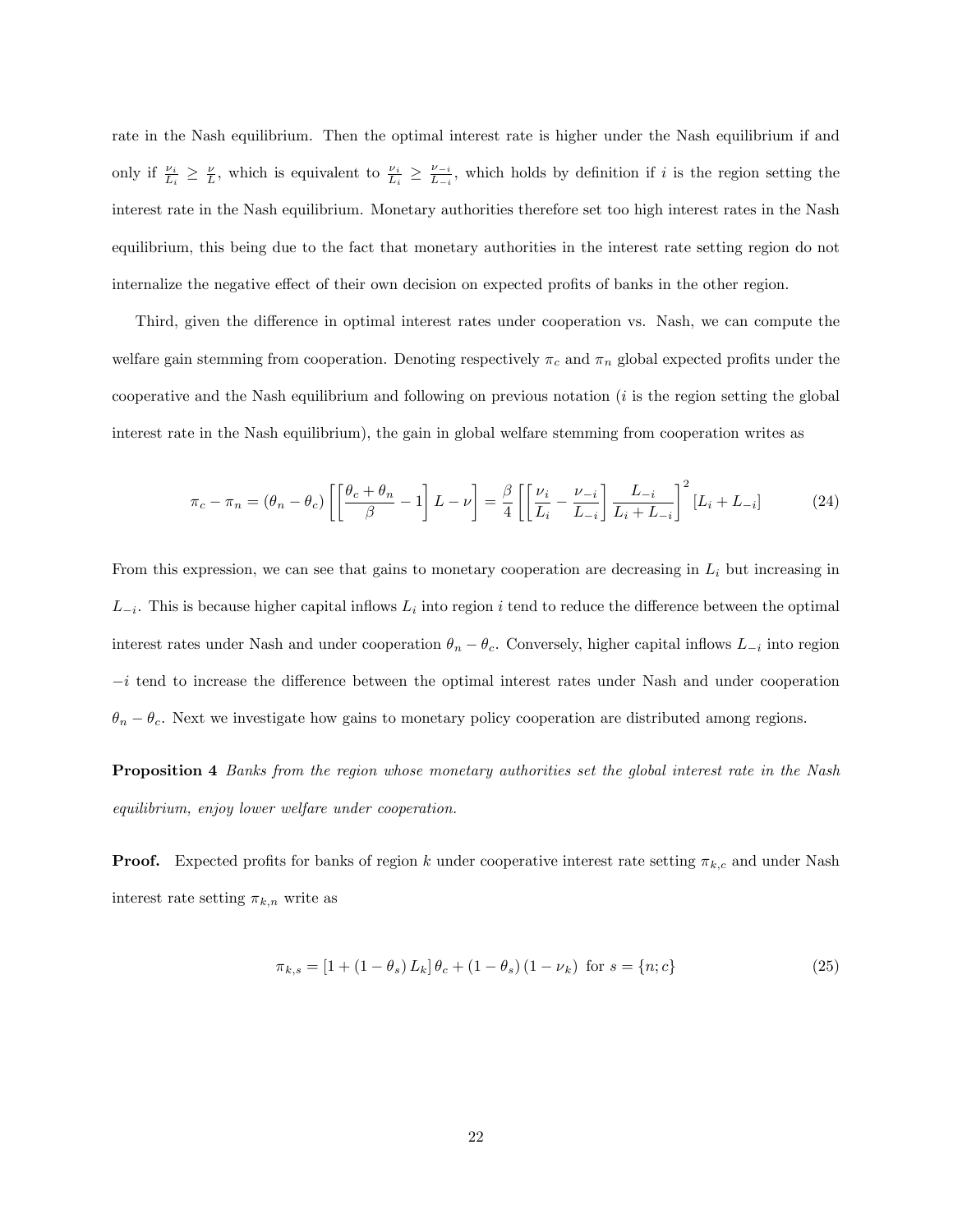The change in expected profits for banks of region  $k$ , when comparing cooperation to Nash writes as

$$
\pi_{k,c} - \pi_{k,n} = \left[ \left[ \frac{\theta_c + \theta_n}{\beta} - 1 \right] L_k - \nu_k \right] (\theta_n - \theta_c)
$$

Using the expressions for  $\theta_c$  and  $\theta_n$ , this expression writes as

$$
\pi_{k,c} - \pi_{k,n} = \frac{\beta}{4} \left[ \left( \frac{\nu_{-k}}{L_{-k}} - \frac{\nu_k}{L_k} \right) \frac{L_{-k}}{L_k + L_{-k}} + \left( \frac{\nu_i}{L_i} - \frac{\nu_k}{L_k} \right) \right] \left[ \frac{\nu_i}{L_i} - \frac{\nu_{-i}}{L_{-i}} \right] \frac{L_{-i}}{L_i + L_{-i}} L_k
$$

Hence, considering banks from region  $-i$ , this quantity writes as

$$
\pi_{-i,c} - \pi_{-i,n} = \frac{\beta}{4} \left[ \frac{\nu_i}{L_i} - \frac{\nu_{-i}}{L_{-i}} \right]^2 \left[ \frac{L_{-i}}{L_i + L_{-i}} \right]^2 [2L_i + L_{-i}]
$$

Banks from region  $-i$  therefore always benefit from monetary cooperation. However for banks of region i, the change in expected profits writes as

$$
\pi_{i,c} - \pi_{i,n} = -\frac{\beta}{4} \left[ \frac{\nu_i}{L_i} - \frac{\nu_{-i}}{L_{-i}} \right]^2 \left[ \frac{L_{-i}}{L_i + L_{-i}} \right]^2 L_i
$$

Banks from the interest rate setting region therefore always lose when switching to the cooperative equilibrium.

The intuition for the asymmetry in the gains to monetary cooperation and for why the region setting the interest rate in the Nash equilibrium looses to cooperation is as follows. The Nash equilibrium is inefficient at the global level for two reasons: First competition on the market for ex post funding drives up the global interest rate to the maximum level of the two interest rates. Second, policy makers in the interest setting region do not internalize the negative effect of high interest rates on banks from the other region, which eventually leads to interest rates being too high. As a result, as was noted above, the global interest rate while optimal for banks from the interest rate setting region, happens to be too high for banks from the non-interest rate setting region. Moving then to cooperation with a lower interest rate, the interest rate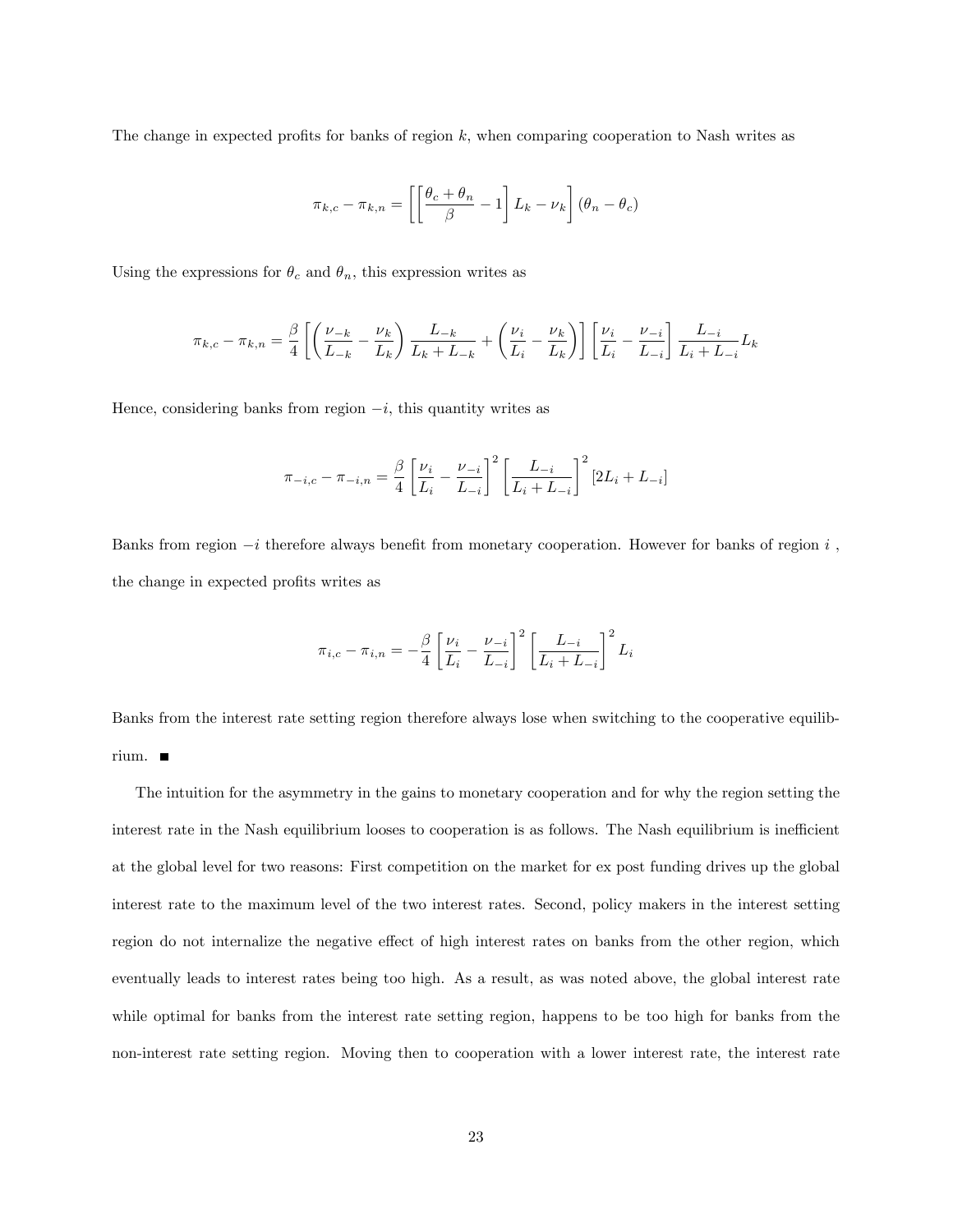setting region is bound to lose while the other country should win by definition.



Figure 3: Gains and losses from monetary policy cooperation with  $\nu_i = \nu_{-i}$ .

Last, two properties of the global interest rate under the cooperative equilibrium are worth mentioning. First, larger holdings of cross-border assets imply a lower global interest rate. This is because when banks issue a large amount of liabilities for risk sharing purposes, then a marginally higher global interest rate has a major negative impact on banks' expected profits, as this raises the yield banks have to pay on such liabilities issued at date 0 for risk sharing purposes. Hence, as the amount of liabilities issued at date 0 gets larger, then the global planner favours a relatively lower global interest rate. For example, considering the case where  $\nu_i = \nu_{-i} = 1/2$  and  $\beta = 0.8$ , Figure 4 plots the change in expected profits stemming from the move from Nash to cooperative monetary policy for different combinations of cross-border risk sharing,  $(L_i; L_{-i})$ . In this case, monetary policy cooperation is unambiguously welfare improving at the global level and this welfare improvement is increasing in  $L_{-i}$  and decreasing in  $L_i$ .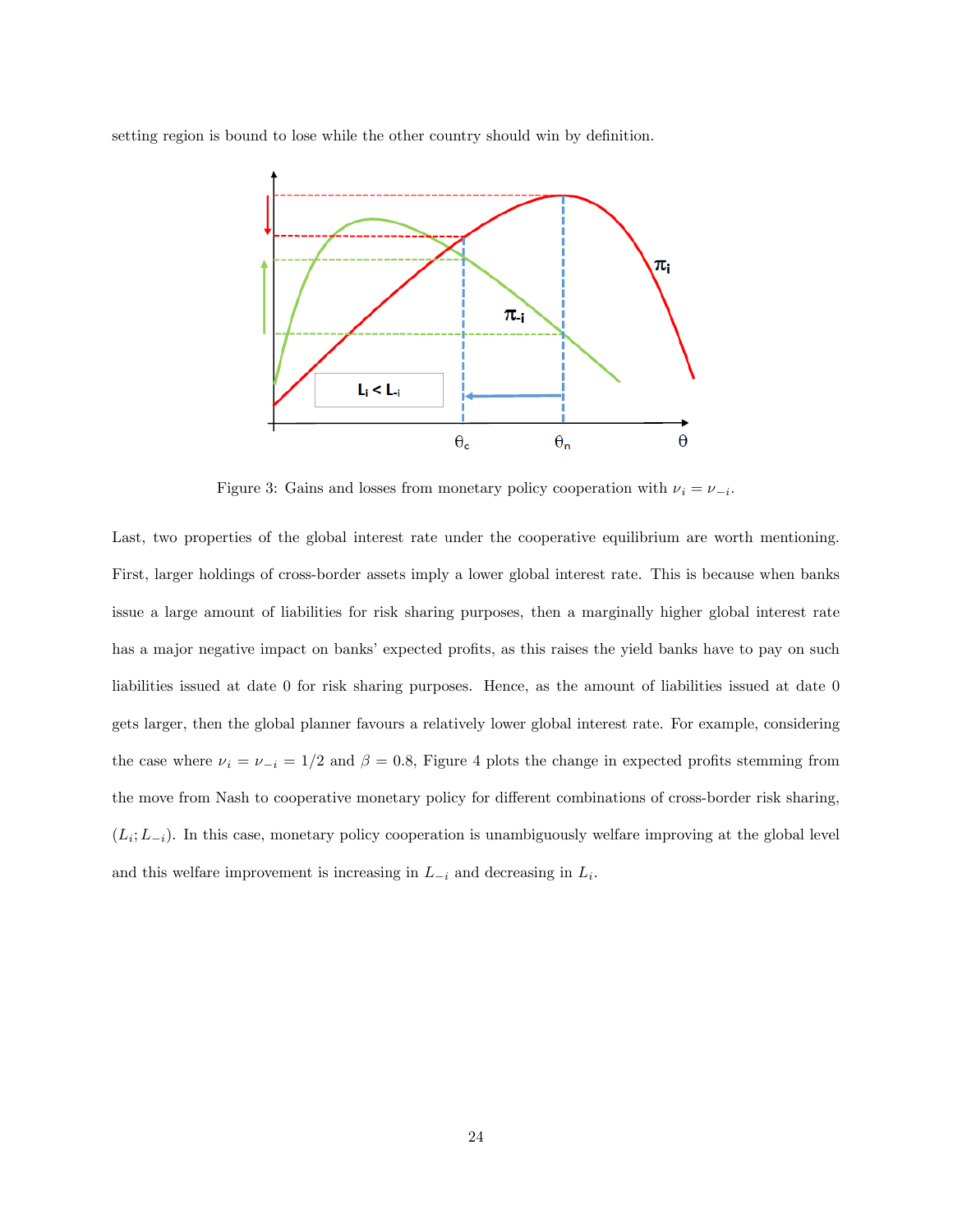

Figure 4: Global welfare gains from monetary policy cooperation.

This is because the inefficiency stemming from the global interest rate under the Nash equilibrium being too high increases with capital inflows  $L_{-i}$  into region  $-i$ . Moving from Nash to cooperation reduces the global interest rate and the more so the larger the capital flows  $L_{-i}$  into region  $-i$ . Conversely, when capital flows  $L_i$  into region i are larger, the inefficiency stemming from the global interest rate under the Nash equilibrium being too high is reduced because the global interest rate decreases with capital inflows  $L_{-i}$ . Hence the benefits of cooperation also tend to be lower. Next, Figure 5 plots the change in expected profits for banks of each region stemming from the move from Nash to cooperative monetary policy, once again assuming  $\nu_i = \nu_{-i} = 1/2$  and  $\beta = 0.8$ . The graph confirms that the interest rate setting region tends to lose when monetary policy is set cooperatively relative to the case of Nash monetary policies. Conversely, the region which does not set the global interest rate tends to gain. In addition under this specific calibration  $(\nu_i = \nu_{-i} = 1/2 \text{ and } \beta = 0.9)$ , the graph still shows that for any combination of capital flows  $(L_i; L_{-i})$ , losses for the interest rate setting region tend to be one order of magnitude smaller than the gains for the region which does not set the global interest rate.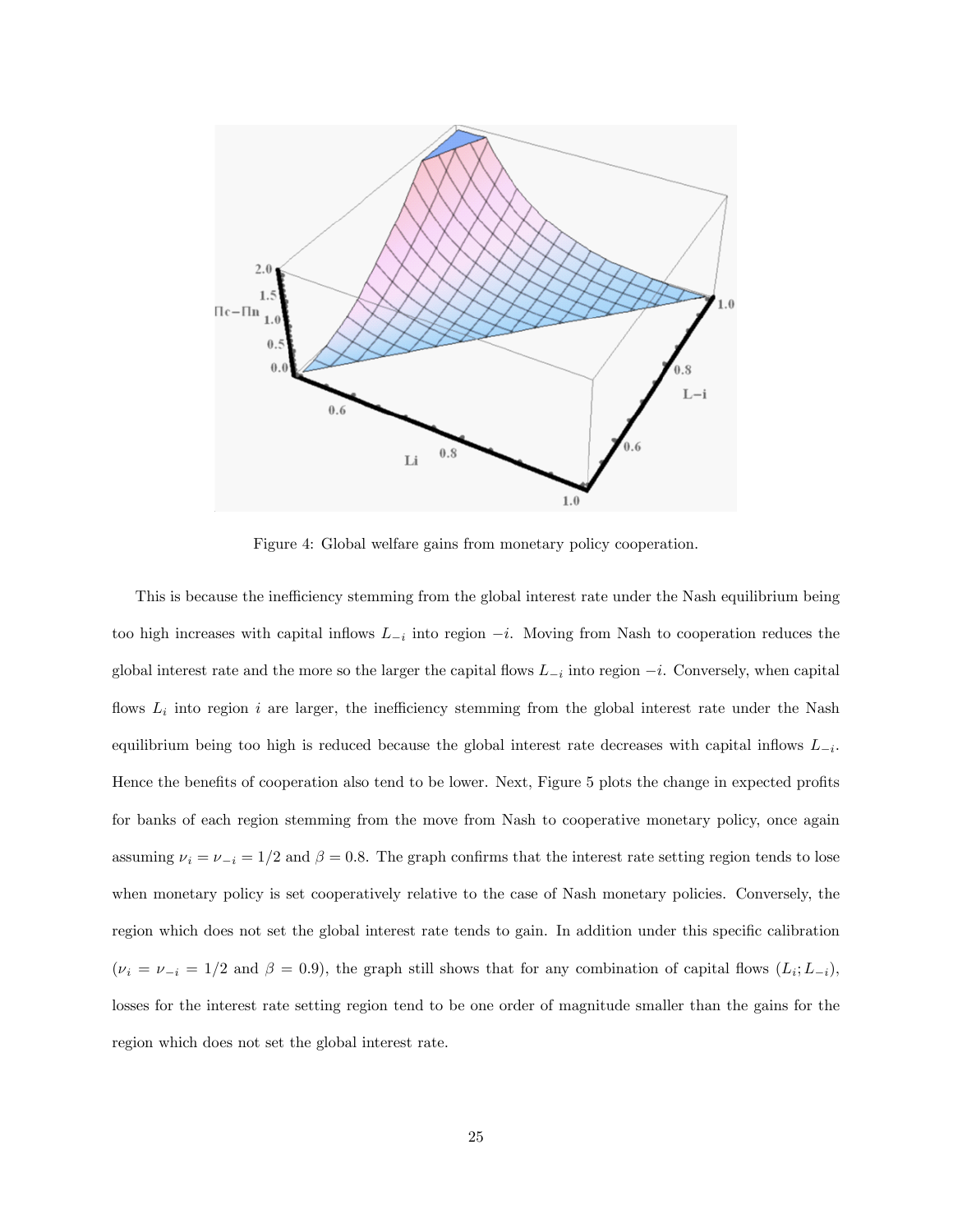

Figure 5: Regional gains and losses from monetary policy cooperation

# 5 Optimal macroprudential policy.

Up to now, we have studied the problem of monetary authorities in each region choosing the interest rates  $\theta_i$  and  $\theta_{-i}$  at which they can offer banks to park their funds. We now turn to the problem faced by macroprudential authorities. As stated above, macro-prudential authorities can affect the amount of liabilities  $L_i$ and  $L_{-i}$  banks issue and thereby the amount of cross-border risk sharing. Macro-prudential authorities in each region can do so because they can indeed choose the maximum fraction  $\phi_i$  of the initial investment in risky assets, domestic banks are allowed to pledge to outside investors.<sup>10</sup> To simplify further computations, we assume that each macro-prudential authority can pick up the parameter  $\varphi_i = \frac{\phi_i}{1-\epsilon}$  $\frac{\varphi_i}{1-\phi_i}$  in each region.

## 5.1 Optimal risk sharing with non-cooperative interest rate setting.

In this section, we assume that interest rates are set in a Nash equilibrium. Under this assumption, we first look at the case of optimal macro-prudential policies in the non-cooperative equilibrium and then turn to determining optimal macro-prudential policies under cooperation.

<sup>&</sup>lt;sup>10</sup>To simplify further computations, we assume each macro-prudential authority can pick up the parameter  $\varphi_i = \frac{\phi_i}{1-\phi_i}$  in each region.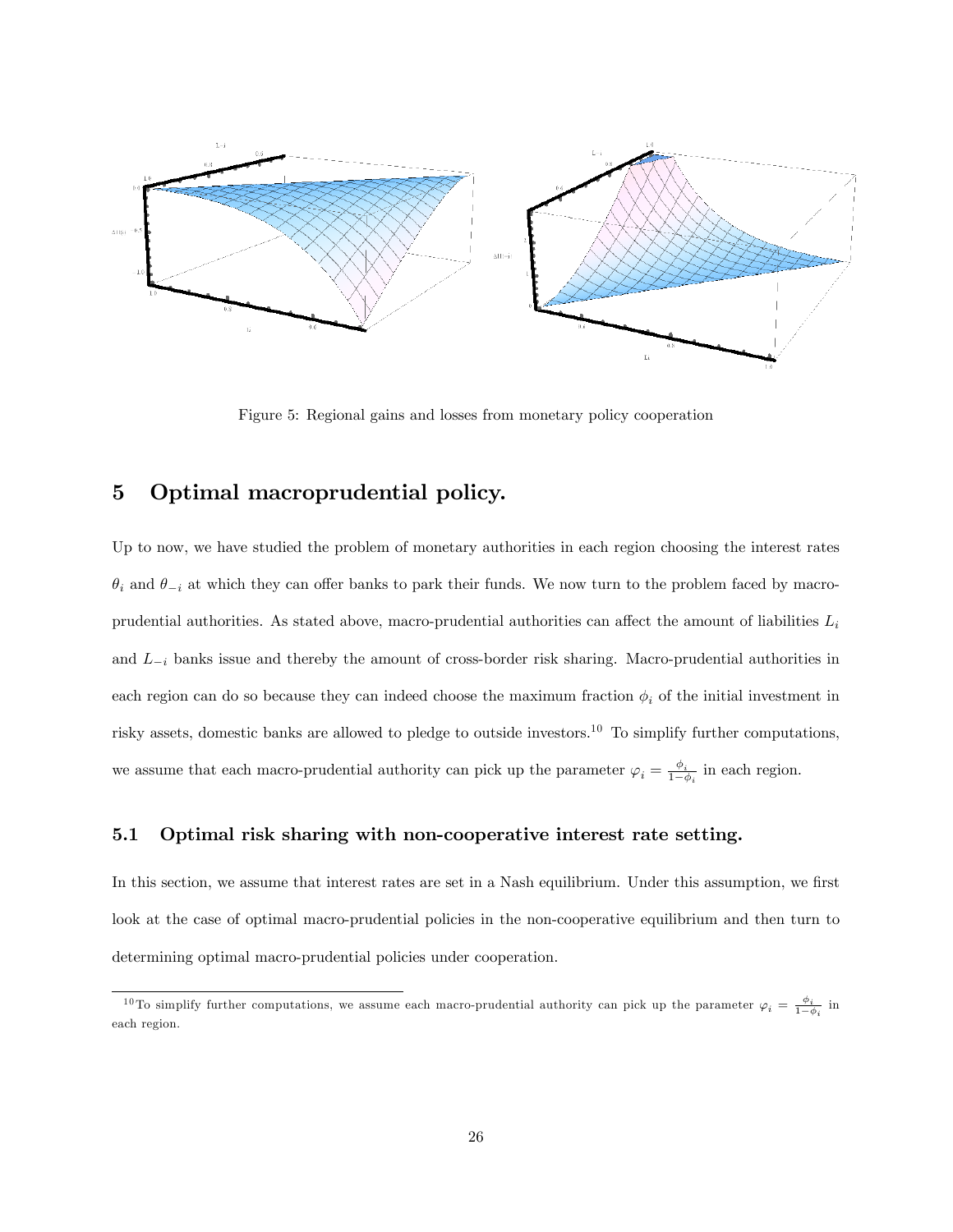#### 5.1.1 Non-cooperative risk sharing.

When monetary and macro-prudential policies are determined in a Nash equilibrium, then the problem for macro-prudential authorities in region  $k$  consists in solving

$$
\max_{\varphi_k} \pi_k (\theta_n; L_k) = 1 - \nu_k + \theta_n \left[ \nu_k + \left( 1 - \frac{1}{\beta} \theta_n \right) L_k \right]
$$
  
s.t. 
$$
\begin{cases} L_k = \frac{\varphi_k (1 - \varphi_{-k})}{1 - \varphi_{-k} \varphi_k} \text{ and } \theta_n = \frac{\beta}{2} \left( 1 + \frac{\nu_i}{L_i} \right) \text{ and } \nu_i \le L_i \le \frac{\nu_i}{\nu_{-i}} L_{-i} \\ L_{-i} \le \nu_{-i} + (1 - \theta_n) L_i \text{ and } L_i \le \nu_i + (1 - \theta_n) L_{-i} \end{cases}
$$
(26)

In this problem, macro-prudential policy makers in each region control the amount of capital inflows and outflows through the parameter  $\varphi_k$  that they can choose. Moreover, the expression for the global interest rate  $\theta_n$  depends on capital flows  $L_i$  into region i, hence the constraints  $\nu_i \leq L_i \leq \frac{\nu_i}{\nu_{-i}} L_{-i}$ . Last the decentralized equilibrium requires that capital flows  $(L_i; L_{-i})$  satisfy the constraints  $L_{-i} \leq \nu_{-i} + (1 - \theta_n) L_i$ and  $L_i \le \nu_i + (1 - \theta_n)L_{-i}$ .

**Proposition 5** Denoting i the region such that  $\nu_i \geq \nu_{-i}$ , when interest rates and ex ante capital flows are determined non-cooperatively then macro-prudential authorities choose capital flows  $L_i$  and  $L_{-i}$  such that

$$
L_i = \nu_i + (1 - \theta_n) L_{-i} \text{ and } L_{-i} = \min \{ \nu_{-i} + (1 - \theta_n) L_i; L_n \}
$$
\n(27)

where

$$
L_n = \frac{2\nu_{-i}\nu_i L_i + L_i^2 - \nu_i^2}{L_i^2 + \nu_i^2}
$$

**Proof.** Let us start with the case of banks of region  $i$ , i.e. the region whose monetary authority sets the global interest rates. Then, banks expected profits are strictly increasing in  $\varphi_i$ : Allowing banks to pledge a larger fraction of their initial investment in risky assets raises capital inflows into region  $i$  which is positive for banks' profits. Moreover this reduces the global interest rate  $\theta_n$ , but this has no effects on banks' expected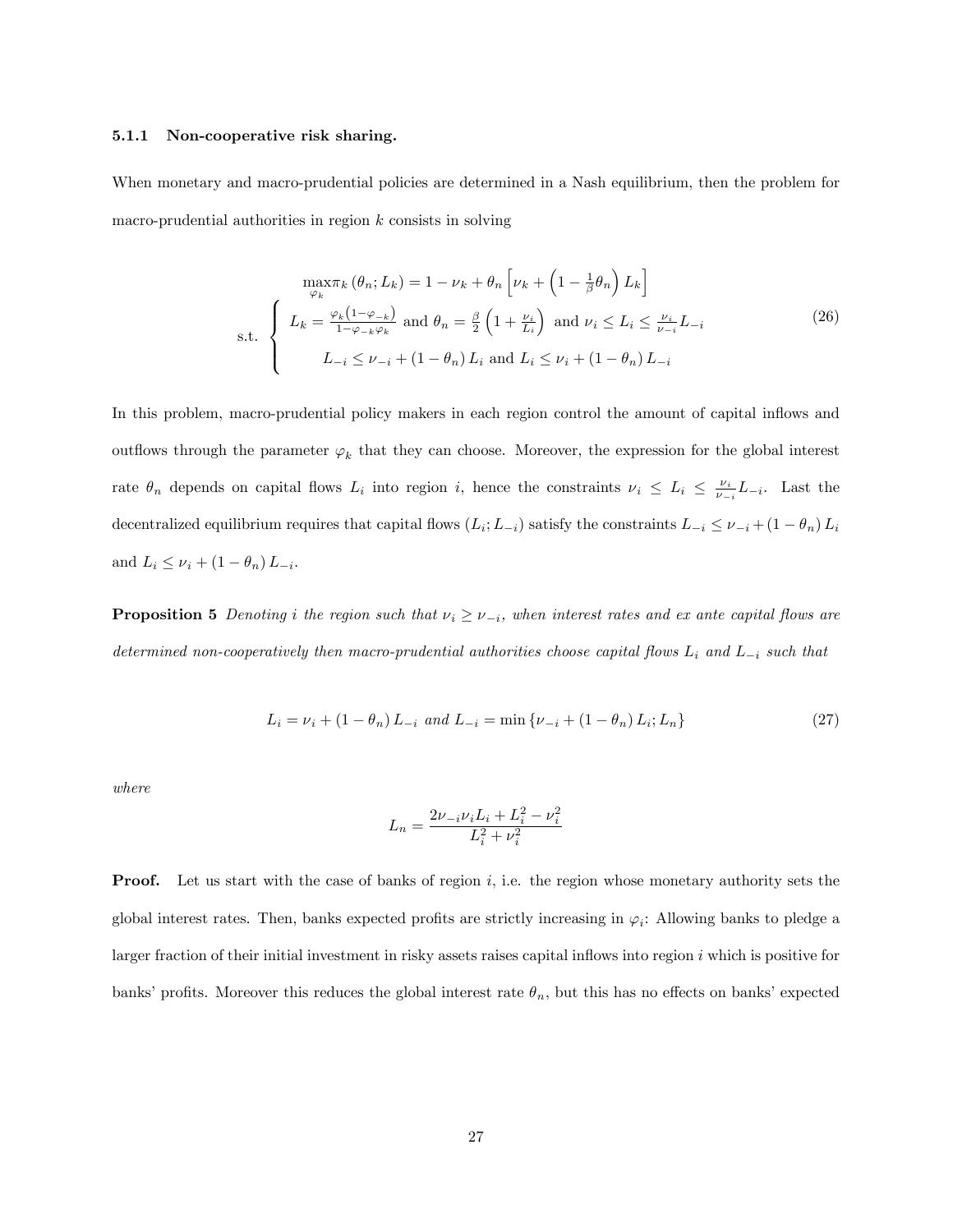profits given that  $\theta_n$  is by definition the profit maximizing interest rate:

$$
\frac{\partial \pi_i}{\partial \varphi_i} = \frac{\partial \pi_i}{\partial L_i} \frac{\partial L_i}{\partial \varphi_i} + \frac{\partial \pi_i}{\frac{\partial \theta_n}{\partial L_i}} \frac{\partial \theta_n}{\partial L_i} \frac{\partial L_i}{\partial \varphi_i} > 0 \tag{28}
$$

Macro-prudential authorities in region i therefore choose to maximize capital inflows  $L_i$ . Given the upper bounds on capital flows  $L_i$ , we have

$$
L_i = \min\left\{\nu_i + (1 - \theta_n) L_{-i}; \frac{\nu_i}{\nu_{-i}} L_{-i}\right\}
$$
 (29)

Turning to the case of banks of region  $-i$ , i.e. the region whose monetary authority does not set the global interest rate, expected profits  $\pi_{-i}$  depend on the fraction  $\varphi_{-i}$  in two opposite ways. On the one hand, it increases capital inflows which raises banks' expected profits. However it also also reduces capital outflows from region  $-i$  -or equivalently capital inflows into region i, which raises the global interest rate and thereby reduces banks' expected profits as the global interest rate is, by construction, too high for the region not setting the global interest rate:

$$
\frac{\partial \pi_{-i}}{\partial \varphi_{-i}} = \left(1 - \frac{\theta_n}{\beta}\right) \theta_n \frac{\partial L_{-i}}{\partial \varphi_{-i}} + \left[\nu_{-i} + \left(1 - \frac{2}{\beta}\theta_n\right)L_{-i}\right] \frac{\partial \theta_n}{\partial L_i} \frac{\partial L_i}{\partial \varphi_{-i}}\tag{30}
$$

Moreover one can easily check that banks expected profits  $\pi_{-i}$  are concave in the macro-prudential policy  $\varphi_{-i}$ . As a result, macro-prudential policy makers in region  $-i$  choose to set  $\varphi_{-i}$  such that  $\frac{\partial \pi_{-i}}{\partial \varphi_{-i}} = 0$ . And making use of the property that  $L_i = \varphi_i (1 - L_{-i})$ , the first order condition for region  $-i$  implies that capital flows  $L_i$  and  $L_{-i}$  should satisfy

$$
\frac{\beta}{4} \left[ 1 - \left(\frac{\nu_i}{L_i}\right)^2 - 2 \left[ \frac{\nu_i}{L_i} - \frac{\nu_{-i}}{L_{-i}} \right] \frac{L_{-i}}{L_i} \frac{\nu_i}{L_i} \frac{L_i}{1 - L_{-i}} \right] \frac{\partial L_{-i}}{\partial \varphi_{-i}} = 0 \tag{31}
$$

When the condition  $\frac{\nu_i}{\nu_{-i}}L_{-i} < \nu_i+(1-\theta_n)L_{-i}$  holds, then capital inflows into region i satisfy  $L_i = \frac{\nu_i}{\nu_{-i}}L_{-i}$ and expected profits for banks of region  $-i$  are by implication strictly increasing in domestic banks ex ante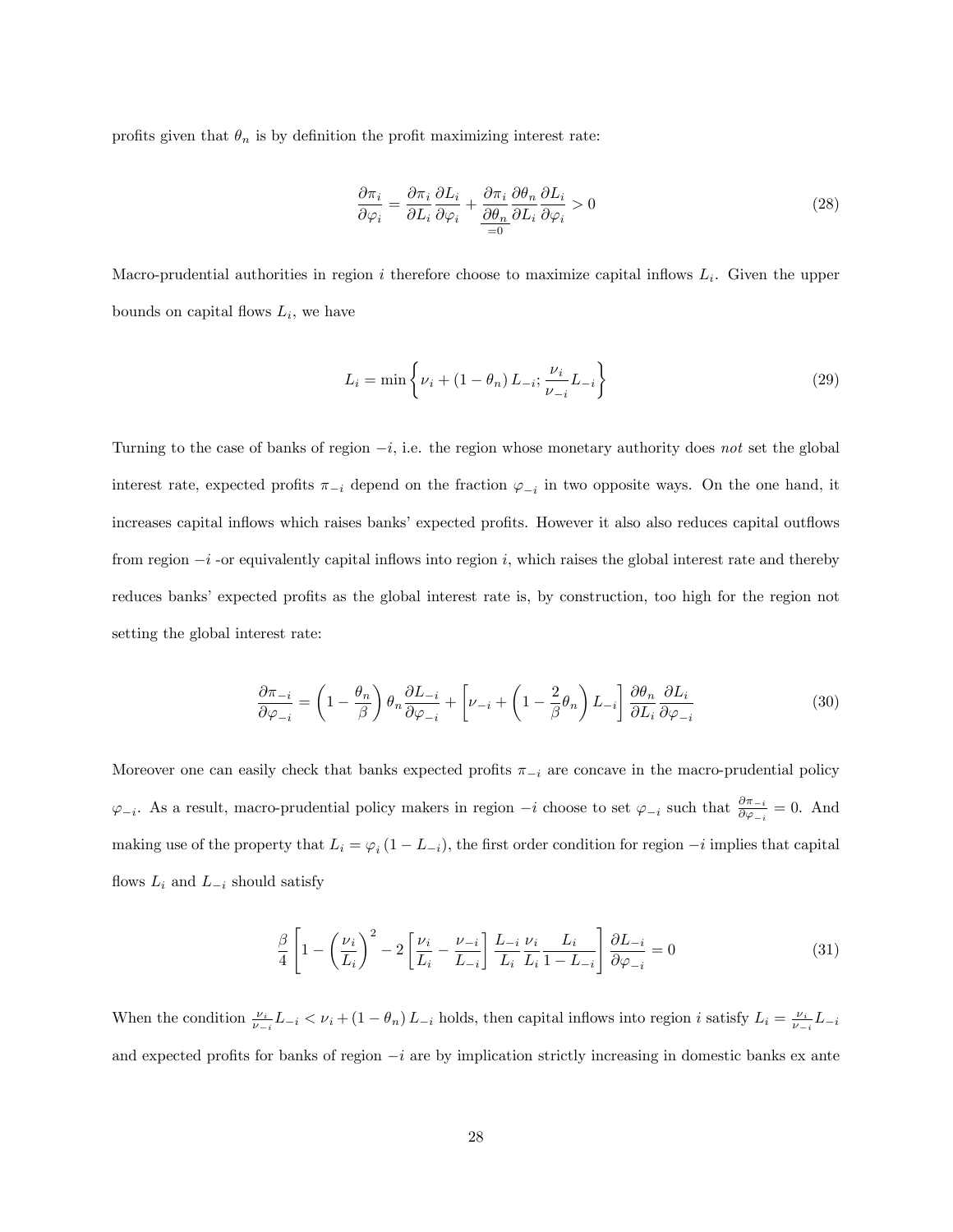leverage,  $\frac{\partial \pi_{-i}}{\partial \varphi_{-i}} > 0$ . Optimal capital inflows into region  $-i$  therefore write as  $L_{-i} = \nu_{-i} + (1 - \theta_n) L_i$ . And with these expressions for optimal capital inflows, the condition  $\frac{\nu_i}{\nu_{-i}}L_{-i} < \nu_i + (1 - \theta_n)L_{-i}$  simplifies as  $\nu_i < \nu_{-i}$ , which by assumption does not hold since we assumed  $\nu_i > \nu_{-i}$ . The case where optimal capital inflows into region *i* satisfy  $L_i = \frac{\nu_i}{\nu - i} L_{-i}$  is therefore not possible in the Nash equilibrium. We are hence left with case  $L_i = \nu_i + (1 - \theta_n)L_{-i} \leq \frac{\nu_i}{\nu_{-i}}L_{-i}$ . Then, the first-order condition which determines optimal capital inflows  $L_{-i}$  into region  $-i$  writes as

$$
\left(\frac{L_i}{\nu_i}\right)^2 = 1 + 2\frac{L_{-i} - \frac{\nu_{-i}}{\nu_i}L_i}{1 - L_{-i}}\tag{32}
$$

Hence denoting  $L_n$  the value of  $L_{-i}$  which satisfies (32), optimal capital flows under the Nash equilibrium therefore satisfy

$$
L_i = \nu_i + (1 - \theta_n) L_{-i} \text{ and } L_{-i} = \min \{ \nu_{-i} + (1 - \theta_n) L_i; L_n \}
$$
\n(33)

Г

Consistent with what was described above, macro-prudential authorities in the region which does not set the global interest rate may refrain from maximizing capital inflows. For such authorities, the trade-off is that on the one hand larger capital inflows tend to increase expected profits through the direct effect. But on the other hand, larger capital inflows reduce expected profits indirectly through their effect on the global interest rate. Indeed when capital inflows into the region which *does not* set the global interest rate increase, this leads to lower capital inflows into the region which *does* set the global interest rate, which raises the global interest rate. However, we have seen that when monetary policy is determined in a Nash equilibrium, the global interest rate is too high for the region which does not set the global interest rate. As a result, raising it further always reduces banks expected profits. This is why macro-prudential authorities in the region which does not set the global interest rate actually limit the amount of capital inflows as this contributes to reduce the global interest rate and hence improve domestic welfare.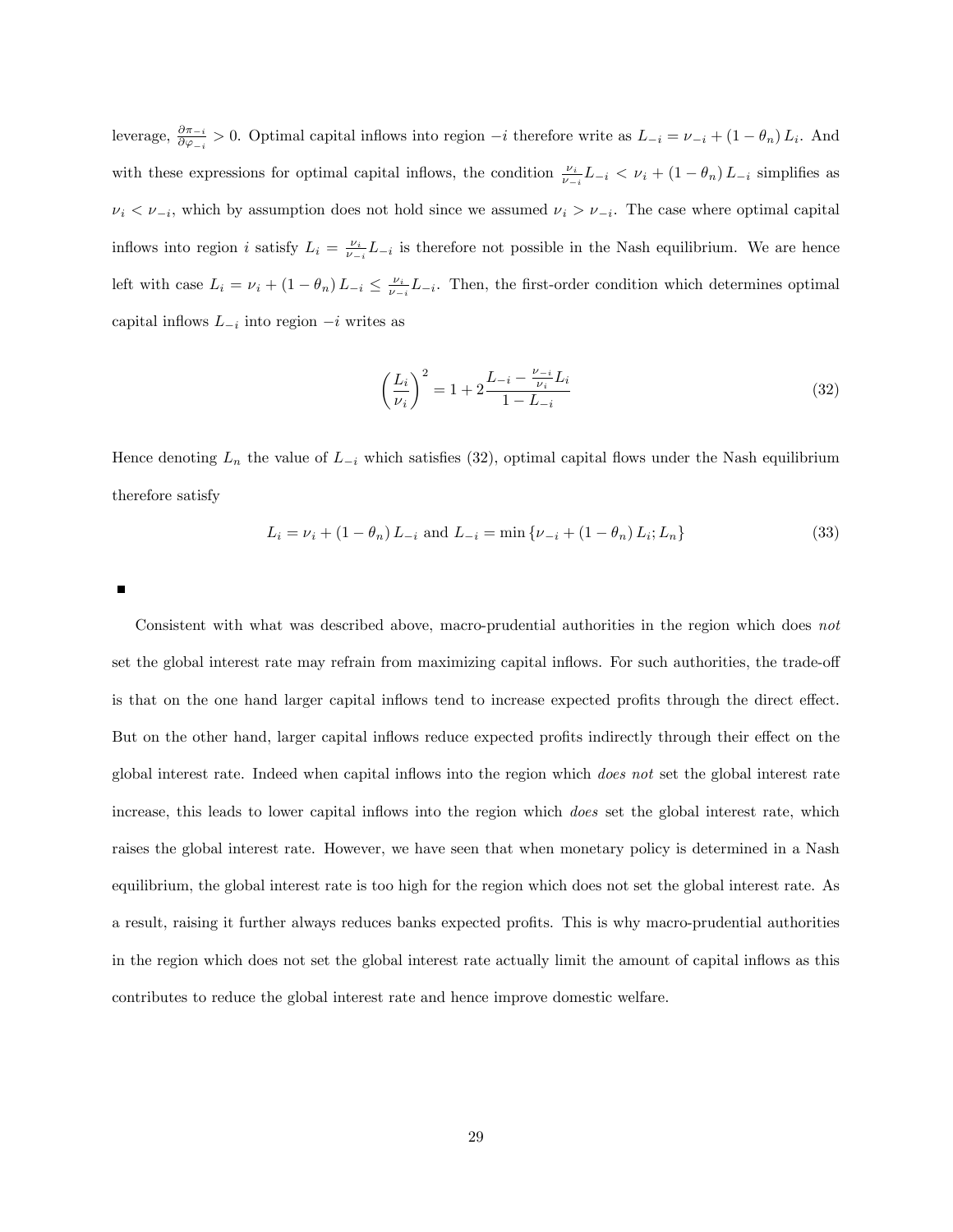#### 5.1.2 Cooperative risk sharing.

Let us now turn to optimal macroprudential policies under cooperation. Assuming as in the previous section that monetary policy is conducted in a Nash game, the global planner chooses  $\varphi_i$  and  $\varphi_{-i}$  to solve

$$
\max_{\varphi_i; \varphi_{-i}} \pi_c(\theta_n; L_i; L_{-i}) = \pi_i(\theta_n; L_i) + \pi_{-i}(\theta_n; L_{-i})
$$
\n
$$
\sum_{\varphi_i; \varphi_{-i}} L_k = \frac{\varphi_k(1-\varphi_{-k})}{1-\varphi_{-k}\varphi_k} \text{ and } \theta_n = \frac{\beta}{2} \left(1 + \frac{\nu_i}{L_i}\right) \text{ and } \nu_i \le L_i \le \frac{\nu_i}{\nu_{-i}} L_{-i}
$$
\n
$$
L_{-i} \le \nu_{-i} + (1 - \theta_n) L_i \text{ and } L_i \le \nu_i + (1 - \theta_n) L_{-i}
$$
\n
$$
(34)
$$

We can derive the following proposition.

**Proposition 6** Denoting i the region such that  $\nu_i \geq \nu_{-i}$ , when interest rates are set non-cooperatively but ex ante capital flows are set cooperatively, then macro-prudential authorities choose capital flows  $L_i$  and  $L_{-i}$ to satisfy:

$$
L_i = \nu_i + (1 - \theta_n) L_{-i} \text{ and } L_{-i} = \nu_{-i} + (1 - \theta_n) L_i
$$
\n(35)

**Proof.** Given that region i set the global interest rate  $\theta_n$ , expected  $\pi_c$  are strictly increasing in  $\varphi_i$  since we have

$$
\frac{\partial \pi_c}{\partial \varphi_i} = \frac{\beta}{4} \left[ \left( 1 - \left[ \frac{\nu_i}{L_i} \right]^2 \right) \left( 1 - \varphi_{-i} \right) + 2 \left[ \frac{\nu_i}{L_i} - \frac{\nu_{-i}}{L_{-i}} \right] \frac{L_{-i}}{L_i} \frac{\nu_i}{L_i} \right] \frac{\partial L_i}{\partial \varphi_i} > 0 \tag{36}
$$

When macro-prudential policy makers in region  $i$  allow domestic banks to issue more claims for risk sharing, global capital flows increase and so do global expected profits. Moreover given that monetary policy is conducted in a Nash game, global funding conditions are too tight. Hence larger capital inflows into region  $i$  as they contribute to ease funding conditions on the market for ex post funding also contribute to increase global expected profits. Optimal capital inflows into region  $i$  therefore still satisfy  $L_i = \min \left\{ \frac{\nu_i}{\nu - i} L_{-i}; \nu_i + (1 - \theta_n) L_{-i} \right\}$ . Yet, when macro-prudential policy in region i is such that  $L_i = \frac{\nu_i}{\nu_{-i}} L_{-i}$ , then global expected profits  $\pi_c$  are strictly increasing in  $\varphi_{-i}$  and optimal macro-prudential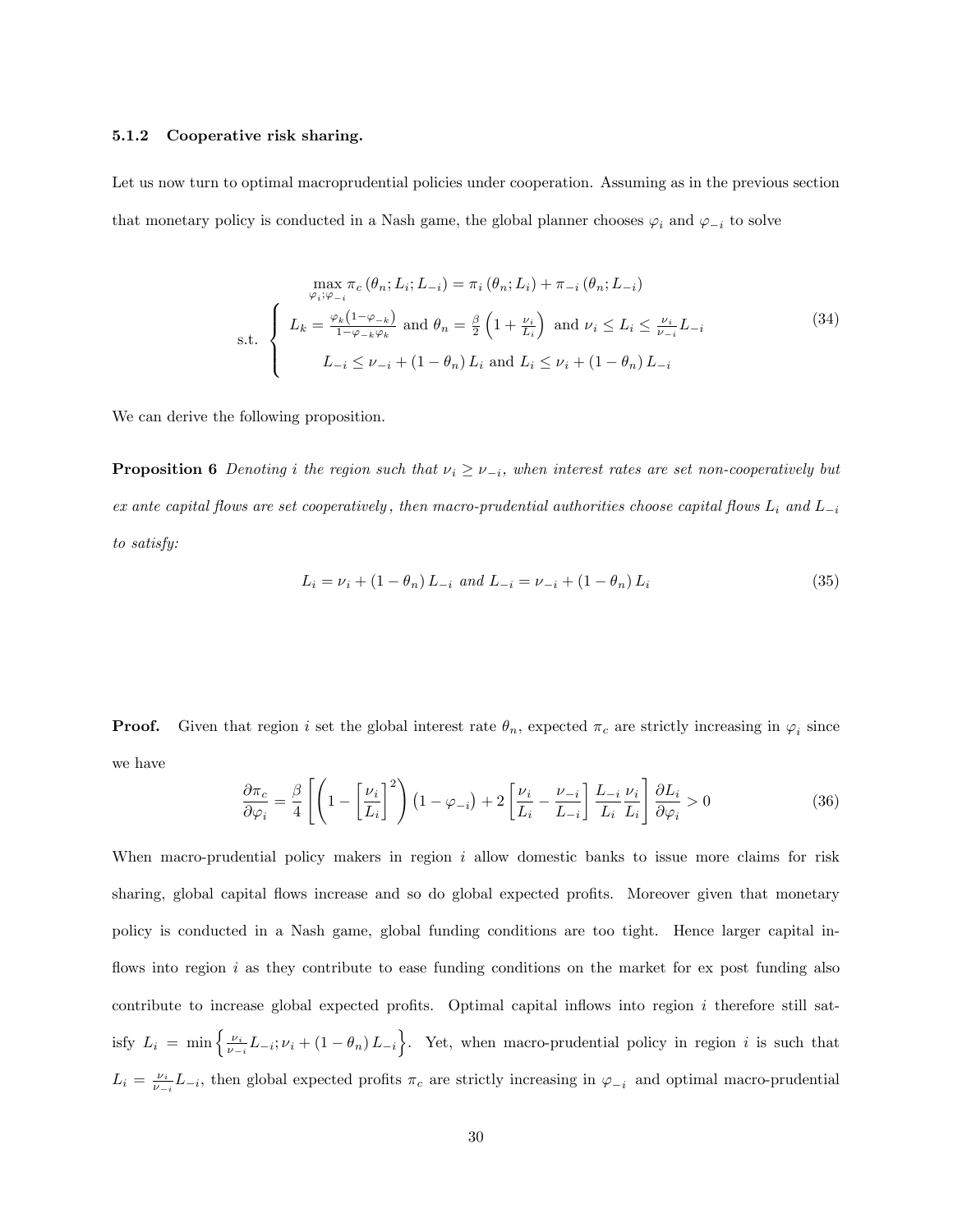policy in region  $-i$  satisfies  $L_{-i} = \nu_{-i} + (1 - \theta_n)L_i$ . However, as was mentioned above, this case is not possible because it requires that  $\nu_i < \nu_{-i}$  and the assumption we are working with is  $\nu_i > \nu_{-i}$ . We are hence left with the case where optimal macro-prudential policy in region  $i$  is such that capital inflows  $L_i$ satisfy

$$
L_i = \nu_i + (1 - \theta_n) L_{-i} \tag{37}
$$

We then have two possible cases. The first case is the one where optimal macro-prudential policy in region  $-i$  is an interior solution and it satisfies

$$
\frac{\partial \pi_c}{\partial \varphi_{-i}} + \frac{d\varphi_i}{d\varphi_{-i}} \frac{\partial \pi_c}{\partial \varphi_i} = 0 \text{ with } \frac{d\varphi_i}{d\varphi_{-i}} \frac{\partial L_i}{\partial \varphi_i} = \frac{\varphi_i + (1 - \theta_n) + \varphi_{-i} \frac{\partial \theta_n}{\partial L_i} L_{-i}}{1 + \varphi_{-i} (1 - \theta_n) + \frac{\partial \theta_n}{\partial L_i} L_{-i}} \frac{\partial L_{-i}}{\partial \varphi_{-i}} \tag{38}
$$

the second expression measuring how macro-prudential policy makers in region  $i$  respond to a change in macro-prudential policy in region  $-i$  along the optimality condition  $L_i = \nu_i + (1 - \theta_n)L_{-i}$ . Alternatively optimal macro-prudential policy in region  $-i$  can be a corner solution and capital inflows into region  $-i$ satisfy  $L_{-i} = \nu_i + (1 - \theta_n)L_i$ . To solve for the case of the interior solution, we can use the expressions for the first derivatives of global expected profits  $\frac{\partial \pi_c}{\partial \varphi_i}$  and  $\frac{\partial \pi_c}{\partial \varphi_{-i}}$ . Given that the latter writes as

$$
\frac{\partial \pi_c}{\partial \varphi_{-i}} = \frac{\beta}{4} \left[ \left( 1 - \left[ \frac{\nu_i}{L_i} \right]^2 \right) (1 - \varphi_i) - 2 \frac{L_{-i}}{\nu_i} \left[ \frac{\nu_i}{L_i} - \frac{\nu_{-i}}{L_{-i}} \right] \left[ \frac{\nu_i}{L_i} \right]^2 \varphi_i \right] \frac{\partial L_{-i}}{\partial \varphi_{-i}} \tag{39}
$$

And denoting A the positive scalar such that  $\frac{d\varphi_i}{d\varphi_{-i}} \frac{\partial L_i}{\partial \varphi_i} = A \frac{\partial L_{-i}}{\partial \varphi_{-i}}$  $\frac{\partial L_{-i}}{\partial \varphi_{-i}}$ , the expression for the first order condition  $(38)$  simplifies as

$$
1 - \left[\frac{\nu_i}{L_i}\right]^2 = 2\left[\frac{\nu_i}{L_i} - \frac{\nu_{-i}}{L_{-i}}\right] \frac{L_{-i}}{L_i} \frac{\nu_i}{L_i} \frac{\varphi_i - A}{(1 - \varphi_i) + (1 - \varphi_{-i})A}
$$

Yet given that  $A > \varphi_i$  this condition would imply that  $L_i < \nu_i$ , which is not possible given that we have  $L_i = \nu_i + (1 - \theta_n)L_{-i} > \nu_i$ . There is hence no  $\varphi_{-i}$  which maximizes global expected profits  $\pi_c$  and is an interior solution. As a result, we a left with a single possibility: capital áows which maximizes global expected profits satisfy

$$
L_i = \nu_i + (1 - \theta_n) L_{-i} \text{ and } L_{-i} = \nu_{-i} + (1 - \theta_n) L_i
$$
 (40)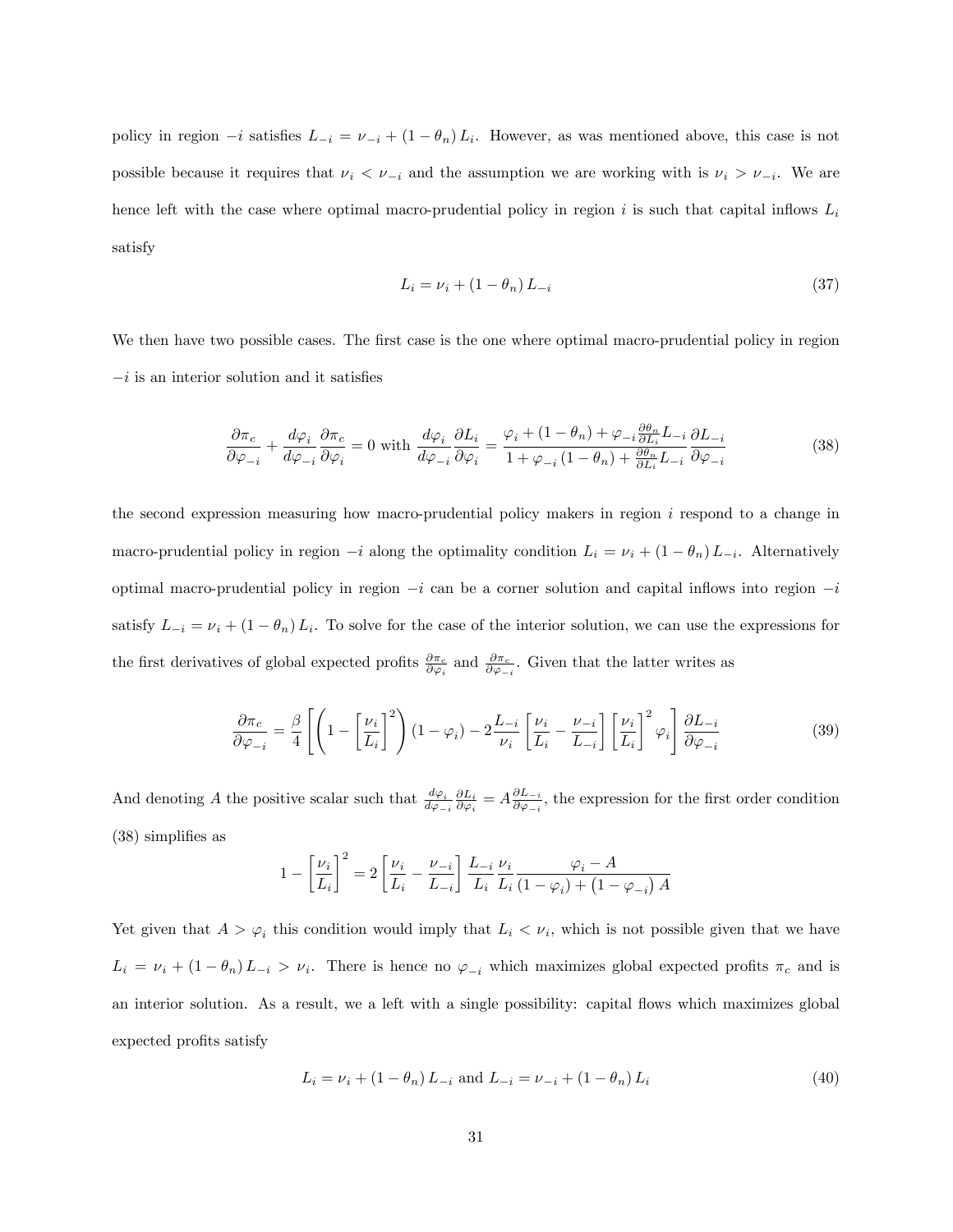And one can check that under such a solution we have  $\frac{\partial \pi_c}{\partial \varphi_{-i}} + \frac{d\varphi_i}{d\varphi_{-i}}$  $\frac{d\varphi_i}{d\varphi_{-i}} \frac{\partial \pi_c}{\partial \varphi_i} > 0$  so that the constraint  $L_{-i} \leq$  $\nu_{-i} + (1 - \theta_n) L_i$  is effectively binding.

Under cooperative macro-prudential policies, capital flows tend to be larger and the global interest rate tends to be lower than under the non-cooperative equilibrium. The intuition for these results is pretty straightforward. When interest rates are determined in the Nash equilibrium, the equilibrium interest rate is optimal for banks from the interest rate setting region, but too high for those from the region which does not set the global interest rate. As a result, macro-prudential authorities in the former region just aim at maximizing capital ináows while macro-prudential authorities in the latter region use capital ináows to fulfill two opposite goals: increasing profits by allowing larger capital inflows on the one hand vs. increasing profits by reducing the global interest rate on the other hand. And as was noted above, these two goals are not compatible because reducing the global interest rate implies reducing capital ináows. As a result the region which does not set the global interest rate trades off the benefits of capital inflows against the cost of suboptimal funding conditions, which leads it to limit capital inflows.



Figure 6: Optimal macro-prudential policies under Nash monetary policies.

Now under cooperative macro-prudential policies, the previous arguments still hold with one key difference: macro-prudential policy makers now internalize how their own decisions affect those taken by macro-prudential policy makers of the other region. In other words it may be optimal to consider a policy that on its own looks "sub-optimal" because doing so allows macro-prudential policy in the other region to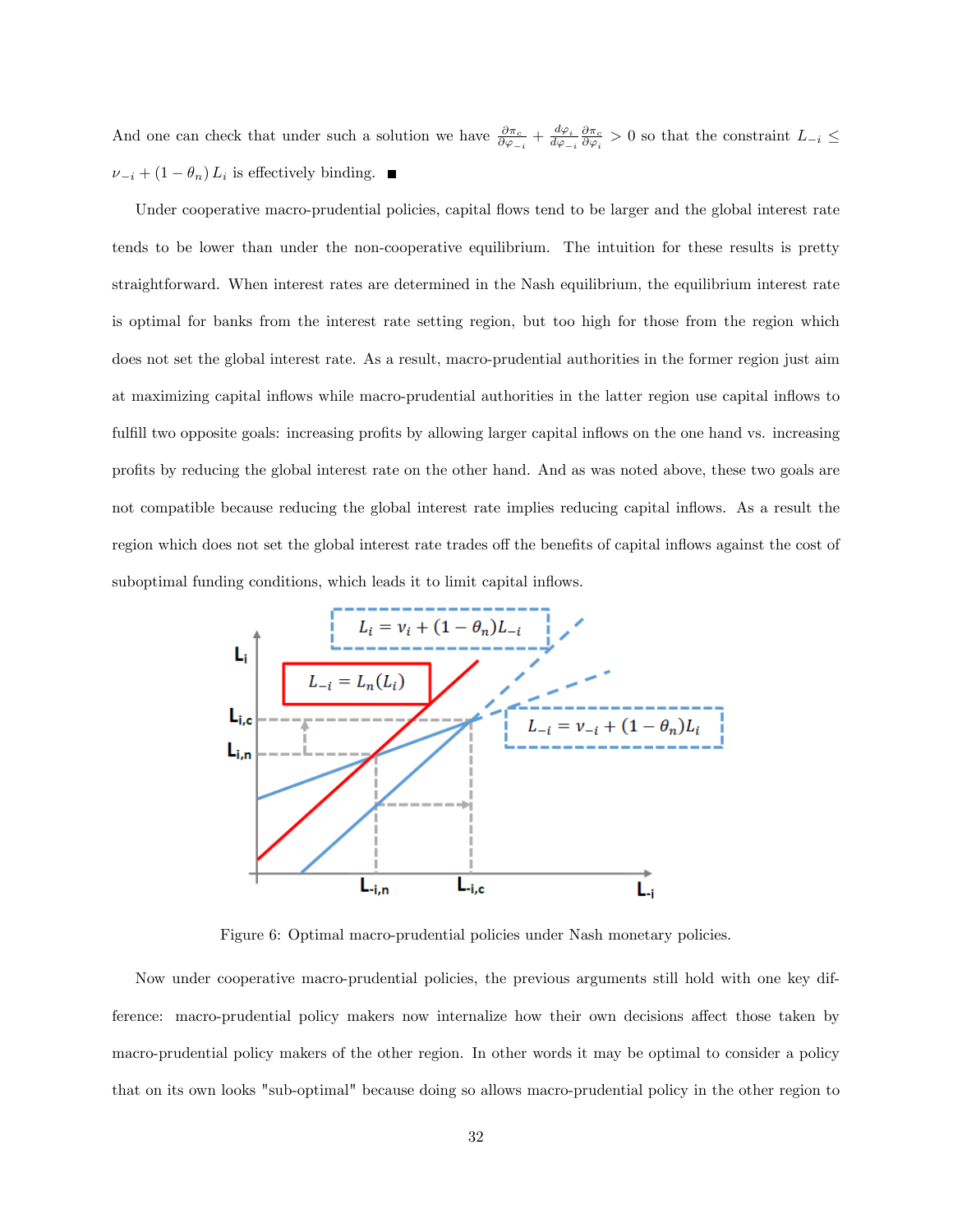take actions that can yield sizeable gains to global expected profits that outweigh any possible loss. This is what happens in the cooperative equilibrium: Increasing capital inflows into the interest rate setting region  $L_i$  always contributes to increase global expected profits, because it increases global capital flows and reduces the Nash interest rate that is too high from a global perspective. As result, macro-prudential policy in the interest rate setting region allows as much capital  $L<sub>i</sub>$  to flow in as possible. And given the crossborder externality  $-L_i \leq \nu_i + (1 - \theta_n)L_{-i}$ - which states that capital inflows  $L_i$  are limited by the amount of capital  $L_{-i}$  flowing in the other region, macro-prudential policy makers in region  $-i$  -the region which does not set global funding conditions- is willing to deviate from strict maximization, i.e. to set  $\varphi_{-i}$  such that  $\partial \pi_c/\partial \varphi_{-i} < 0$ , because of the positive spill-over this has, through macro-prudential policy  $\varphi_i$  in the interest rate setting region. In practise, the non-interest rate setting region allows as large capital inflows  $L_{-i}$  as possible, i.e.  $L_{-i} = \nu_{-i} + (1 - \theta_n)L_i$ , even if at the margin this is reducing global expected profits  $(\frac{\partial \pi_c}{\partial \varphi_{-i}})$  $\Big|_{L_{-i}=\nu_{-i}+(1-\theta_n)L_i} < 0$  because this allows region i to attract more capital inflows  $L_i$ . And the positive effect on global expected profits of such policy outweighs any loss related to region  $-i$  deviating from strict global profit maximization.

#### 5.1.3 Gains to macro-prudential policy cooperation under Nash interest rate setting.

Comparing expected profits under cooperative macro-prudential policies with expected profits under Nash macro-prudential policies, we can easily compute the welfare gains each region enjoys as a result from cooperation. Denoting  $\pi_{k,c}$  (resp.  $\pi_{k,n}$ ) expected profits of banks of region k under cooperative macroprudential policies (resp. under Nash macro-prudential policies) when monetary policies are conducted in a Nash game, we have

$$
\pi_{k,s} = 1 - \nu_k + \left[\nu_k + \left(1 - \frac{1}{\beta}\theta_{n,s}\right)L_{k,s}\right]\theta_{n,s} \text{ for } s = \{n;c\}
$$
 (41)

where  $L_{k,n}$  (resp.  $L_{k,c}$ ) denotes capital inflows into region k when macro-prudential policy is Nash (resp. cooperative) under the assumption that monetary policy is Nash. Similarly, the equilibrium interest rate  $\theta_{n,s}$  for when macro-prudential policy is Nash  $(s = n)$  (resp. cooperative  $(s = c)$ ) assuming monetary policy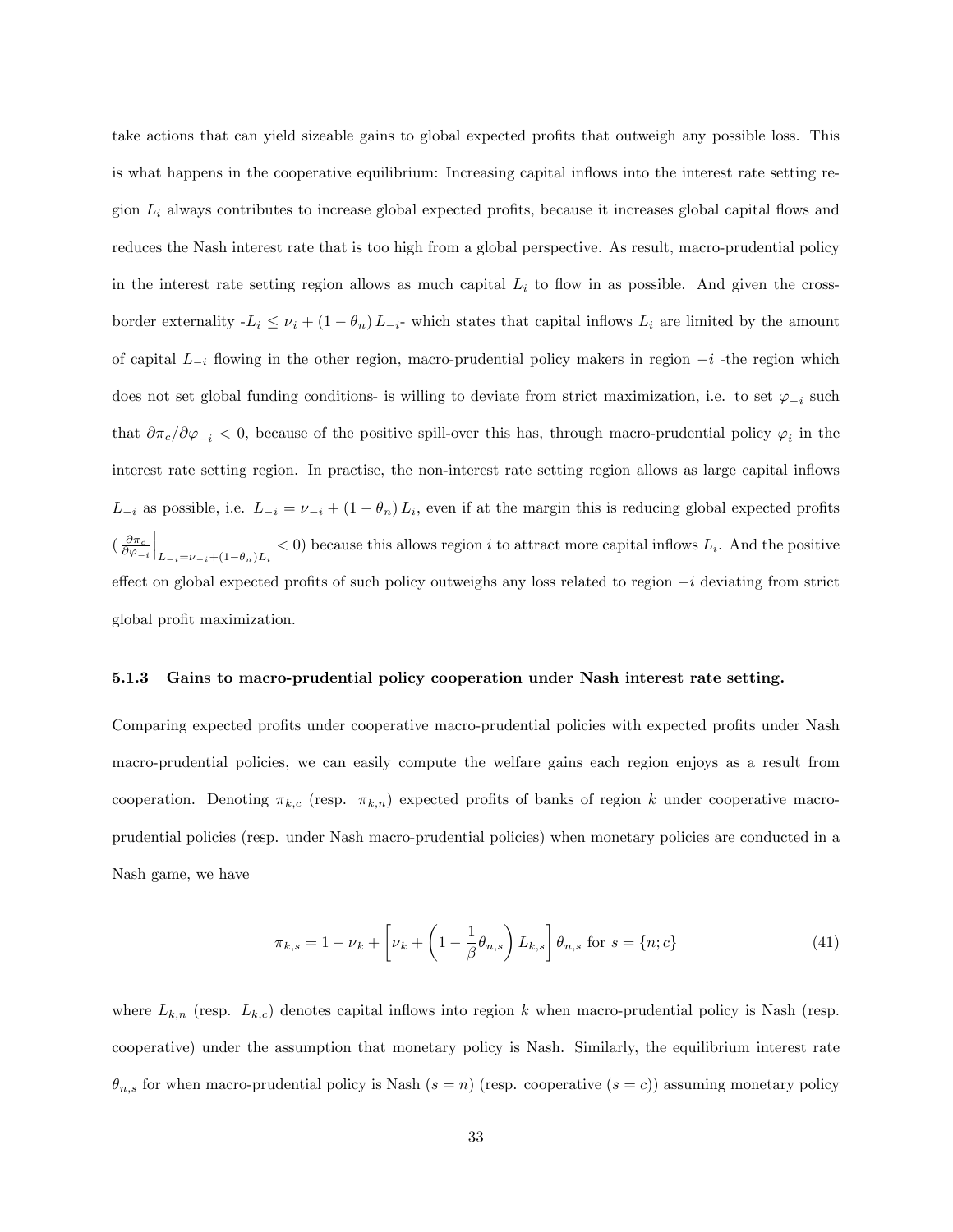is Nash writes as

$$
\theta_{n,s} = \min\left\{\beta; \frac{\beta}{2} \left(1 + \frac{\nu_i}{L_{i,s}}\right)\right\} \tag{42}
$$

Then computing the difference in expected profits for banks of region  $k$  under alternative macro-prudential policies we have

$$
\pi_{k,n} - \pi_{k,c} = \left[\nu_k + \left[1 - \frac{\theta_{n,n} + \theta_{n,c}}{\beta}\right]L_{k,n}\right] \left(\theta_{n,n} - \theta_{n,c}\right) - \left(1 - \frac{1}{\beta}\theta_{n,c}\right)\theta_{n,c} \left(L_{k,c} - L_{k,n}\right) \tag{43}
$$

Assuming  $L_{k,s} \geq \nu_k$  for  $k = \{i, -i\}$  and  $s = \{n, c\}$ , this expression simplifies in the case of the interest rate setting region, as

$$
\pi_{i,c} - \pi_{i,n} = \frac{\beta}{4} \left[ 1 - \frac{\nu_i}{L_{i,n}} \frac{\nu_i}{L_{i,c}} \right] [L_{i,c} - L_{i,n}] \tag{44}
$$

As is clear, the increase in expected profits for banks if region  $i$  is proportional to the increase in capital inflows  $[L_{i,c} - L_{i,n}]$ , which is consistent with the fact that the global interest rate  $\theta_{n,s}$  being optimal for such banks, changes in this interest rate have no effect on expected profits in region i. Turning to banks of region  $-i$ , the change in expected profits when macro-prudential policies move from Nash to cooperation writes as:

$$
\pi_{-i,c} - \pi_{-i,n} = \frac{\beta}{4} \left[ \left[ 1 - \frac{\nu_i}{L_{i,c}} \frac{\nu_i}{L_{i,n}} \right] (L_{-i,c} - L_{-i,n}) + \nu_i \frac{L_{i,c} - L_{i,n}}{L_{i,n}} \left[ \left( \frac{\nu_i}{L_{i,n}} - \frac{\nu_{-i}}{L_{-i,n}} \right) L_{-i,n} + \left( \frac{\nu_i}{L_{i,c}} - \frac{\nu_{-i}}{L_{-i,c}} \right) L_{-i,c} \right] \right]
$$
\n(45)

This expression has two terms. The first term represents the increase in expected profits for banks of region  $-i$  due to the increase in capital inflows under cooperative macro-prudential policies relative to the Nash equilibrium. It is similar to the expression for the change in expected profits for banks of region  $i$  in the sense that it is equally proportional to the increase in domestic capital ináows. The second term on the right hand side of expression (45) represents the increase in expected profits for banks of region  $-i$  due to the drop in the global interest rate under cooperation since we have  $\theta_{n,c} \leq \theta_{n,n}$ . As was noted above, when monetary policies are conducted non-cooperatively, the global interest rate is too high for banks of region  $-i$ . Hence a lower interest rate is always positive for such banks. This is why banks from region  $-i$  benefit from macro-prudential policy coordination along two margins: larger capital inflows and a lower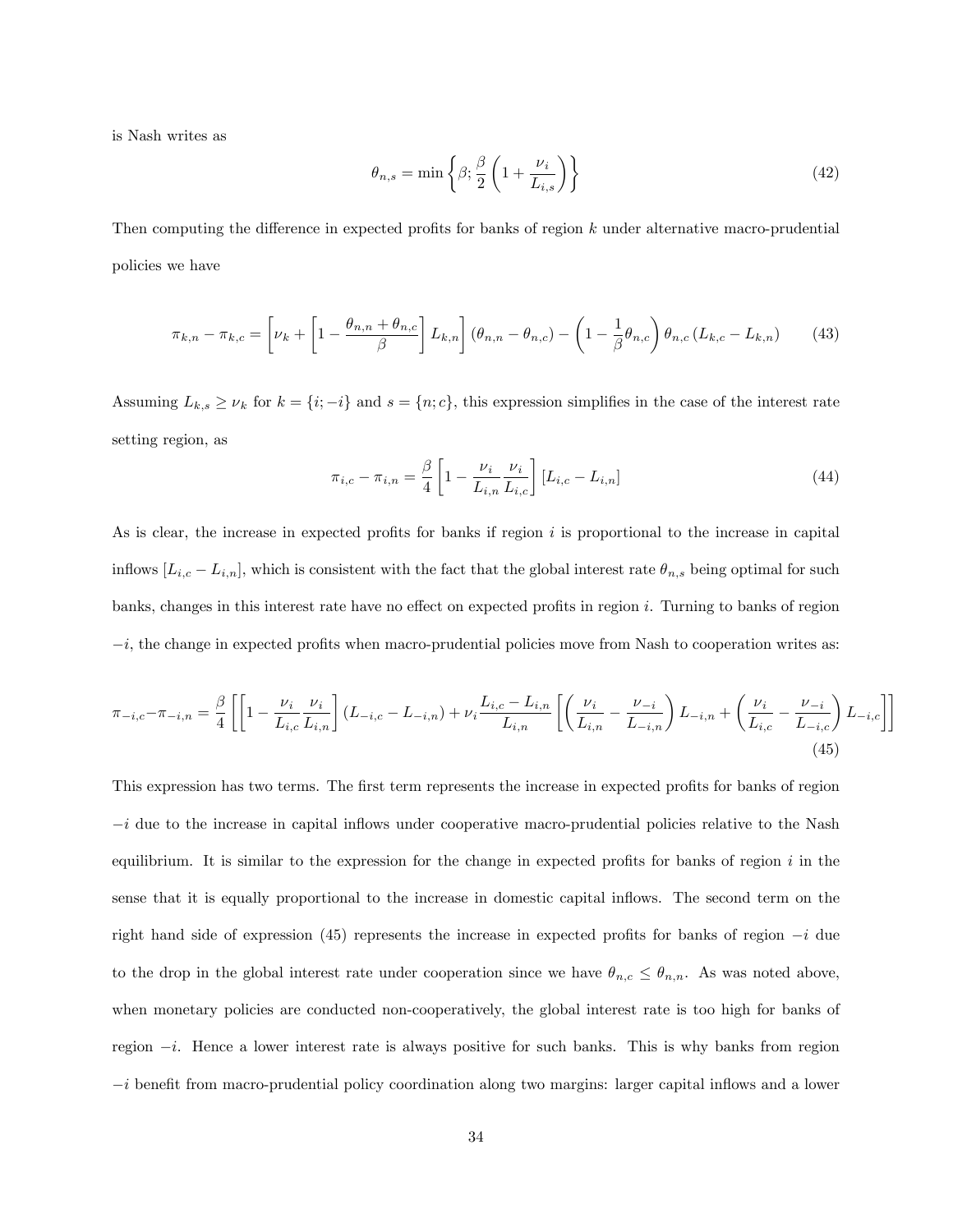global interest rate. So, unlike the case of monetary policy, coordinating on macro-prudential policy is a Pareto improvement as both regions enjoy positive net gains, because of the presence of a positive (general equilibrium) externality in cross-border capital flows.

#### 5.2 Optimal risk sharing with cooperative interest rate setting.

We now move to the case of optimal macro-prudential policy when interest rates are set cooperatively. Under this assumption, we first look at the case of optimal macro-prudential policies in the cooperative equilibrium and then turn to determining optimal macro-prudential policies under Nash.

#### 5.2.1 Cooperative risk sharing.

Looking at symmetric equilibria, i.e. equilibria where funding costs and interest rates are equalized across regions,  $R_{i,2} = R_{-i,2}$  and  $\theta_i = \theta_{-i} = \theta_c$ , when macro-prudential authorities play a cooperative game, the global planner chooses  $\varphi_i$  and  $\varphi_{-i}$  to solve

$$
\max_{\varphi_i; \varphi_{-i}} \pi_c \left( \theta_c; L_i; L_{-i} \right) = \pi_i \left( \theta_c; L_i \right) + \pi_{-i} \left( \theta_c; L_{-i} \right)
$$
\n
$$
\text{s.t.} \begin{cases} \theta_c = \frac{\beta}{2} \left( 1 + \frac{\nu}{L} \right) \text{ and } L = L_i + L_{-i} \ge \nu \text{ and } L_i = \frac{\varphi_i \left( 1 - \varphi_{-i} \right)}{1 - \varphi_{-i} \varphi_i} \\ L_i \le \nu_i + \left( 1 - \theta_c \right) L_{-i} \text{ and } L_{-i} \le \nu_{-i} + \left( 1 - \theta_c \right) L_i \end{cases} \tag{46}
$$

**Proposition 7** Denoting  $\underline{\theta} = \frac{\beta}{2-\beta}$ , when interest rates and ex ante capital flows are determined cooperatively then macro-prudential authorities choose capital flows  $L_i$  and  $L_{-i}$  to satisfy:

$$
L_i = \nu_i + (1 - \underline{\theta}) L_{-i} \text{ and } L_{-i} = \nu_{-i} + (1 - \underline{\theta}) L_i \tag{47}
$$

**Proof.** Using the expression for  $\theta_c$ , it is straightforward to note that global expected profits are increasing in both  $\varphi_i$  and  $\varphi_{-i}$ . As a result, both macro-prudential policy makers in region i and region  $-i$  set capital flows  $L_i$  and  $L_{-i}$  such that  $L_i = \nu_i + (1 - \theta_c)L_{-i}$  and  $L_{-i} = \nu_i + (1 - \theta_c)L_i$ . Solving from these two equations for  $L_i$  and  $L_{-i}$  yields expressions in (47).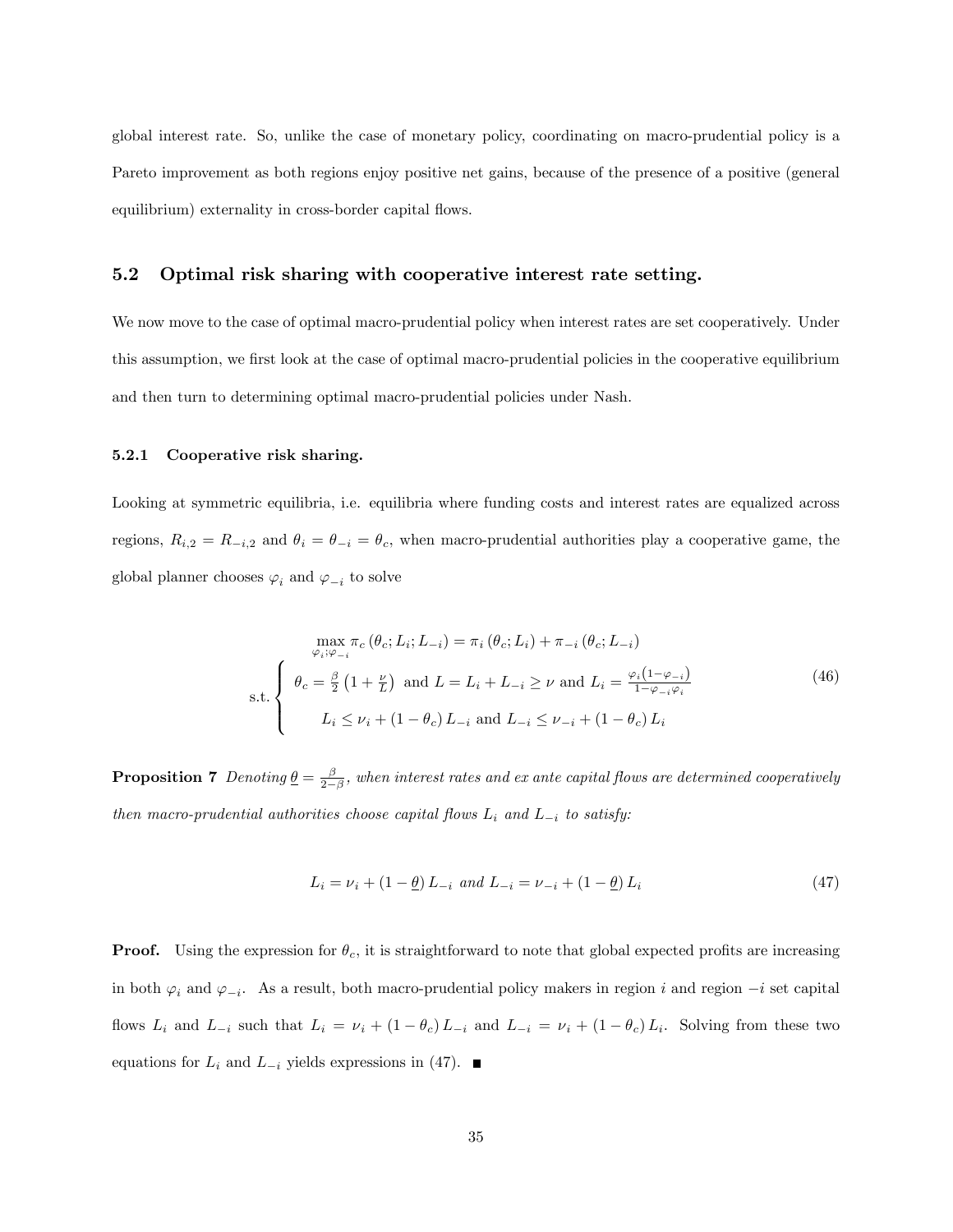Macro-prudential policy makers choose to maximize capital inflows when monetary and macro-prudential policies are set cooperatively because there is no trade-off between managing capital flows and managing the global funding cost: by definition, the latter is set at the level which maximizes global expected profits, i.e.  $\frac{\partial \pi_c}{\partial \theta_c} = 0$ . It is therefore always welfare improving to increase capital inflows as the global interest rate by construction adjusts so that it does not affect, at the margin, global expected profits. Macro-prudential policy makers therefore choose to maximize capital flows  $L_i$  and  $L_{-i}$ , i.e. set them such that the conditions under which the decentralized equilibrium holds bind, i.e.  $L_{-i} = \nu_{-i}+(1-\theta_c)L_i$  and  $L_i = \nu_i+(1-\theta_c)L_{-i}$ , which yields expression (47). Let us now look at optimal macro-prudential policies under the Nash equilibrium.

#### 5.2.2 Non-cooperative risk sharing.

Let us now turn to optimal macroprudential policies under Nash. Assuming as in the previous section that monetary policy is conducted in a cooperative game, the macroprudential policy maker in region  $k$  chooses  $\varphi_k$  to solve

$$
\max_{\varphi_k} \varphi_c; L_k)
$$
  
s.t. 
$$
\begin{cases} \theta_c = \frac{\beta}{2} \left( 1 + \frac{\nu}{L} \right) \text{ and } L = L_i + L_{-i} \ge \nu \text{ and } L_k = \frac{\varphi_k \left( 1 - \varphi_{-k} \right)}{1 - \varphi_{-k} \varphi_k} \\ L_{-i} \le \nu_{-i} + \left( 1 - \theta_c \right) L_i \text{ and } L_i \le \nu_i + \left( 1 - \theta_c \right) L_{-i} \end{cases}
$$
(48)

We can now derive the following proposition.

**Proposition 8** Denoting  $\underline{\theta} = \frac{\beta}{2-\beta}$ , when interest rates are determined cooperatively but and ex ante capital flows are determined non-cooperatively then macro-prudential authorities choose

$$
L_i = \nu_i + (1 - \underline{\theta}) L_{-i} \text{ and } L_{-i} = \nu_{-i} + (1 - \underline{\theta}) L_i
$$
\n(49)

**Proof.** When monetary policy makers set interest rates cooperatively, expected profits for banks of region k write as  $\pi_k (\theta_c; L_k) = 1 - \nu_k + \left[ \nu_k + \left( 1 - \frac{1}{\beta} \theta_c \right) L_k \right] \theta_c$ . As a result, when macro-prudential policy makers in region  $k$  decide to allow banks to increase ex ante borrowing from abroad, the change in expected profits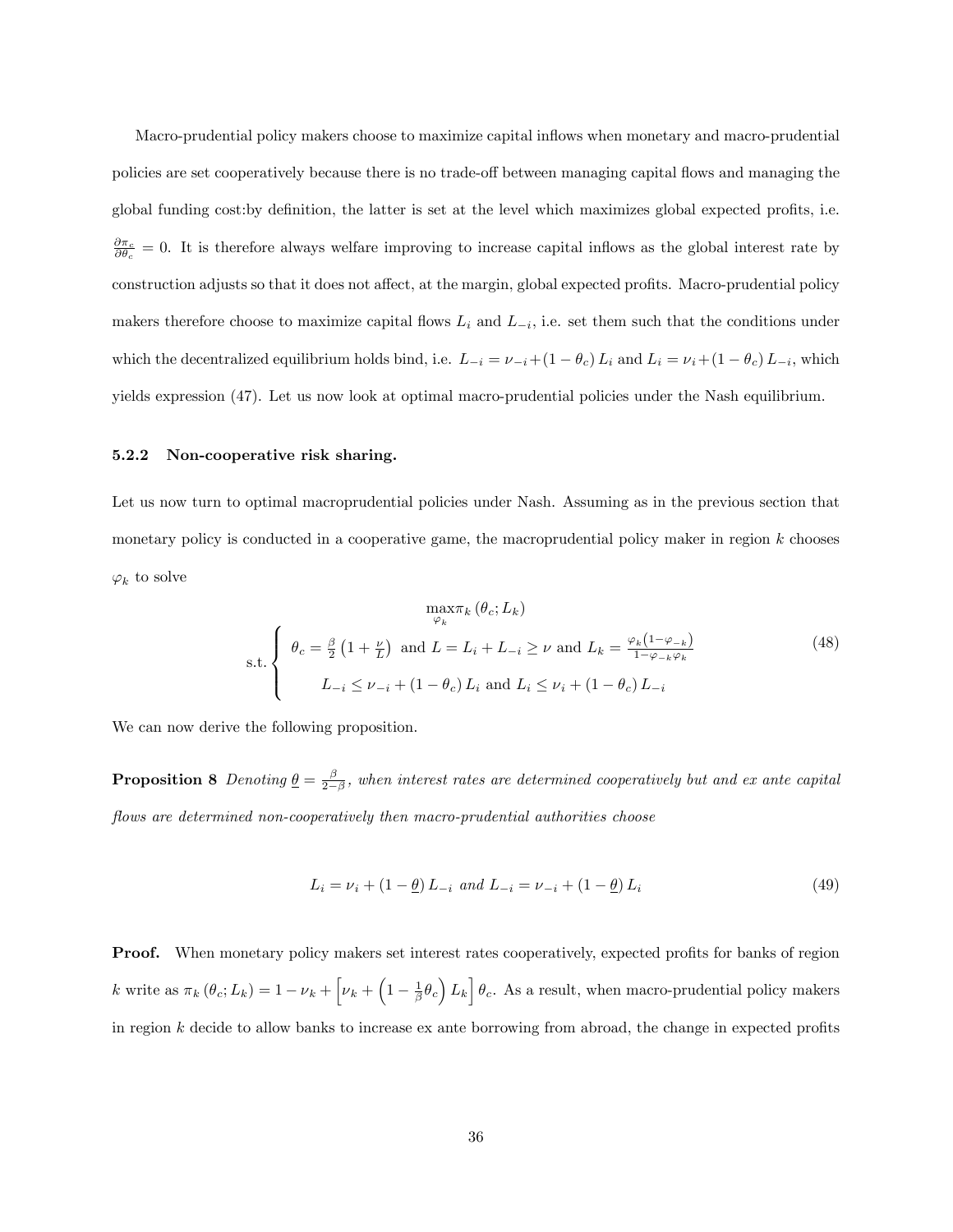writes as

$$
\frac{\partial \pi_k}{\partial \varphi_k} = \theta_c \left( 1 - \frac{1}{\beta} \theta_c \right) \frac{\partial L_k}{\partial \varphi_k} + \frac{\partial \theta_c}{\partial L} \frac{\partial L}{\partial \varphi_k} \left[ \nu_k + \left( 1 - \frac{2}{\beta} \theta_c \right) L_k \right]
$$
(50)

As is clear, the first term of the RHS expression  $\theta_c \left(1 - \frac{1}{\beta} \theta_c\right) \frac{\partial L_k}{\partial \varphi_k}$  is always positive because allowing banks to issue more claims ex ante always contributes to raise expected profits. But the second term, which represents the effect on expected profits of a change in the interest rate  $\theta_c$  stemming from an increase in claims issued ex ante by banks in region  $k$ , could be either positive or negative. For instance, denoting i the region such that  $\frac{\nu_i}{L_i} \geq \frac{\nu_{-i}}{L_{-i}}$  $\frac{\nu_{-i}}{L_{-i}}$ , this term is positive for banks of region  $-i$  but negative for banks of region i. For the former, the equilibrium interest rate under cooperation  $\theta_c$  is too high relative to the domestically optimal interest rate. Hence reducing the interest rate  $\theta_c$  by allowing larger capital inflows is positive for expected profits:

$$
\frac{\partial \pi_{-i}}{\partial \varphi_{-i}} = \frac{\beta}{4} \left[ 1 - \left[ \frac{\nu}{L} \right]^2 + 2 \left[ \frac{\nu}{L} \right]^2 (1 - \varphi_i) \left[ \frac{\nu_i}{L_i} - \frac{\nu_{-i}}{L_{-i}} \right] \frac{L_{-i} L_i}{\nu L} \right] \frac{\partial L_{-i}}{\partial \varphi_{-i}} > 0 \tag{51}
$$

Macro-prudential authorities in region  $-i$  therefore choose to set  $\varphi_{-i}$  such that

$$
L_{-i} = \nu_{-i} + (1 - \theta_c) L_i \tag{52}
$$

Conversely macro-prudential authorities in region  $i$  face a trade-off when setting the optimal level of capital flows since on the one hand increasing capital inflows is positive for expected profits but on the other doing so reduces the equilibrium interest rate  $\theta_c$  which is negative for expected profits because, under the assumption that  $\frac{\nu_i}{L_i} \geq \frac{\nu_{-i}}{L_{-i}}$  $\frac{\nu_{-i}}{L_{-i}}$ , the interest rate  $\theta_c$  is too low from a domestic perspective:

$$
\frac{\partial \pi_i}{\partial \varphi_i} = \frac{\beta}{4} \left[ 1 - \left[ \frac{\nu}{L} \right]^2 - 2 \left[ \frac{\nu}{L} \right]^2 \left( 1 - \varphi_{-i} \right) \left[ \frac{\nu_i}{L_i} - \frac{\nu_{-i}}{L_{-i}} \right] \frac{L_{-i} L_i}{\nu L} \right] \frac{\partial L_i}{\partial \varphi_i}
$$
(53)

Now given that  $\frac{\partial \pi_i}{\partial \varphi_i}$  is increasing in  $\varphi_i$  for  $\frac{\partial \pi_i}{\partial \varphi_i} = 0$ , i.e.  $\pi_i(\theta_c)$  is convex in  $\varphi_i$ , macro-prudential authorities therefore choose either to minimize  $\varphi_i$  and set  $L_i$  such that  $L_i = \nu_i + \nu_{-i} - L_{-i}$  or they choose to maximize  $\varphi_i$  and set  $L_i = \min \left\{ \nu_i + (1 - \theta_c) L_{-i}; \frac{\nu_i}{\nu_{-i}} L_{-i} \right\}$ . Comparing expected profits under this two different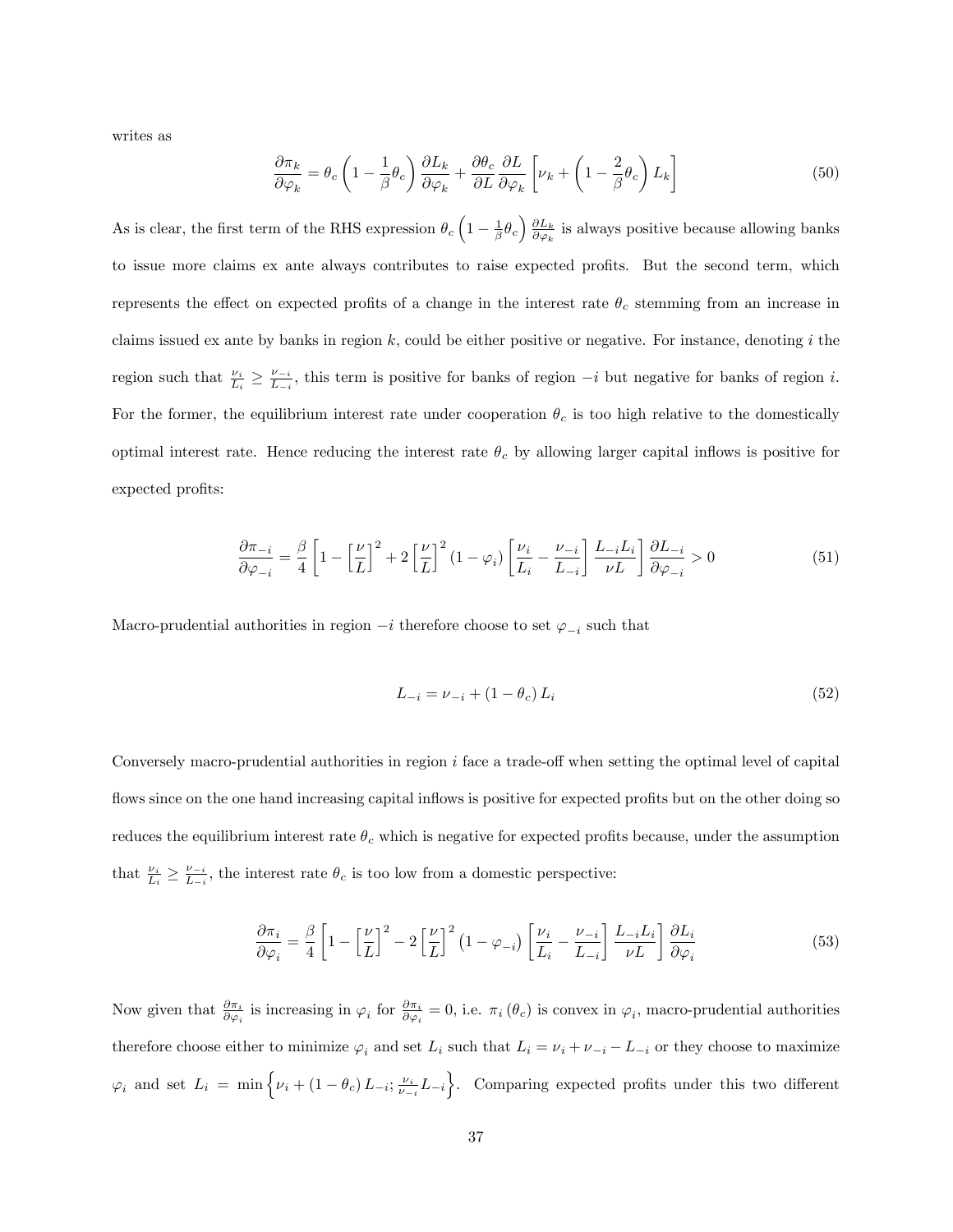options shows that maximizing  $\varphi_i$  is always the policy choice which maximizes expected profits. Hence macro-prudential policy makers in region i choose

$$
L_i = \min\left\{\nu_i + (1 - \theta_c) L_{-i}; \frac{\nu_i}{\nu_{-i}} L_{-i}\right\}
$$
\n(54)

Last if macro-prudential policy makers in region i set  $L_i = \nu_i + (1 - \theta_c) L_{-i}$ , then the validity condition  $\nu_i + (1 - \theta_c) L_{-i} \leq \frac{\nu_i}{\nu_{-i}} L_{-i}$  turns into  $\nu_{-i} \leq \nu_i$  which always holds by definition. Optimal macro-prudential policies hence satisfy

$$
L_i = \nu_i + (1 - \underline{\theta}) L_{-i} \text{ and } L_{-i} = \nu_{-i} + (1 - \underline{\theta}) L_i
$$
\n(55)

The intuition for these results is pretty straightforward. When interest rates are determined cooperatively, the optimal interest rate is too high for banks in one region but too low for banks from the other region. It is typically too low for banks located in the region which would have set the global interest rate had such interest rate been determined in a Nash equilibrium and it is typically too high for banks located in the region which would have been able to set the global interest rate had such interest rate been determined in a Nash equilibrium. For macro-prudential policy makers of this latter region, there is no trade-off between allowing more capital inflows and controlling financial conditions. When more capital flows in, banks enjoy larger expected profits and the global interest rate falls which further contributes to increase expected profits given that it was too high in the first place. But turning to macro-prudential policy makers of the other region, they do face a meaningful trade-off. Allowing more capital inflows has a positive direct effect on banks' profits but it also carries a negative indirect effect as larger capital inflows reduce the global interest rate which cuts domestic banks profits given that the global interest rate was already too low. Yet, macro-prudential policy makers always choose to maximize capital inflows, in spite of the presence of this trade-off. Why ? The reason is this result is very simple: In the cooperative game , the equilibrium interest rate depends on global capital flows, i.e. the sum of capital inflows and outflows, which each macro-prudential policy maker has only limited ináuence on, given that larger capital ináows always imply lower capital outáows. As a result,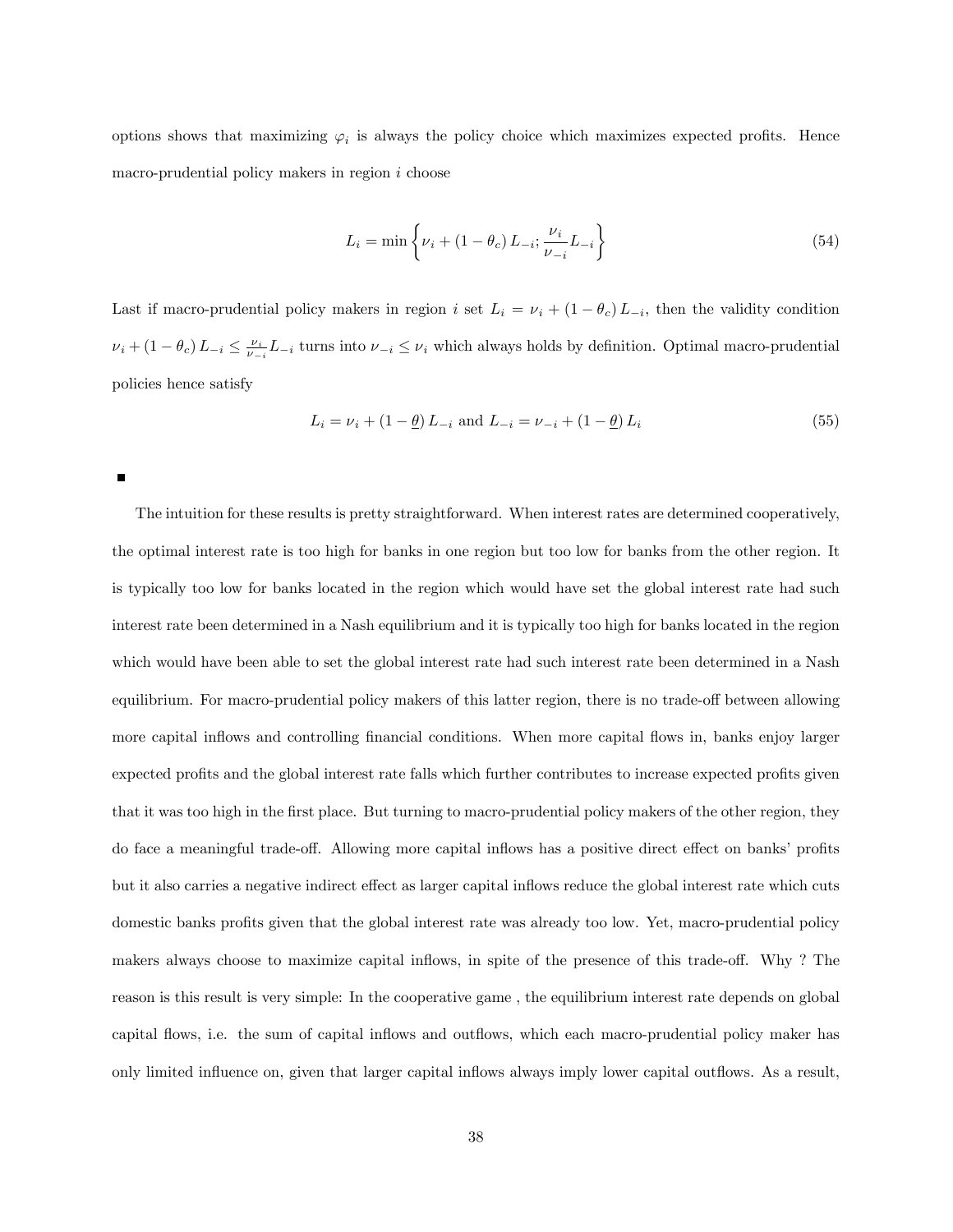the macro-prudential policy maker, even when it faces a meaningful trade-off, always prefers to maximize capital inflows, the cost of setting financial conditions in line with domestic needs being too large relative to the benefits of simply allowing more capital to flow in. The conclusion from this last section is therefore that when monetary policy makers play a cooperative game, optimal macro-prudential policy always consists in maximizing capital ináows irrespective of whether it is determined in a cooperative or non-cooperative game. In other words, there are no gains not macro-prudential policy cooperation, when monetary policy is itself cooperative.

# 6 Quantifying the gains to policy coordination.

In this section, we aim at quantifying the model's findings to determine how large gains from policy cooperation can be. To do so, we focus on three parameters of the model. The first one is the  $\beta$  parameter which scales the friction on the market risk sharing. The second and the third are respectively the parameters  $\nu_i$ and  $\nu_{-i}$ , each of which is an inverse measure of ex post reinvestment and therefore of ex post leverage in each region. For each of these parameters we consider a range of possible values as follows. For the  $\beta$  parameter scaling the friction on the market for risk sharing, we assume it ranges from 0.55 to 0.95. This means that between 5% and 45% of the return on assets traded on the market risk sharing is paid by the issuer without being earned by the buyer. Turning to the parameters  $\nu_i$  and  $\nu_{-i}$ , we assume  $\nu_i$  ranges between 0.4 and 0.8, while the parameter  $\nu_{-i}$  ranges between 0.0 and 0.4. Given that we always have  $\nu_i \ge \nu_{-i}$ , region i will be the interest rate setting region and hence labelled in what follows as the core region while region  $-i$ will be refered to as the periphery region. For each combination of parameters  $(\beta; \nu_i; \nu_{-i})$ , we compute two different measures. We first derive welfare gains computed as the relative change in expected profits (global or regional) under alternative scenarios for monetary and macro-prudential policies.

First we compare global welfare under cooperative (monetary and macro-prudential) policies with global welfare under Nash (monetary and macro-prudential) policies. Figure 7 plots the distribution of these welfare gains for all possible combinations of the parameters  $(\beta; \nu_i; \nu_{-i})$  with the ranges of values described above. What is already visible from Figure 7 is that the mass of global welfare gains is situated between 0.5 and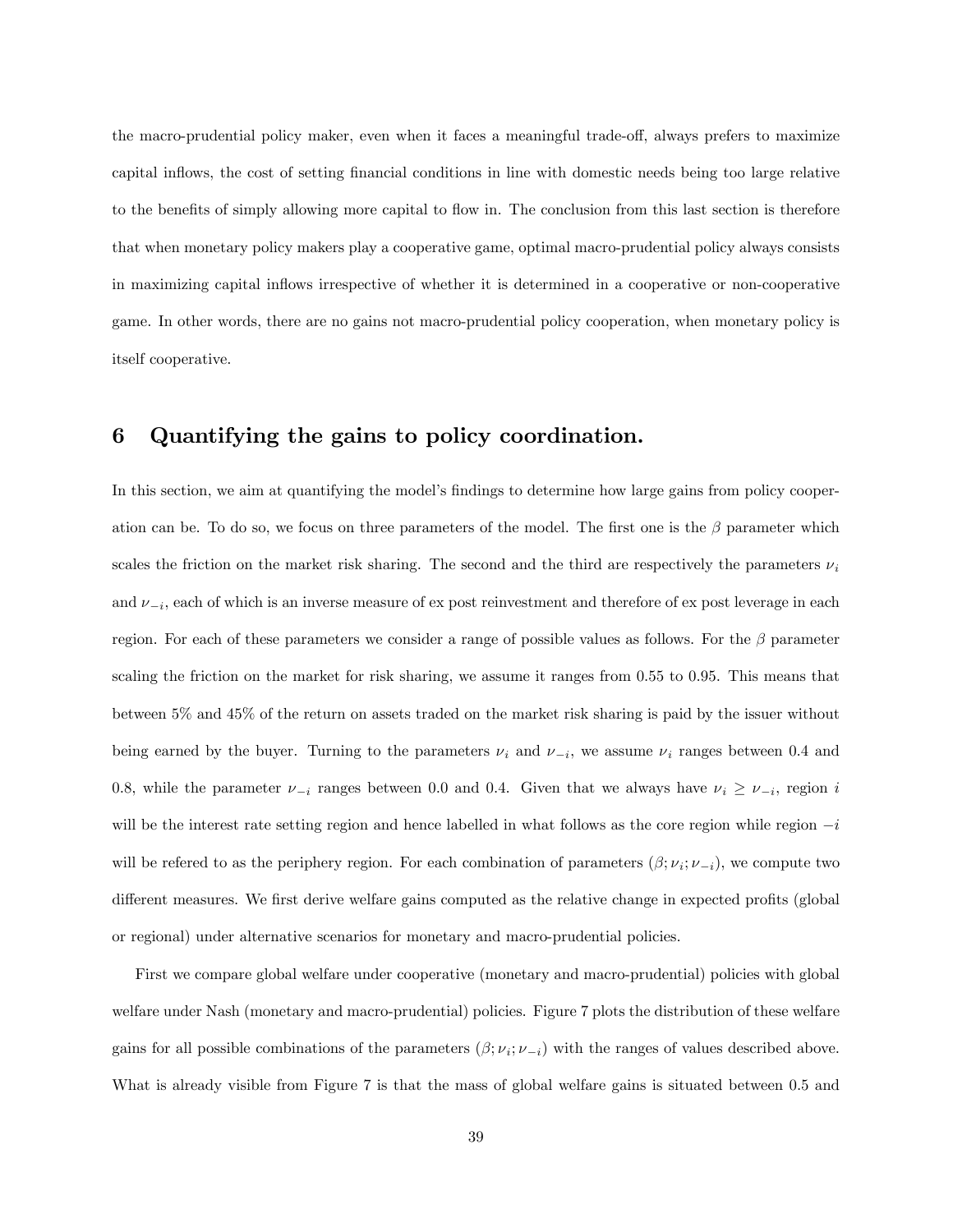2%, even if there are non negligeable parts of the distribution for which welfare gains are either below 0.2% or above 3%. Welfare gains at the global level therefore tend to exhibit a relatively wide dispersion.



Figure 7

With these first findings in mind, we can decompose welfare gains at the global level into two different ways. First we can look at the contribution of coordinating each policy separetely. To do so we compute welfare gains due to macro-prudential policy coordination assuming non-cooperative monetary policies and welfare gains due to monetary policy coordination assuming cooperative macro-prudential policies. The left hand panel in Figure 8 shows the distribution of total welfare gains as well as those of each policy separately.Global welfare gains from monetary policy coordination typically tend to outweigh those from macro-prudential policy coordination. For example the average gain in global welfare is about 1.30% (median gain is 1.06%). But the contribution of monetary policy coordination is 0.87%, i.e. about two thirds of the total gain, while that of macro-prudential policy coordination is only 0.43%, i.e. about one third of the total gain.<sup>11</sup> This observation is not surprising: under coordinated monetary policy, funding conditions on the market for ex post funding are optimal from a global perspective and how macro-prudential policy is conducted is then irrelevant. By contrast coordinating macro-prudential policy under Nash monetary policies reduces the inefficiency from sub-optimal ex post funding conditions but is never able to eliminate

<sup>&</sup>lt;sup>11</sup>Looking at medians, the ratio of the median gain from macro-prudential policy coordination to the median gain from monetary policy coordination is even more biased towards monetary policy (around one to five).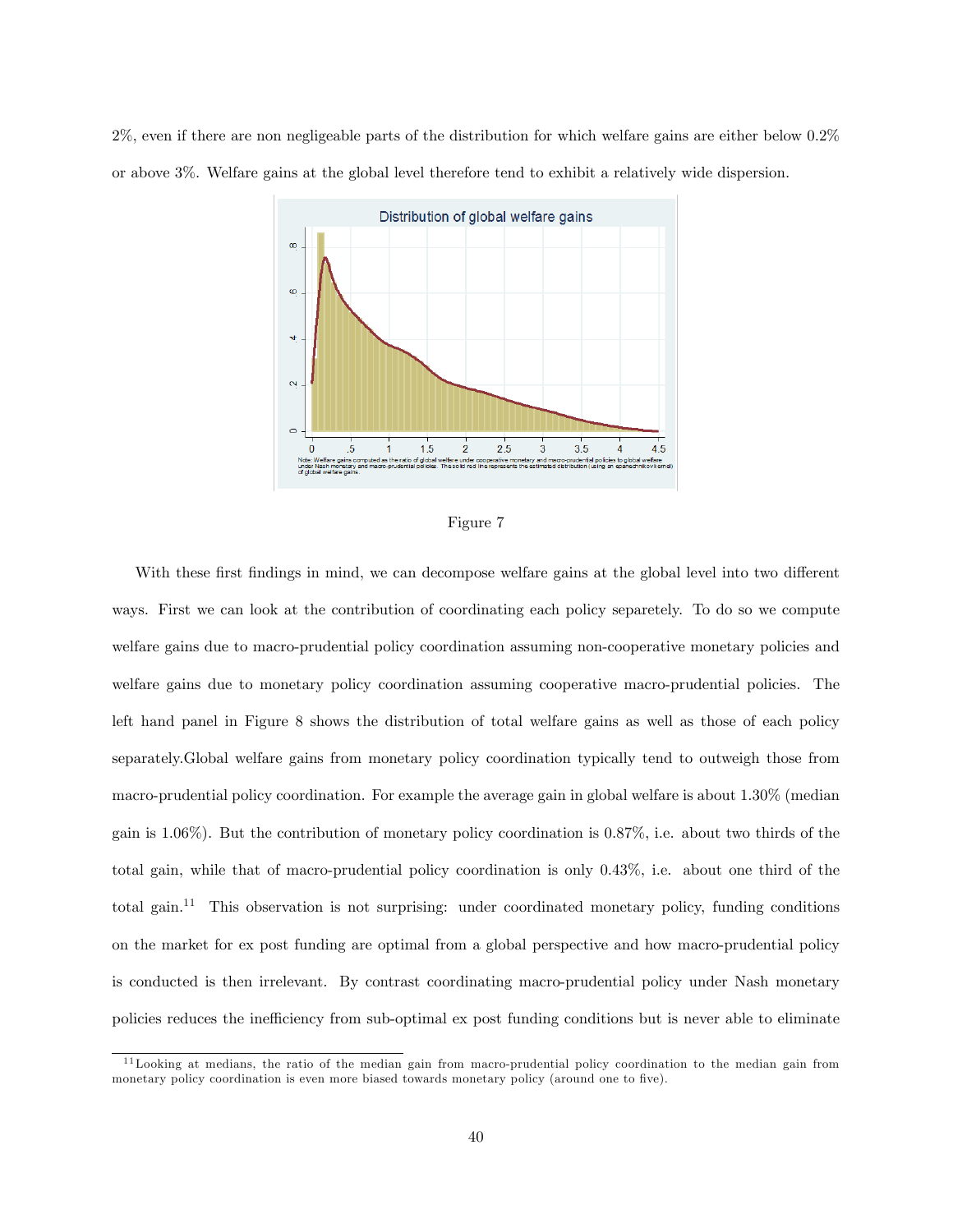it. And sometimes (with roughly a 25% probability), coordinating macro-prudential policy does not bring any welfare benefit. This is why global welfare gains from monetary policy coordination tend to outpace those from macro-prudential policy coordination. Secondly we split global welfare gains by region. And consistenly with findings from the split by policy, the periphery region tends to grab a significantly larger part of coordination gains. On average, welfare increases by 2.26% in the periphery (median at 1.83%) but only by  $0.16\%$  in the core region (median at  $0.10\%$ ). Moreover the core region can be worse-off under coordinated monetary and macro-prudential policies. This typically happens in 37-38% of the cases with a an average welfare loss of -0.28% (median at -0.19%), something that never happens to the periphery which is always better-off under coordinated policies. As was highlighted above, this perfectly makes sense: For the core region, funding conditions are optimal under Nash monetary policy. Hence moving to cooperative macro-prudential or monetary policy policies is unlikely to deliver large benefits. By contrast, funding conditions are sub-optimal under Nash monetary policy for the periphery. As a consequence, shifting to cooperative macro-prudential and/ monetary policies delivers relatively larger gains.

Last, we look at correlations between coordination gains across policies and regions. Focusing first on the periphery region, the correlation matrix shows that all three coordination gains (total gains, gains from macro-prudential policy coordination, and gains from monetary policy coordination) are highly correlated with each other. In other words, larger gains from coordinating one policy imply larger gains from coordinating the other policy and also imply larger gains from coordinating both policies. For instance, the correlation between gains from macro-prudential policy coordination and gains from monetary policy coordination is about 0.72 in the periphery region.

By contrast, the correlation between coordination gains for the core region tend to be weaker and turns even negative between gains from macro-prudential policy cooperation and gains from monetary policy cooperation. Hence when the core region derives larger benefits from macro-prudential policy cooperation, it tends to enjoy lower benefits from monetary policy cooperation. Last looking at the cross-region correlation in gains from policy cooperation shows that coordination gains that accrue to the periphery tend to exhibit relatively low correlation with the total gains that accrue to the core region. And these low correlations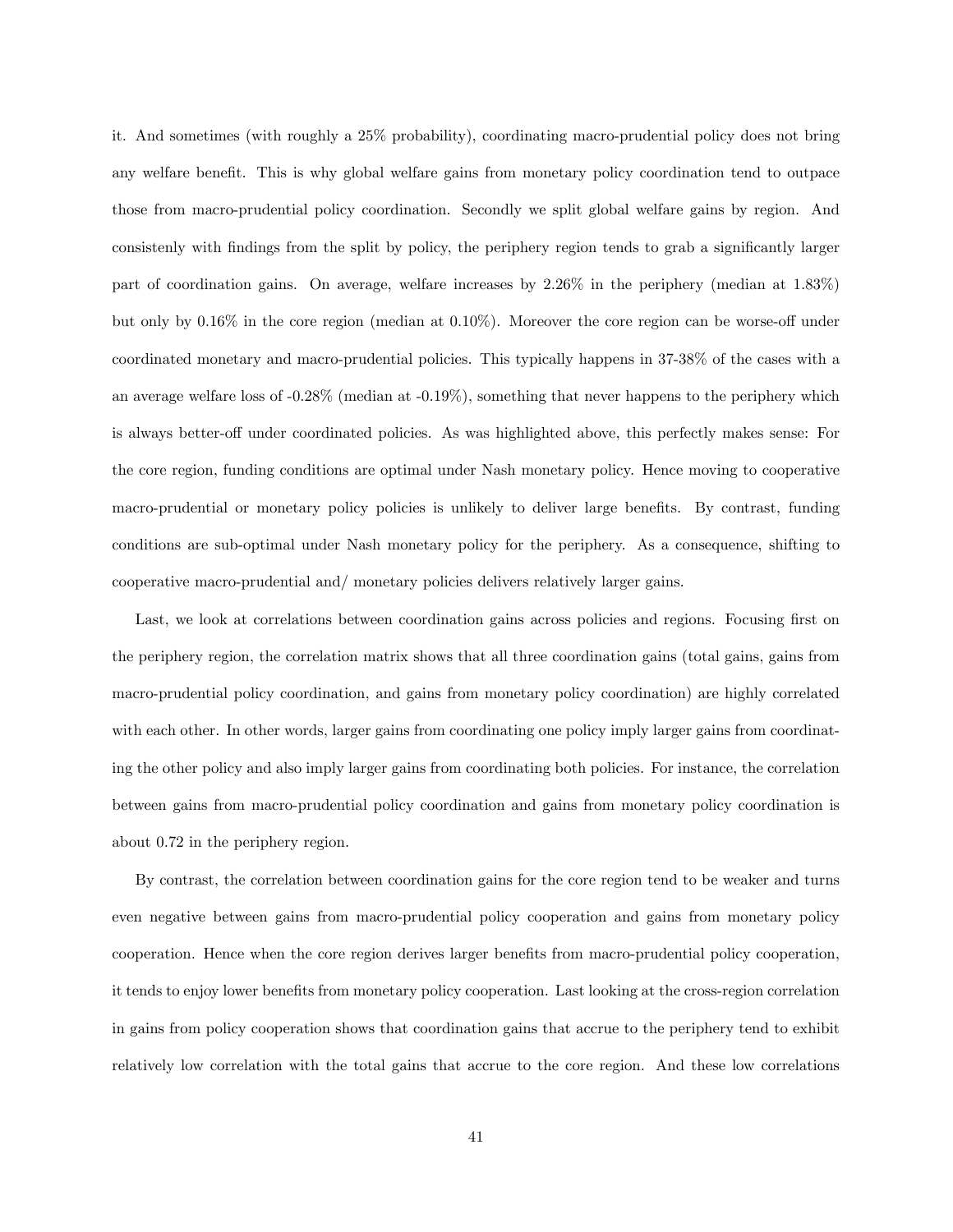actually hide two sets of opposite correlations: on the one hand, a positive and large correlation between gains from macro-prudential policy cooperation that accrue to the core region and cooperation gains that accrue to the periphery. But on the other hand a negative correlation between gains from monetary policy cooperation that accrue to the core region and cooperation gains that accrue to the periphery. These findings reinforce the general point that incentives to cooperate on macro-prudential policy are more aligned across regions than those to cooperate on monetary policy.

| Core<br>Periphery                     | <b>Total coordination</b><br>gains | <b>Gains from MaP</b><br>coordination | <b>Gains from MP</b><br>coordination |
|---------------------------------------|------------------------------------|---------------------------------------|--------------------------------------|
| <b>Total coordination</b><br>gains    | 0.174                              | 0.766                                 | $-0.322$                             |
| <b>Gains from MaP</b><br>coordination | 0.212                              | 0.919                                 | $-0.382$                             |
| <b>Gains from MP</b><br>coordination  | 0.130                              | 0.579                                 | $-0.245$                             |

Figure 10: Cross-region correlation matrix in welfare gains.

# 7 Conclusions

This paper provides a theoretical model which investigates the question of international coordination of monetary and macro-prudential policies in the context of a general equilibrium model with two regions where agents choose the optimal mix between ex ante and ex post liquidity. Its main conclusions are threefold. First, there are gains to coordinating monetary policy across regions even though gains tend to be asymmetric. Redistribution tools are therefore needed to sustain monetary policy cooperation. Second, under non-cooperative monetary policies, macro-prudential policy coordination delivers welfare gains that tend to accrue to both regions. Coordinating on macro-prudential policy is therefore "easier" than coordinating on monetary policy. Last when monetary policy is cooperative, Nash and cooperative macro-prudential policies are similar to each other. Cooperation on monetary policy hence annihilates any gain from macroprudential policy coordination. In sketching these results, the model highlights that macro-prudential policy can be a useful complement for policy makers because it allows them to affect domestic funding conditions, particularly when such conditions are not fully in line with domestic needs.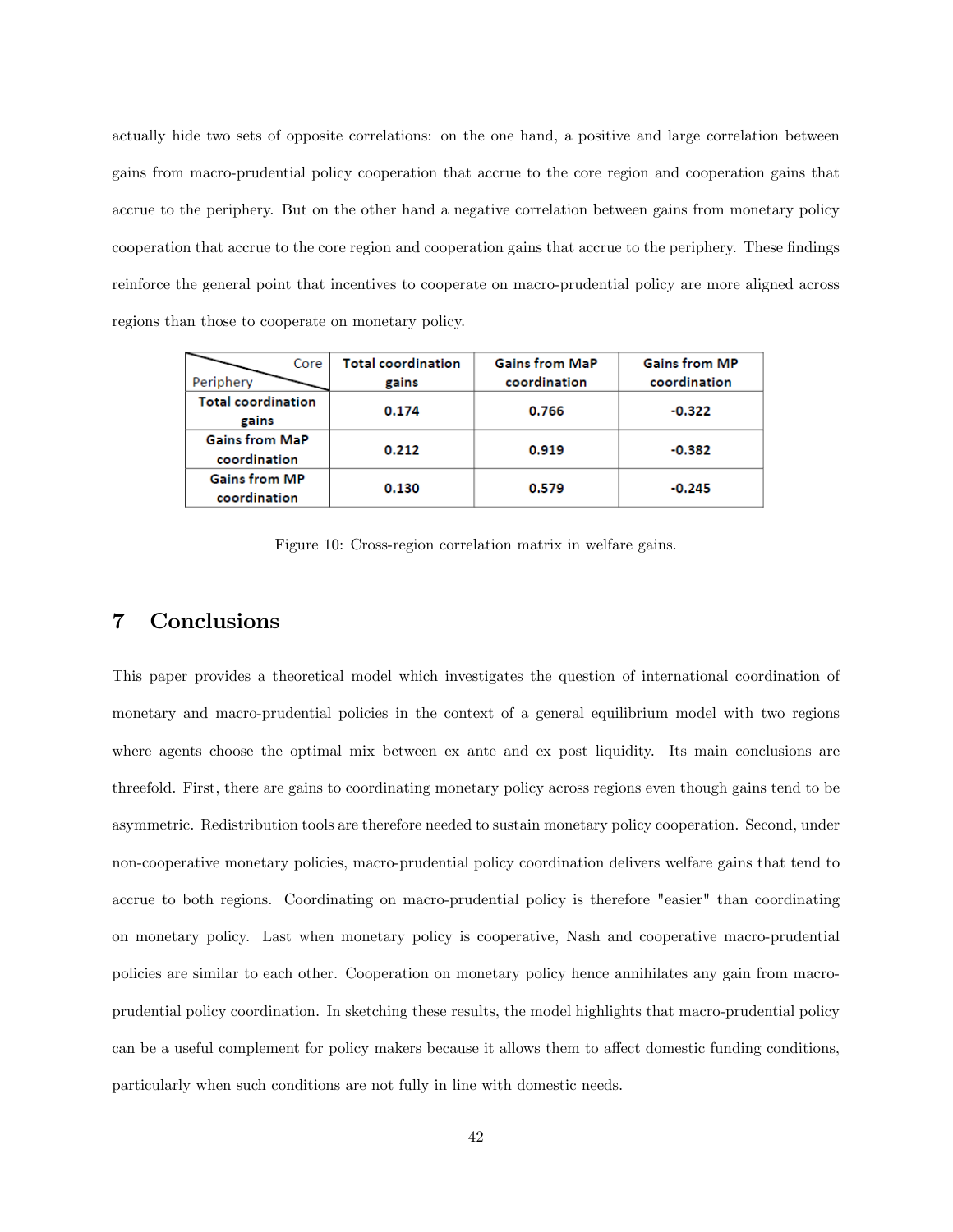# References

- [1] Akinci, Ozge and Jane Olmstead-Rumsey. 2018. "How effective are macroprudential policies? An empirical investigation." Journal of Financial Intermediation, 33: 33–57
- [2] Bagliano, Fabio and Claudio Morana. 2012. "The Great Recession: US dynamics and spillovers to the world economy." Journal of Banking & Finance, 36: 1-13.
- [3] Bowman David, Juan Londono and Horacio Sapriza. 2015. "U.S. Unconventional Monetary Policy and Transmission to Emerging Market Economies." Journal of international Money and Finance, 55: 27-59.
- [4] Bruno Valentina, Ilhyock Shim and Hyun Song Shin. 2017. "Comparative assessment of macroprudential policies." Journal of Financial Stability, 28: 183–202
- [5] Cerutti Eugenio, Stijn Claessens and Luc Laeven. 2017. "The use and effectiveness of macroprudential policies: New evidence" Journal of Financial Stability, 28: 203-224
- [6] Caballero Ricardo and Arvind Krishnamurthy 2003. "Excessive Dollar Debt: Financial Development and Underinsurance." Journal of Finance, 58: 867-893.
- [7] Eichengreen, Barry 2013b. "Currency war or international policy coordination?" Journal of Policy Modeling 35: 423-33.
- [8] Farhi, Emmanuel, and Ivan Werning. 2013. "A Theory of Macroprudential Policies in the Presence of Nominal Rigidities." Econometrica 84: 1645-1704.
- [9] Gromb, Denis and Dimitri Vayanos. 2002. "Equilibrium and welfare in markets with Önancially constrained arbitrageurs" Journal of Financial Economics 66: 361-407.
- [10] Holmström Bengt and Jean Tirole. 1998. "Private and Public Supply of Liquidity" Journal of Political Economy, 106: 1-40.
- [11] Jeanne, Olivier and Anton Korinek. 2010. "Excessive Volatility in Capital Flows: A Pigouvian Taxation Approach.", American Economic Review, pp. 403-407.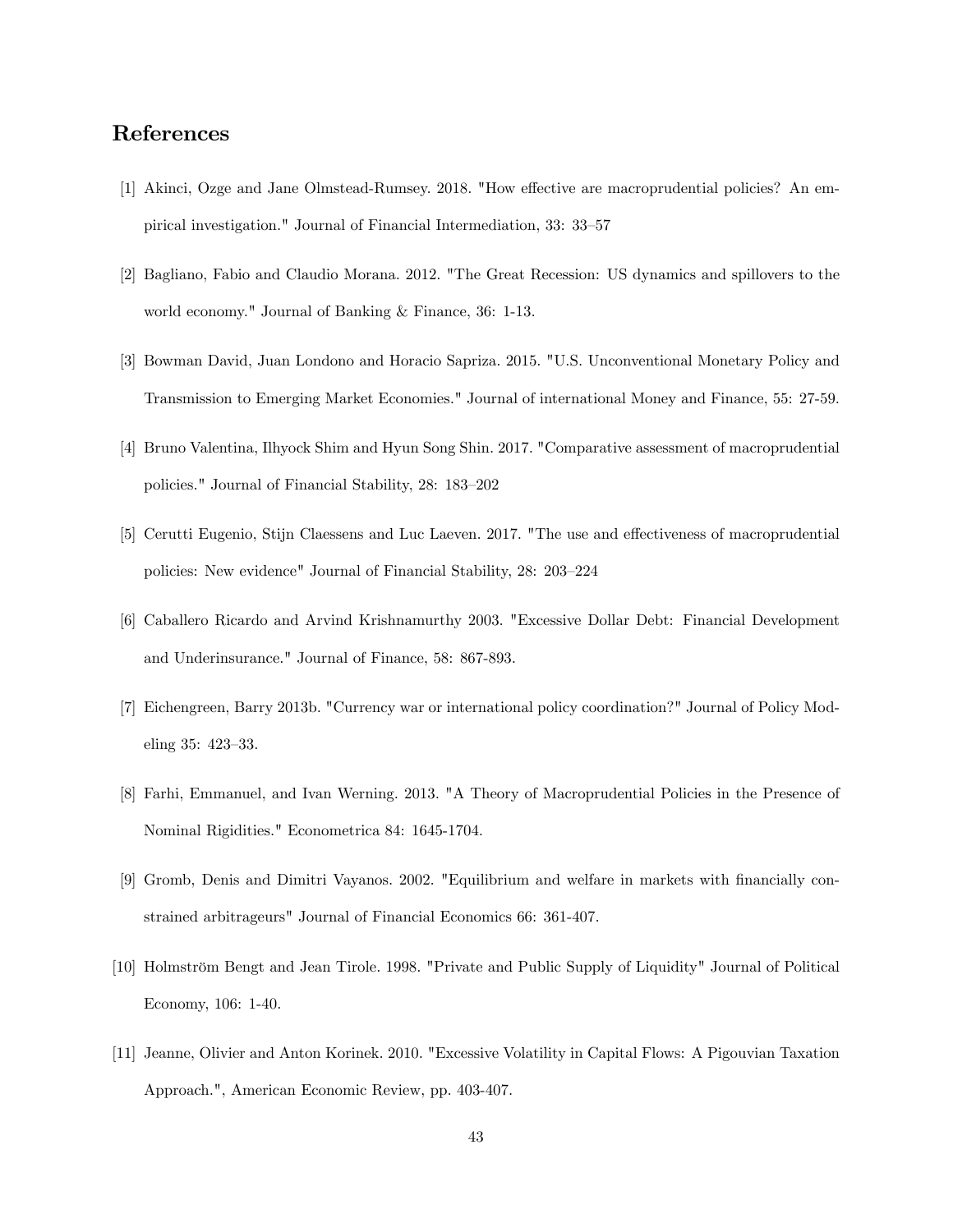- [12] Jeanne, Olivier and Anton Korinek. 2013. "Macroprudential Regulation versus Mopping up after the Crash." NBER Working Paper 18675
- [13] Korinek, Anton and Alp Simsek. 2016. "Liquidity Trap and Excessive Leverage." American Economic Review 106(3).
- [14] Lorenzoni, Guido. 2008. "Inefficient Credit Booms." Review of Economic Studies 75: 809-833.
- [15] Mohan Rakesh and Muneesh Kapur. 2014. "Monetary Policy Coordination and the Role of Central Banks." IMF Working Paper 14/70.
- [16] Obstfeld, Maurice, and Kenneth Rogoff. 2002. "Global Implications of Self-Oriented National Monetary Rules." Quarterly Journal of Economics 117: 503-36.
- [17] Persson, Torsten, and Guido Tabellini, "Double-Edged Incentives: Institutions and Policy Coordination," in Handbook of International Economics, Vol. 3, Gene Grossman and Kenneth Rogoff, eds. (Amsterdam: Elsevier, 1995).
- [18] Persson, Torsten, and Guido Tabellini, Political Economics: Explaining Economic Policy (Cambridge, MA: MIT Press, 2000).
- [19] Rey, Hélène. 2015. "Dilemma not Trilemma: The Global Financial Cycle and Monetary Policy Independence" NBER Working Paper No. 21162
- [20] Stein, Jeremy. 2012. "Monetary Policy as Financial-Stability Regulation." Quarterly Journal of Economics 127: 57-95.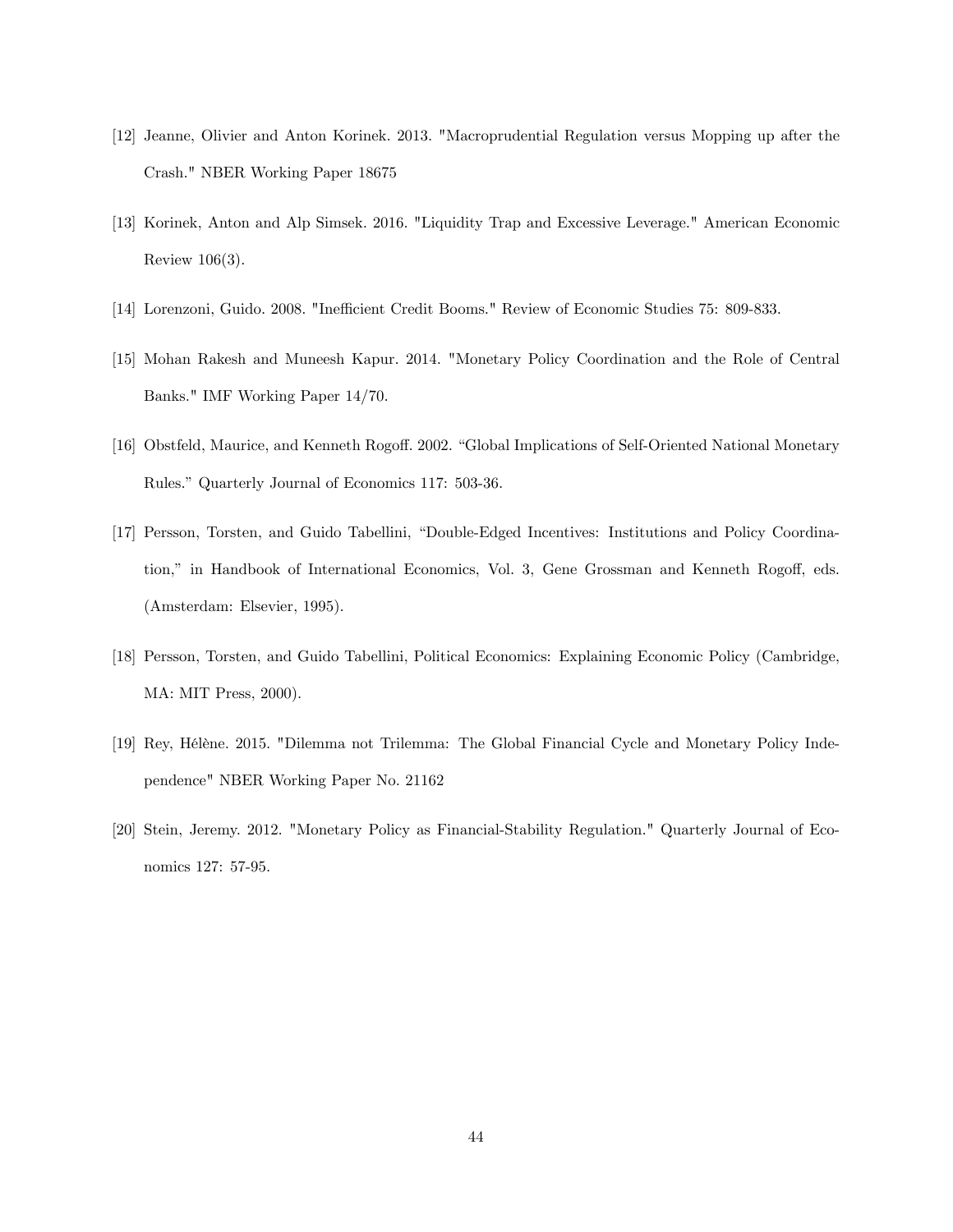## Appendix: Allowing central banks to set state-contingent interest rates.

The model as presented, assumes that central banks need to announce at date  $t = 0$  the interest rate, they propose on their respective deposit facilities between date  $t = 1$  and date  $t = 2$ . This assumption therefore precludes central banks from setting state-contingent interest rates, which is at odds with reality. This section proposes to relax this assumption and show that the main intuitions of the model still go through. In particular, we will show that the trade-off for macro-prudential policy makers between allowing for larger cross-border risk sharing and controlling domestic Önancial conditions is still valid.

To do so, let us turn to the market for ex post funding. On this market they are two types of banks: those with variable-scale investment (facing a financial constraint) and those with fixed-scale reinvestment (facing a size constraint). Let us now assume that banks of the latter type can shirk and claim to be of the former type. Indeed, when distressed banks have large risk sharing assets, then claiming to be financially constrained instead of being size-constrained may be a profitable option. This is because borrowing decreases with the amount of risk sharing assets for size-constrained banks while it increases with the amount of risk sharing assets for financially-constrained banks. Hence banks have a larger amount of risk sharing assets have incentives to claim that they are financially and not size constrained as they can borrow more. Yet for banks which are genuinely size-constrained, claiming to be financially constrained has a cost because they then reap a return  $\rho_s$  only with some probability  $p_s$ .

Assuming banks from region i are distressed, and hold  $\beta r_{-i,1}L_{-i}$  as the product of their risk sharing assets, the incentive constraint which ensures that distressed banks disclose their true type then writes as

$$
(\beta r_{-i,1}L_{-i} + D_j)\rho - D_j r_{i,2} \ge [(\beta r_{-i,1}L_{-i} + D)\rho_s - D r_{i,2}]\rho_s \tag{56}
$$

Here, borrowing  $D_j$  for size-constrained banks is just the difference between reinvestment and initial funds  $j_i \rho - \beta r_{-i,1} L_{-i}$  while borrowing D for financially constrained banks is proportional to initial funds  $\frac{\phi}{1-\phi} \beta r_{-i,1} L_{-i}$ . Assuming the probability  $p_s$  is sufficiently small, this incentive constraint translates into an upper bound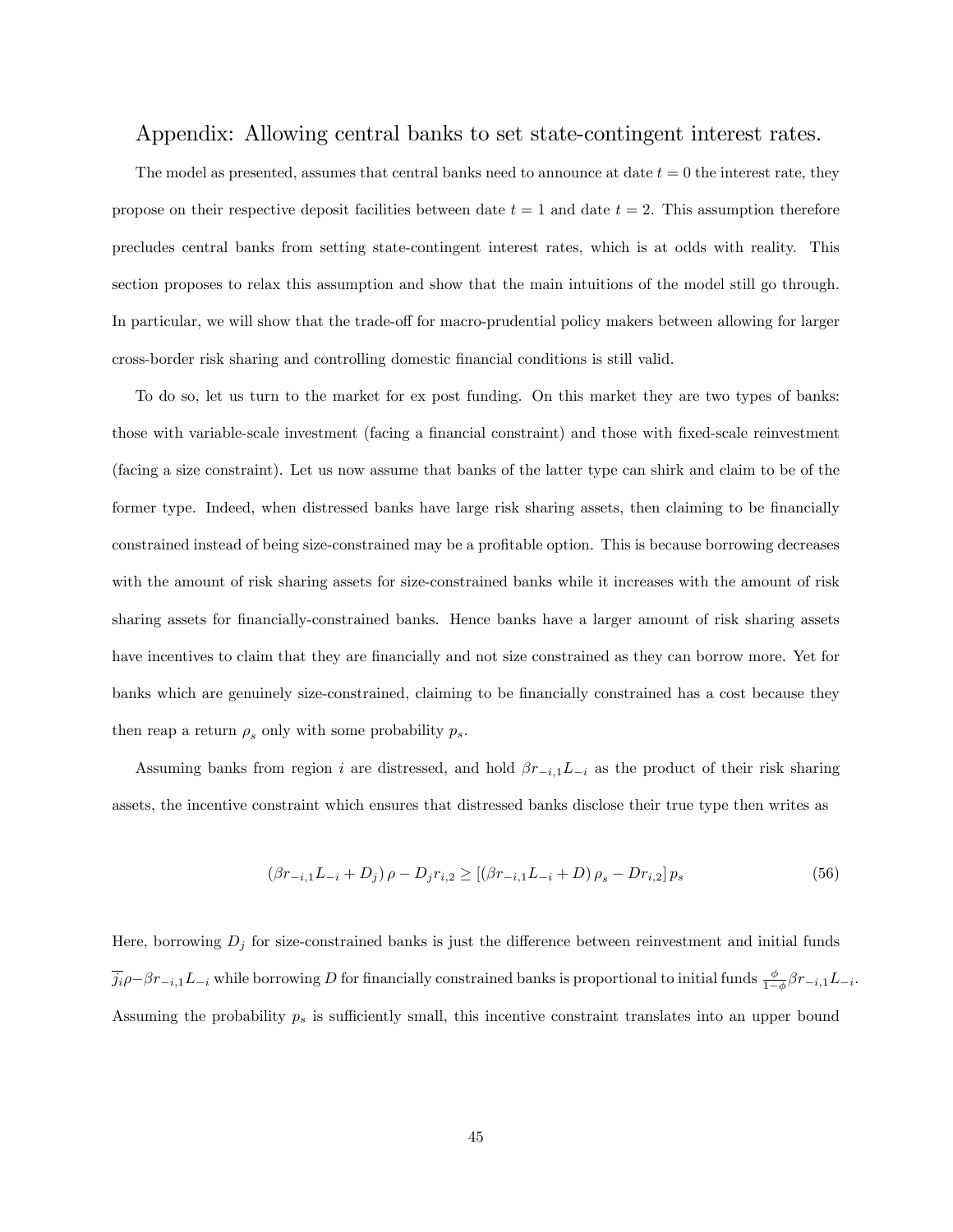the funding cost  $R_{i,2}$ :

$$
R_{i,2} \le \frac{\overline{j_i} - \frac{1}{1-\phi}\beta R_{-i,1}L_{-i}\frac{\rho_s p_s}{\rho}}{\overline{j_i} - \frac{1}{1-\phi}\beta R_{-i,1}L_{-i}[1-\phi+\phi p_s]}
$$
(57)

As is clear for this constraint to be relevant, we need that  $[1 - \phi + \phi p_s] \rho < \rho_s p_s$ . Otherwise, it would always be satisfied since the numerator would exceed the denominator and by construction we have  $R_{i,2} \leq 1$ . Note that when reinvestment and the shirking alternative have the same expected returns  $\rho = \rho_s p_s$ , then the condition  $[1 - \phi + \phi p_s] \rho < \rho_s p_s$  which ensures the incentive constraint is relevant is always met since it simplifies as  $p_s < 1$ . Note also that under the same condition, i.e.  $[1 - \phi + \phi p_s] \rho < \rho_s p_s$ , the upper bound on the funding cost  $R_{i,2}$  is decreasing in the initial funds  $\beta R_{-i,1}L_{-i}$ . When initial funds  $\beta R_{-i,1}L_{-i}$  are larger, then size-constrained banks can borrow a lot more by claiming to be financially constrained. And on top of this, they only pay liabilities back with some probability. Hence they are willing to shirk even if the expected return under shirking is lower  $\rho_s p_s < \rho$ . The only way to preclude this possibility is to cap the funding cost and the more so the larger the initial funds  $\beta R_{-i,1}L_{-i}$ .

Then, using the property that  $R_{k,2} = \beta R_{k,1}$  for  $k = \{i, -i\}$  and using the fact that the wedge  $\beta$  between the return paid on risk sharing liabilities and the return earned on risk sharing assets implies that the cost of ex post funding is equal to the interest rate set by the central bank, i.e.  $R_{k,2} = \theta_k$  for  $k = \{i, -i\}$ , expected profits for banks of region  $k$   $(k = \{i; -i\})$  write as

$$
\pi_k = \left(1 + \left(1 - \frac{1}{\beta}\theta_{-k}\right)L_k\right)\theta_k + \left(1 - \theta_{-k}\right)\left(1 - \nu_k\right) \tag{58}
$$

Last denoting  $\lambda_k = \frac{\rho_s p_s}{\rho (1-\phi)}$  $\frac{\rho_s p_s}{\rho(1-\phi)\overline{j_{-k}}}$  and  $\mu_k = \frac{1-\phi+\phi p_s}{(1-\phi)\overline{j_{-k}}}$  $\frac{1-\phi+\phi p_s}{(1-\phi)j_{-k}}$ ,  $(k = \{i; -i\})$  the problem for monetary policy makers in region  $k$  in the non-cooperative game writes as

$$
\max_{\theta_k} \pi_k \left( \theta_k; \theta_{-k} \right)
$$
  
s.t.  $\theta_k \le \frac{1 - \theta_{-k} L_k \lambda_k}{1 - \theta_{-k} L_k \mu_k}$  and  $\theta_{-k} \le \frac{1 - \theta_k L_{-k} \lambda_{-k}}{1 - \theta_k L_{-k} \mu_{-k}}$  (59)

As is clear, expected profits of banks  $\pi_k$  of region k are strictly increasing in the interest rate set by the domestic central bank  $\theta_k$  and strictly decreasing in the interest rate set by the central bank from the other